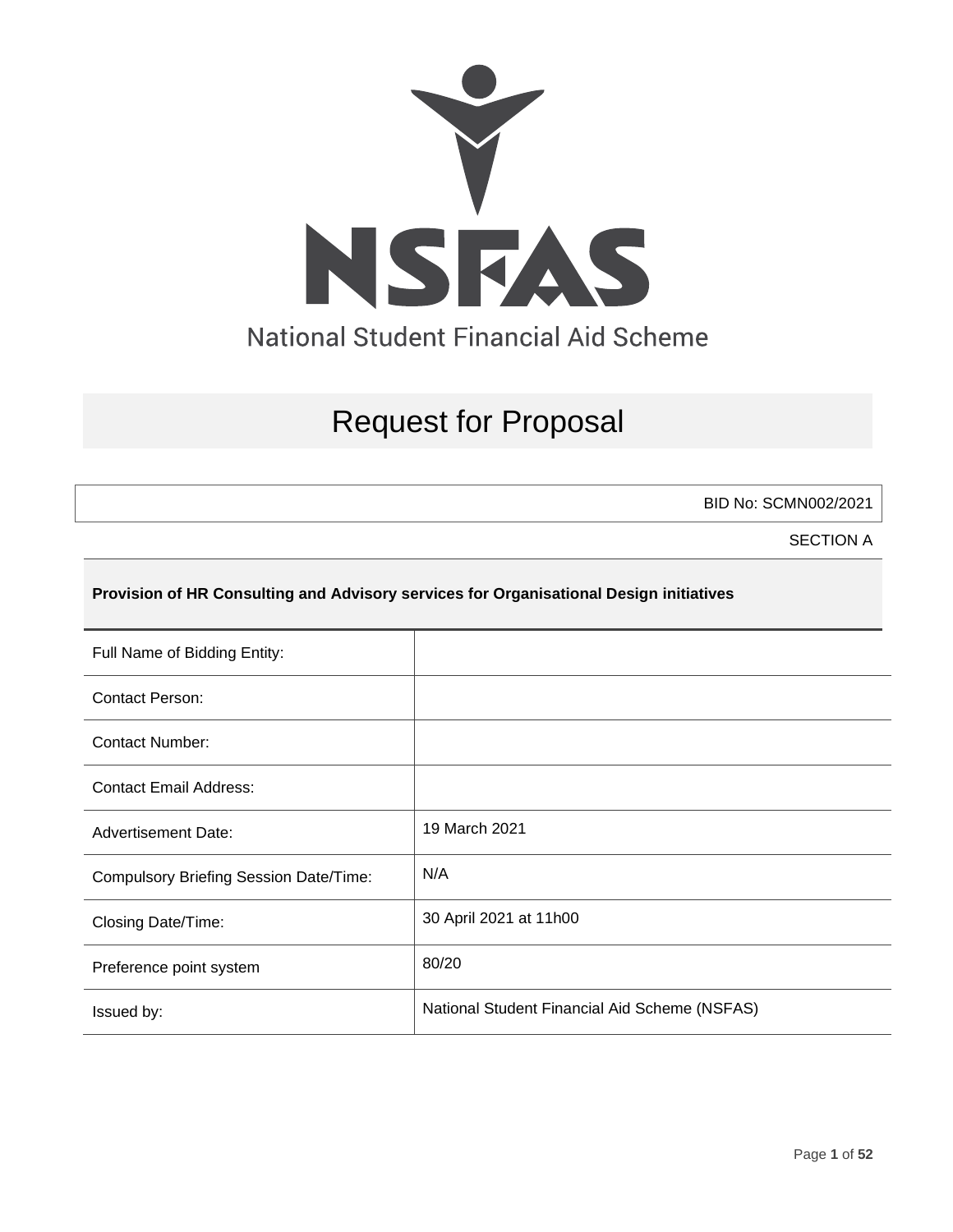

### **INVITATION TO BID (SBD1)**

|                                                   |                                                                                        |                     |                       | YOU ARE HEREBY INVITED TO BID FOR REQUIREMENTS OF THE NATONAL STUDENT FINANCIAL AID SCHEME (NSFAS)      |                         |                                                                                      |                      |                                               |                                           |
|---------------------------------------------------|----------------------------------------------------------------------------------------|---------------------|-----------------------|---------------------------------------------------------------------------------------------------------|-------------------------|--------------------------------------------------------------------------------------|----------------------|-----------------------------------------------|-------------------------------------------|
| <b>BID NUMBER:</b>                                |                                                                                        | <b>SCMN002/2021</b> |                       | <b>CLOSING DATE:</b>                                                                                    |                         | 30 April 2021                                                                        | <b>CLOSING TIME:</b> |                                               | 11:00AM                                   |
| DESCRIPTION                                       | Provision of HR Consulting and Advisory services for Organisational Design initiatives |                     |                       |                                                                                                         |                         |                                                                                      |                      |                                               |                                           |
|                                                   |                                                                                        |                     |                       | BID RESPONSE DOCUMENTS MAY BE DEPOSITED IN THE BID BOX SITUATED AT (STREET ADDRESS)                     |                         |                                                                                      |                      |                                               |                                           |
| <b>NSFAS Office, 10 Brodie Road</b>               |                                                                                        |                     |                       |                                                                                                         |                         |                                                                                      |                      |                                               |                                           |
| 1st Floor, House Vincent Building                 |                                                                                        |                     |                       |                                                                                                         |                         |                                                                                      |                      |                                               |                                           |
| Wynberg, Cape Town                                |                                                                                        |                     |                       |                                                                                                         |                         |                                                                                      |                      |                                               |                                           |
| 7801                                              |                                                                                        |                     |                       |                                                                                                         |                         |                                                                                      |                      |                                               |                                           |
| BIDDING PROCEDURE ENQUIRIES MAY BE DIRECTED TO    |                                                                                        |                     |                       |                                                                                                         |                         | <b>TECHNICAL ENQUIRIES MAY BE DIRECTED TO:</b>                                       |                      |                                               |                                           |
| <b>CONTACT PERSON</b>                             |                                                                                        | <b>SCM</b>          |                       |                                                                                                         | <b>CONTACT PERSON</b>   |                                                                                      |                      | <b>SCM</b>                                    |                                           |
| <b>TELEPHONE NUMBER</b>                           |                                                                                        | 021 763 3200        |                       |                                                                                                         | <b>TELEPHONE NUMBER</b> |                                                                                      |                      | 021 763 3200                                  |                                           |
| <b>FACSIMILE NUMBER</b>                           |                                                                                        | N/A                 |                       |                                                                                                         | <b>FACSIMILE NUMBER</b> |                                                                                      |                      | N/A                                           |                                           |
| <b>E-MAIL ADDRESS</b>                             |                                                                                        |                     | SCM@NSFAS.ORG.ZA      |                                                                                                         | <b>E-MAIL ADDRESS</b>   |                                                                                      |                      |                                               | SCM@NSFAS.ORG.ZA                          |
| <b>SUPPLIER INFORMATION</b>                       |                                                                                        |                     |                       |                                                                                                         |                         |                                                                                      |                      |                                               |                                           |
| NAME OF BIDDER                                    |                                                                                        |                     |                       |                                                                                                         |                         |                                                                                      |                      |                                               |                                           |
| POSTAL ADDRESS                                    |                                                                                        |                     |                       |                                                                                                         |                         |                                                                                      |                      |                                               |                                           |
| STREET ADDRESS                                    |                                                                                        |                     |                       |                                                                                                         |                         |                                                                                      |                      |                                               |                                           |
| <b>TELEPHONE NUMBER</b>                           |                                                                                        | CODE                |                       |                                                                                                         |                         | <b>NUMBER</b>                                                                        |                      |                                               |                                           |
| <b>CELLPHONE NUMBER</b>                           |                                                                                        |                     |                       |                                                                                                         |                         |                                                                                      |                      |                                               |                                           |
| <b>FACSIMILE NUMBER</b>                           |                                                                                        | CODE                |                       |                                                                                                         |                         | <b>NUMBER</b>                                                                        |                      |                                               |                                           |
| <b>E-MAIL ADDRESS</b>                             |                                                                                        |                     |                       |                                                                                                         |                         |                                                                                      |                      |                                               |                                           |
| VAT REGISTRATION NUMBER                           |                                                                                        |                     |                       |                                                                                                         |                         |                                                                                      |                      |                                               |                                           |
| <b>SUPPLIER</b><br><b>COMPLIANCE STATUS</b>       |                                                                                        | <b>SYSTEM PIN:</b>  | <b>TAX COMPLIANCE</b> |                                                                                                         | <b>OR</b>               | CENTRAL SUPPLIER<br>DATABASE No:                                                     | <b>MAAA</b>          |                                               |                                           |
| <b>B-BBEE STATUS</b>                              |                                                                                        |                     |                       | <b>TICK APPLICABLE BOX]</b>                                                                             |                         | <b>B-BBEE STATUS LEVEL SWORN</b>                                                     |                      |                                               | <b>[TICK APPLICABLE BOX]</b>              |
| <b>LEVEL VERIFICATION</b><br><b>CERTIFICATE</b>   |                                                                                        |                     | Yes                   | □ No                                                                                                    | <b>AFFIDAVIT</b>        |                                                                                      |                      | ∏ Yes                                         | No<br>$\mathsf{L}$                        |
|                                                   |                                                                                        |                     |                       | [A B-BBEE STATUS LEVEL VERIFICATION CERTIFICATE/ SWORN AFFIDAVIT (FOR EMES & QSEs) MUST BE SUBMITTED IN |                         |                                                                                      |                      |                                               |                                           |
|                                                   |                                                                                        |                     |                       | <b>ORDER TO QUALIFY FOR PREFERENCE POINTS FOR B-BBEE]</b>                                               |                         |                                                                                      |                      |                                               |                                           |
| 1<br><b>ACCREDITED</b><br>REPRESENTATIVE IN SOUTH | ARE YOU THE                                                                            |                     | $\Box$ Yes            | ∣_ No                                                                                                   | $\mathbf{2}$            | ARE YOU A FOREIGN<br>BASED SUPPLIER FOR THE GOODS<br><b>/SERVICES/WORKS OFFERED?</b> |                      | $\mathsf{T}$ Yes<br><b>IF YES, ANSWER THE</b> | $\Box$ No<br><b>QUESTIONNAIRE BELOW 1</b> |
| AFRICA FOR THE GOODS                              | <b>IF YES ENCLOSE PROOFI</b><br>/SERVICES /WORKS OFFERED?                              |                     |                       |                                                                                                         |                         |                                                                                      |                      |                                               |                                           |
| <b>QUESTIONNAIRE TO BIDDING FOREIGN SUPPLIERS</b> |                                                                                        |                     |                       |                                                                                                         |                         |                                                                                      |                      |                                               |                                           |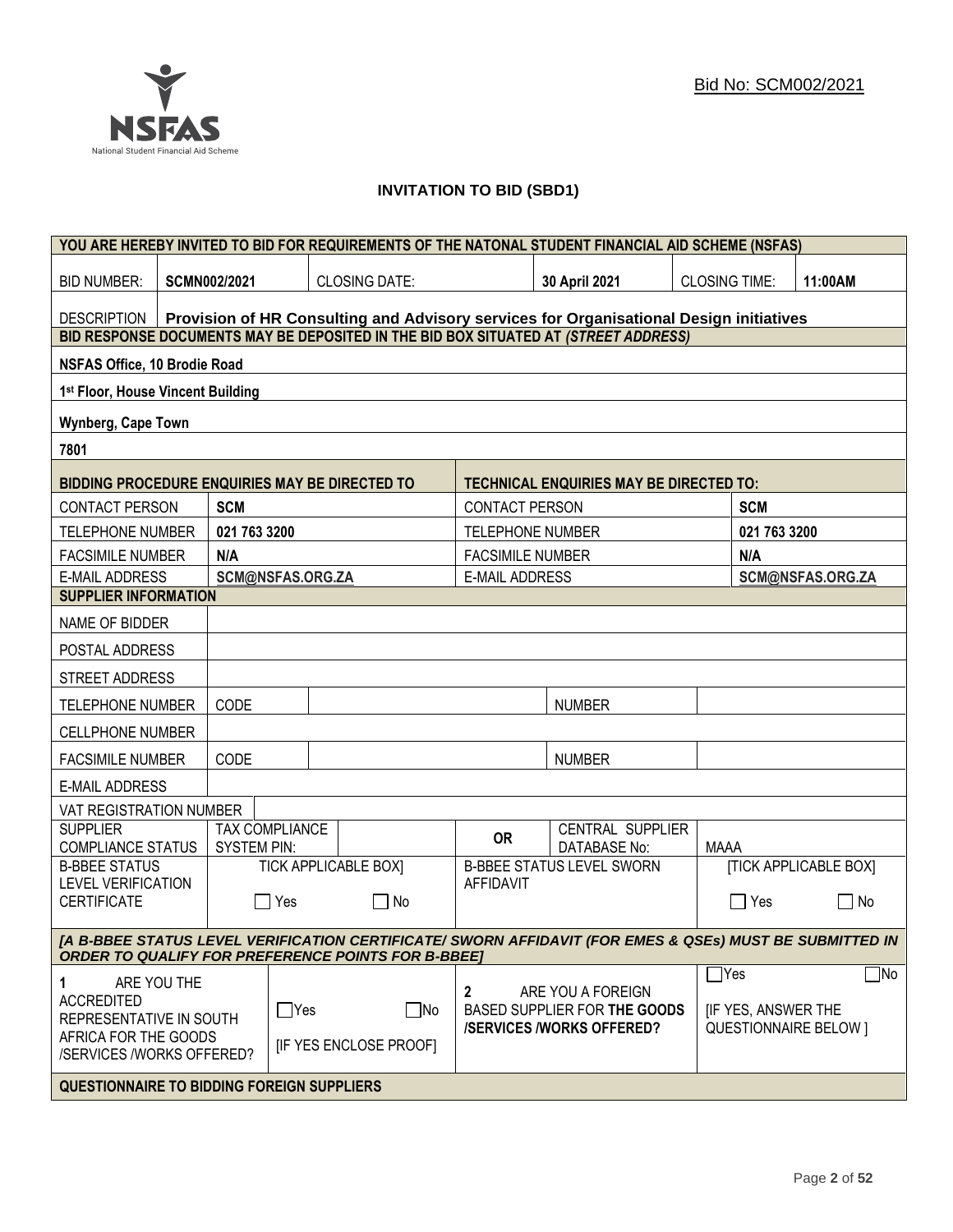

| IS THE ENTITY A RESIDENT OF THE REPUBLIC OF SOUTH AFRICA (RSA)?                                                                                                                                                                                                                     | $\Box$ YES $\Box$ NO |
|-------------------------------------------------------------------------------------------------------------------------------------------------------------------------------------------------------------------------------------------------------------------------------------|----------------------|
| DOES THE ENTITY HAVE A BRANCH IN THE RSA?                                                                                                                                                                                                                                           | $\Box$ YES $\Box$ NO |
| DOES THE ENTITY HAVE A PERMANENT ESTABLISHMENT IN THE RSA?                                                                                                                                                                                                                          | $\Box$ YES $\Box$ NO |
| DOES THE ENTITY HAVE ANY SOURCE OF INCOME IN THE RSA?                                                                                                                                                                                                                               | $\Box$ YES $\Box$ NO |
| IS THE ENTITY LIABLE IN THE RSA FOR ANY FORM OF TAXATION?<br>IF THE ANSWER IS "NO" TO ALL OF THE ABOVE, THEN IT IS NOT A REQUIREMENT TO REGISTER FOR A TAX COMPLIANCE STATUS<br>SYSTEM PIN CODE FROM THE SOUTH AFRICAN REVENUE SERVICE (SARS) AND IF NOT REGISTER AS PER 2.3 BELOW. | $\Box$ YES $\Box$ NO |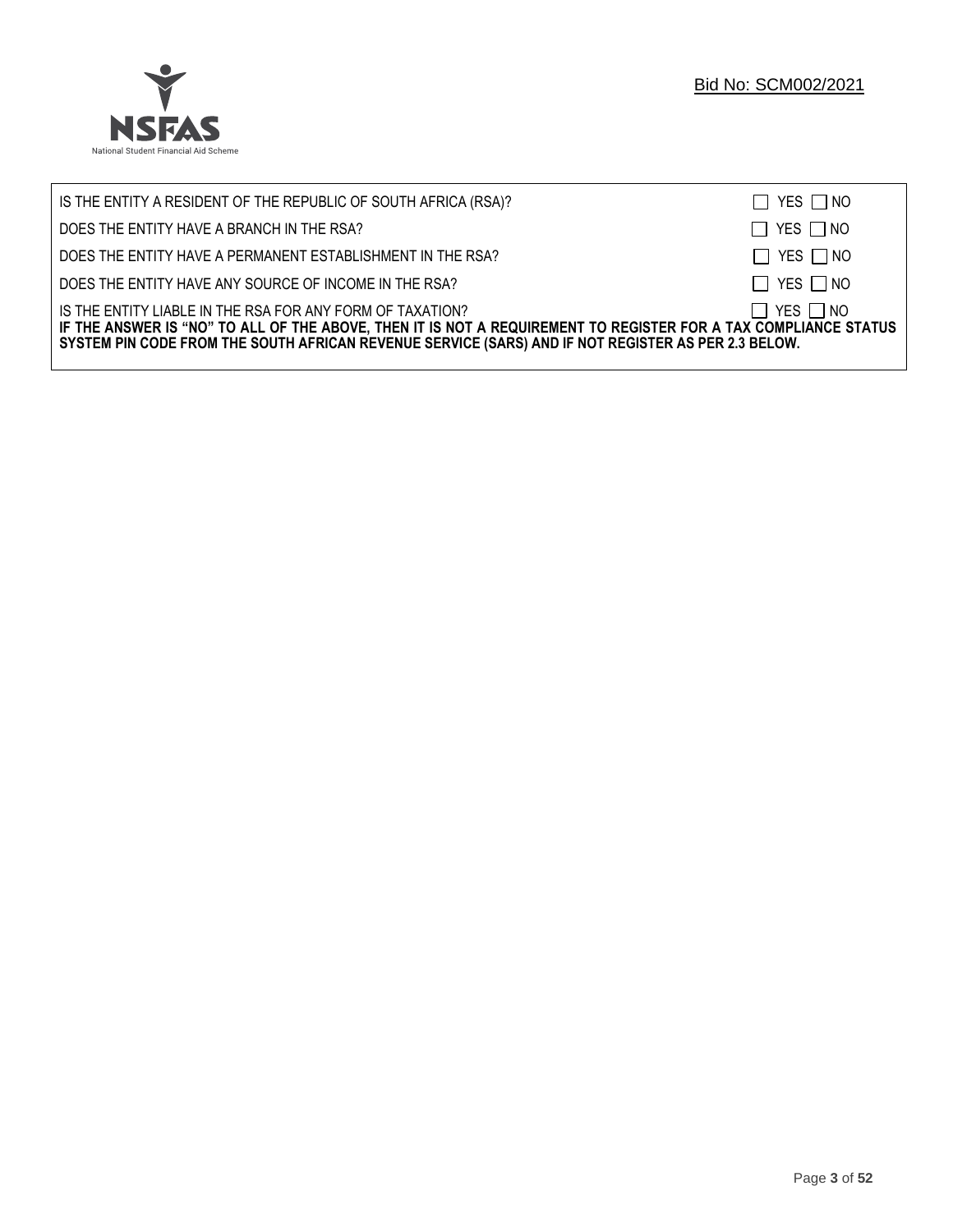

## **TERMS AND CONDITIONS FOR BIDDING**

| $\overline{1}$ . | <b>BID SUBMISSION:</b>                                                                                    |
|------------------|-----------------------------------------------------------------------------------------------------------|
|                  | 1.1. BIDS MUST BE DELIVERED BY THE STIPULATED TIME TO THE CORRECT ADDRESS. LATE BIDS WILL NOT BE ACCEPTED |
|                  | FOR CONSIDERATION.                                                                                        |
|                  | 1.2. ALL BIDS MUST BE SUBMITTED ON THE OFFICIAL FORMS PROVIDED-(NOT TO BE RE-TYPED) OR IN THE MANNER      |
|                  | PRESCRIBED IN THE BID DOCUMENT.                                                                           |
|                  | 1.3. THIS BID IS SUBJECT TO THE PREFERENTIAL PROCUREMENT POLICY FRAMEWORK ACT, 2000 AND THE PREFERENTIAL  |
|                  | PROCUREMENT REGULATIONS, 2017, THE GENERAL CONDITIONS OF CONTRACT (GCC) AND, IF APPLICABLE, ANY           |
|                  | OTHER SPECIAL CONDITIONS OF CONTRACT.                                                                     |
|                  | 1.4. THE SUCCESSFUL BIDDER WILL BE REQUIRED TO FILL IN AND SIGN A WRITTEN CONTRACT FORM (SBD7).           |
|                  |                                                                                                           |
|                  | 2. TAX COMPLIANCE REQUIREMENTS                                                                            |
| 2.1              | BIDDERS MUST ENSURE COMPLIANCE WITH THEIR TAX OBLIGATIONS.                                                |
| $2.2^{\circ}$    | BIDDERS ARE REQUIRED TO SUBMIT THEIR UNIQUE PERSONAL IDENTIFICATION NUMBER (PIN) ISSUED BY SARS TO        |
|                  | ENABLE THE ORGAN OF STATE TO VERIFY THE TAXPAYER'S PROFILE AND TAX STATUS.                                |
| 2.3              | APPLICATION FOR TAX COMPLIANCE STATUS (TCS) PIN MAY BE MADE VIA E-FILING THROUGH THE SARS WEBSITE         |
|                  | WWW.SARS.GOV.ZA.                                                                                          |
| 2.4              | BIDDERS MAY ALSO SUBMIT A PRINTED TCS CERTIFICATE TOGETHER WITH THE BID.                                  |
| 2.5              | IN BIDS WHERE CONSORTIA / JOINT VENTURES / SUB-CONTRACTORS ARE INVOLVED, EACH PARTY MUST SUBMIT A         |
|                  | SEPARATE TCS CERTIFICATE / PIN / CSD NUMBER.                                                              |
| 2.6              | WHERE NO TCS PIN IS AVAILABLE BUT THE BIDDER IS REGISTERED ON THE CENTRAL SUPPLIER DATABASE (CSD), A      |
|                  | CSD NUMBER MUST BE PROVIDED.                                                                              |
| 2.7              | NO BIDS WILL BE CONSIDERED FROM PERSONS IN THE SERVICE OF THE STATE, COMPANIES WITH DIRECTORS WHO         |
|                  | ARE PERSONS IN THE SERVICE OF THE STATE, OR CLOSE CORPORATIONS WITH MEMBERS PERSONS IN THE SERVICE        |
|                  | OF THE STATE."                                                                                            |
|                  | ND. EAILHDE TÓ DDÓVIDE LÓD CÓMDLV WITH ANY ÓE THE ADÓVE DADTICHLADO MAY DENDED THE DID INVALID.           |

### **NB: FAILURE TO PROVIDE / OR COMPLY WITH ANY OF THE ABOVE PARTICULARS MAY RENDER THE BID INVALID**.

|  | SIGNATURE OF BIDDER: |
|--|----------------------|
|--|----------------------|

SIGNATURE OF BIDDER: ……………………………………………

CAPACITY UNDER WHICH THIS BID IS SIGNED: …………………………………………… (Proof of authority must be submitted e.g. company resolution)

DATE: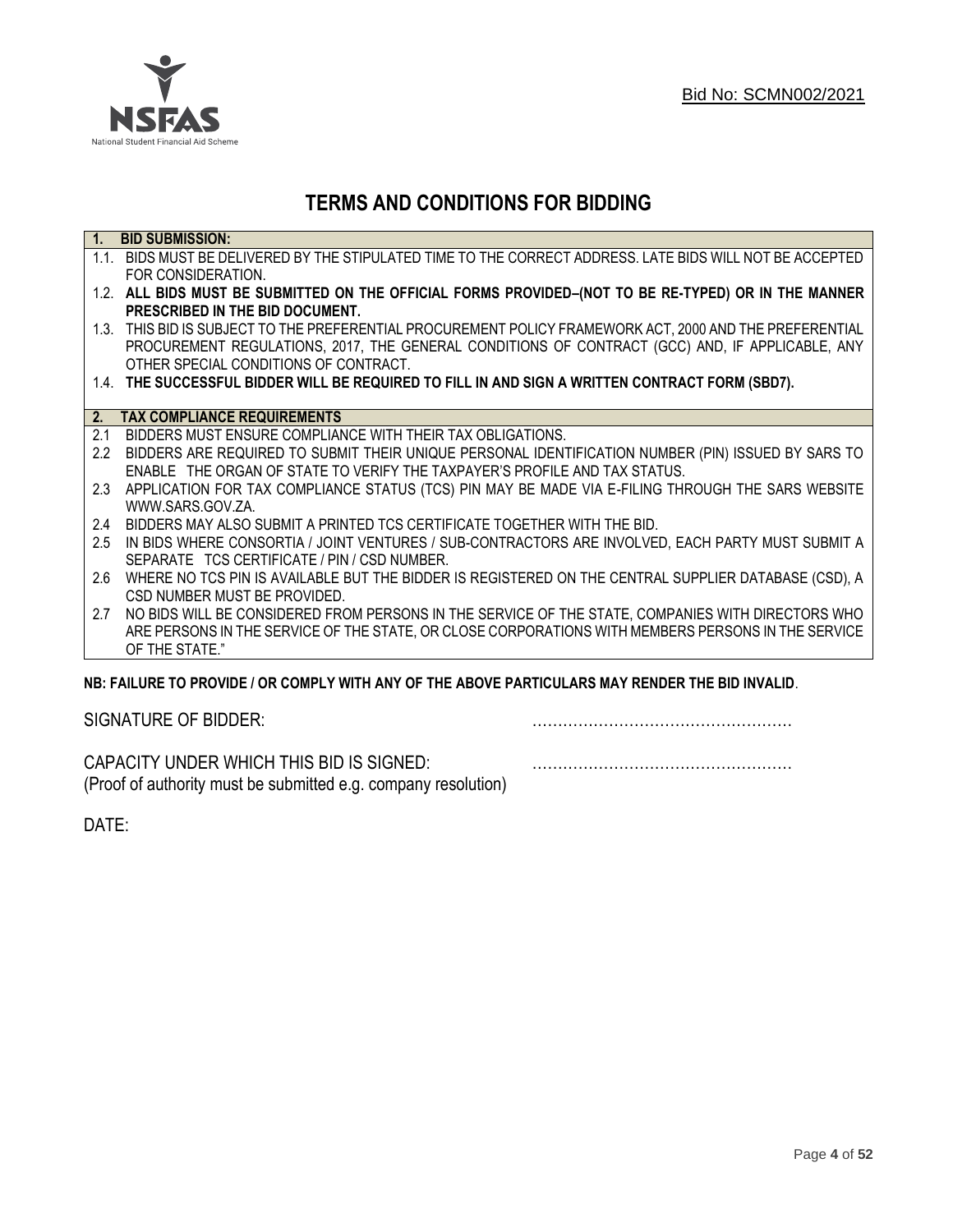

### **NSFAS overview**

The National Student Financial Aid Scheme (NSFAS) is a statutory body providing financial aid to eligible students who wish to study at public universities and Technical Vocational Education and Training (TVET) colleges. NSFAS is mandated to manage and distribute funds in accordance with the provisions of the NSFAS Act (Act 56 of 1999).

### **Fraud and Corruption**

All providers are to take note of the implications of contravening the Prevention and Combating of Corrupt Activities Act, Act No 12 of 2004 and any other Act applicable.

The National Student Financial Aid Scheme is committed to conducting business ethically and is constantly introducing proactive measures to ensure that we identify and appropriately respond to any unlawful and unethical business practices. All NSFAS tenders are subject to certain audit processes and limited due diligence checks with the intend to identify any possible unlawful or unethical practices.

### **Reporting of any unlawful or unethical incidents to NSFAS**

Should any bidder, potential or current supplier of NSFAS or any other third party:

- receive any irregular contact or correspondence from anyone presenting themselves as an employee or representative of NSFAS
- receive any contact or correspondence from anyone soliciting any bribe of any form
- become aware of any irregular or illegal conduct by any party who has a relationship with NSFAS or any NSFAS official

you are requested to immediately report it to NSFAS's Governance, Risk and Compliance (GRC) Department. All information provided to the NSFAS GRC department will be treated with utmost confidentiality and in terms of the Protected Disclosures Act, Act 26 of 2000.

Please forward any information or direct any queries to the following NSFAS GRC staff members:

- Ms Amanda Basson: [amandab@nsfas.org.za](mailto:amandab@nsfas.org.za)
- Mr Corné Mellet : [corneme@nsfas.org.za](mailto:corneme@nsfas.org.za)

### **Reporting of any unlawful or unethical incidents to the South African Police**

Bidders, current or potential NSFAS suppliers or any other third party who become aware of any unlawful and unethical conduct are encouraged to report the matter to the South African Police. NSFAS request that details of such reports made to the SAP be shared with NSFAS official listed above so as to enable consolidation of possible related investigations.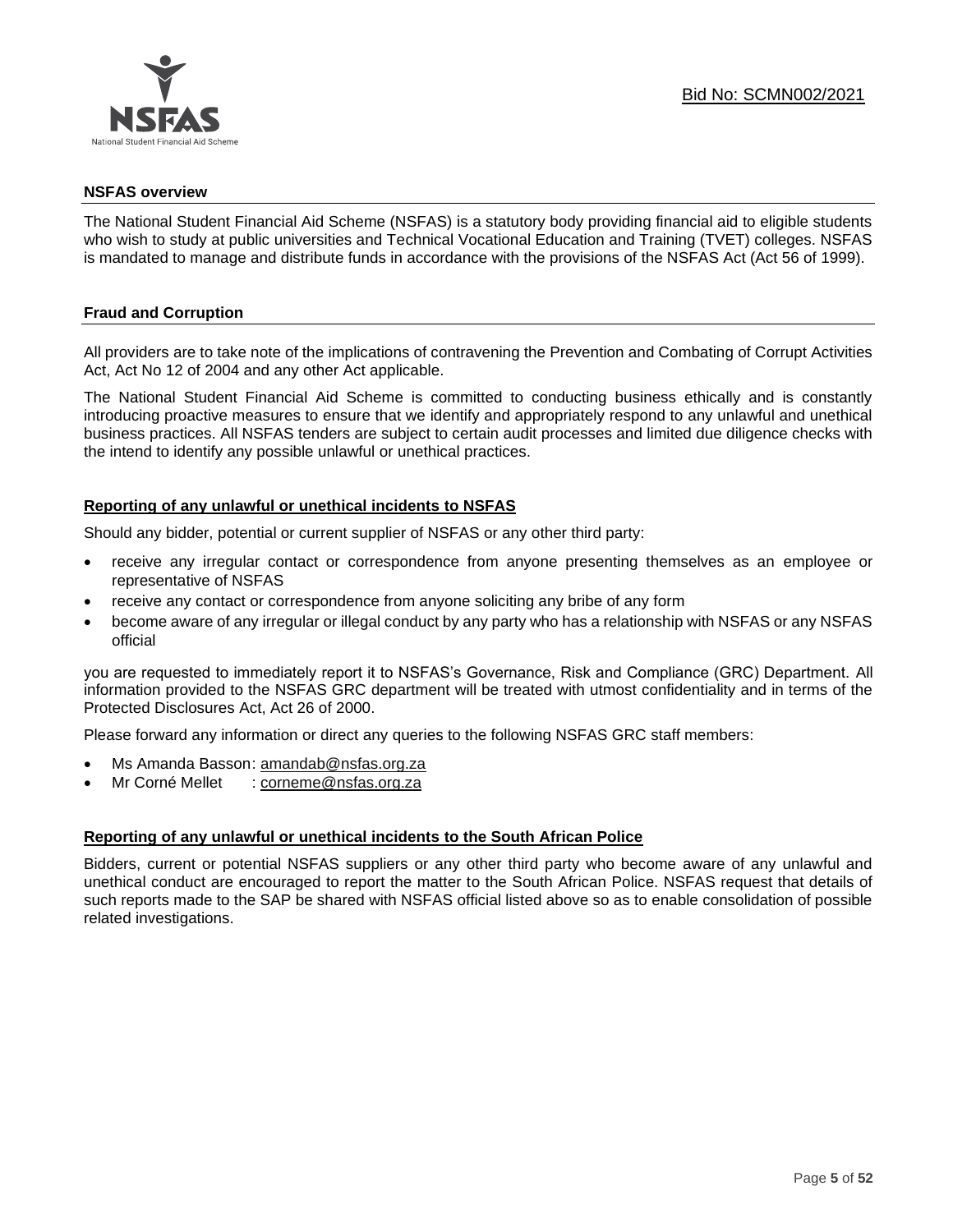

### **Clarifications / Additional information / Rights**

### **Clarification**

Any clarification required by a bidder regarding the meaning or interpretation of the bid specifications, or any other aspect concerning the bid, are to be requested in writing by email from [scm@nsfas.org.za](mailto:scm@nsfas.org.za) at least five (5) working days before the closing date of the bid. The bid number should be mentioned in all correspondence. Telephonic requests for clarification will not be accepted. Bidder are reminded that NSFAS SCM officials will never contact bidders telephonically or by other method other that through the official SCM email address listed above.

### **Additional Information**

During the evaluation of the bids, additional information may be requested in writing from bidders, for clarity. Replies to such requests must be submitted, within 5 (five) working days from the date of request, or as otherwise indicated. Failure to comply, may lead to your bid being disregarded.

### **Rights**

NSFAS reserves the right to appoint more than one (1) service provider. NSFAS further reserves the right to engage with the short-listed bidders for price negotiation and a site inspection where necessary. NSFAS in addition reserves the right to invite the shortlisted for a presentation as part of the bid process. NFAS reserves the right to not select the lowest price. In addition, NSFAS reserves the right to not award the tender to the shortlisted bidder should any risk arise from any NSFAS due diligence assessment performed. NSFAS reserves the right to award the contract in whole or in parts.

### **Consent**

By responding to this tender, both the entity and its directors provide consent to NSFAS to perform background checks which would include amongst others, the relevant Transunion checks, should it wish to do so.

By responding to this tender, the bidder agrees to all the terms and conditions as included in the bid document.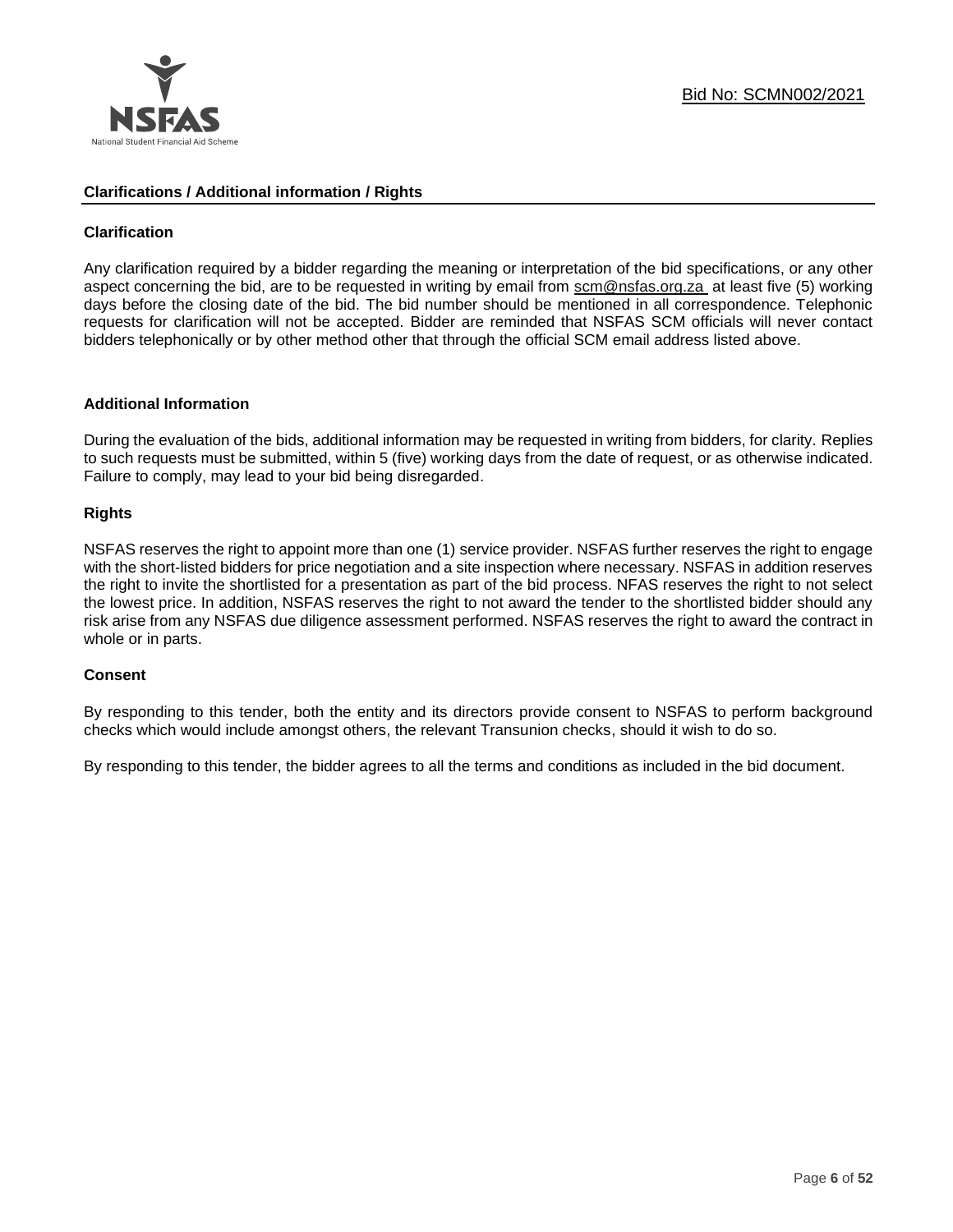### **Bid submission**

**One (1) physical bid proposal** must be handed in/delivered to:

The deposit box situated at: 1st Floor, House Vincent Brodie Road Wynberg 7801

Tenders can be delivered and deposited into the tender box between 08:30 and 16:00, Mondays to Fridays prior to the closing date, and between 08:30 and 11:00 on the closing date.

**No faxed or e-mailed bid proposals will be accepted.** The bidders are encouraged to index and paginate the bid proposal.

Respondents should ensure that tender documents are delivered to NSFAS in the tender box before the closing date and time of the tender. If the tender document is late, it will not be accepted and will be disregarded. Bid proposals submitted on time shall not be returned to the bidder.

Any tender submitted shall remain valid, irrevocable and open for written acceptance by NSFAS for a period of 120 (one hundred and twenty) days. A tender submitted shall further be deemed to remain valid after the expiry of the above mentioned 120-day period until formal acceptance by NSFAS, unless NSFAS is notified in writing by the tenderer of anything to the contrary (including any further conditions the tender may introduce). Any further conditions that the tenderer may introduce will be considered at the sole discretion of NSFAS.

Bidders should indicate on the cover of the bid proposal (in a sealed envelope/box), the following information:

- Bid number SCMN002/2021
- Closing date and time **30 April 2021 at 11:00**
- The name and address of the bidder

### **Late bids**

Bids received late will not be considered for evaluation purposes. A bid will be considered late if it arrived even one second after 11:00 am or any time thereafter. The tender (bid) box shall be locked at exactly 11:00 am and bids arriving late will not be considered under any circumstances. Bidders are therefore strongly advised to ensure that bids be dispatched allowing enough time for any unforeseen events that may delay the delivery of the bid.

Bids sent to NSFAS via courier shall be deemed to be received at the date and time of arrival at the NSFAS premises (tender box) Bids received in the tender box after the closing date and time of the bid, shall therefore be deemed to be received late. Bidders should allow time to access the premises due to security arrangements that need to be observed.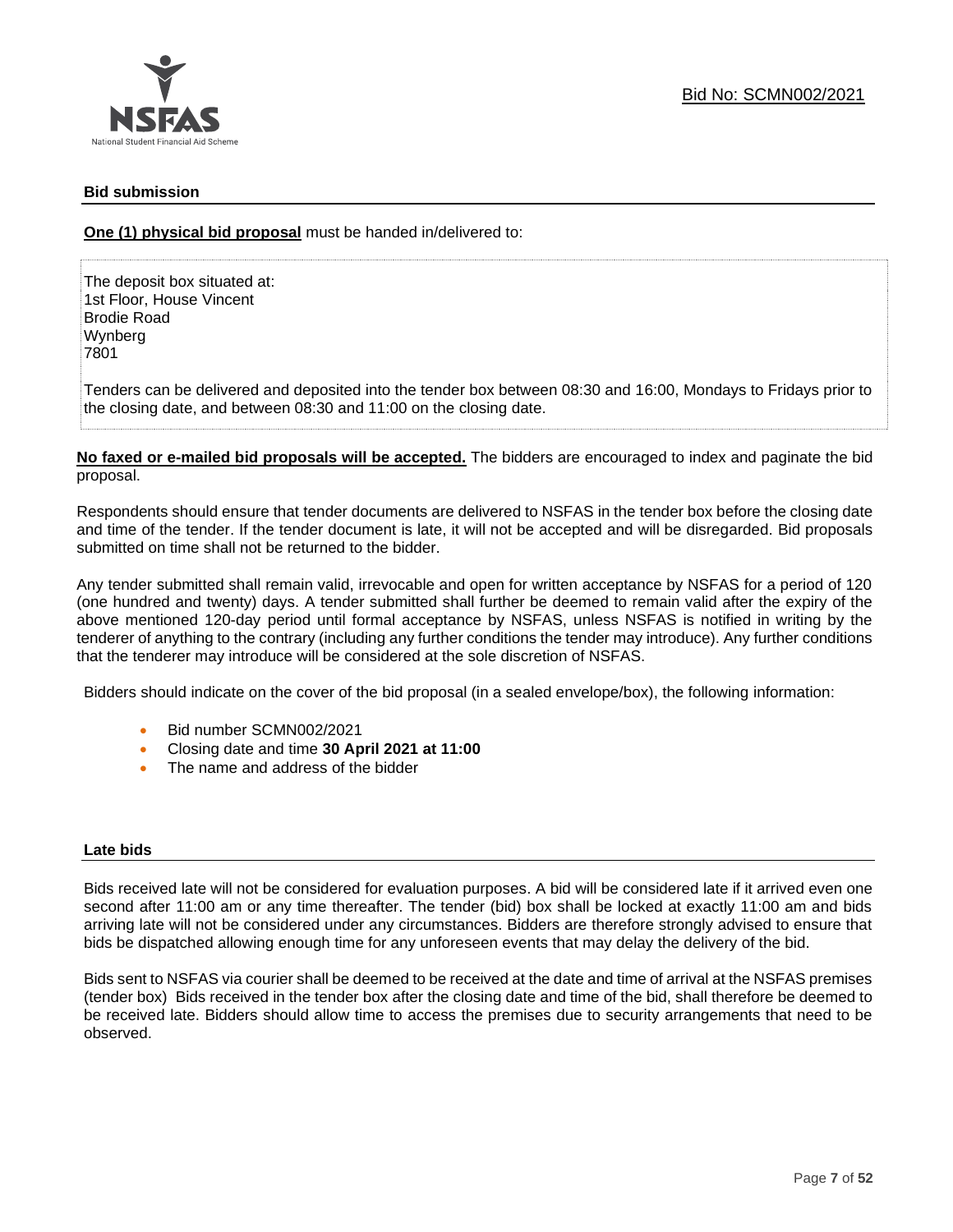

### **Response Structure:**

The contents of the bid document must be as follows, and numbering below, with each schedule punched, placed in a file and separated from the next schedule with a file divider.

Please complete the checklist below to verify your submission of the relevant documents:

| <b>Schedules</b>  | Description                                                                                                                                                                                                                                |     | Submitted<br>(tick box below): |  |
|-------------------|--------------------------------------------------------------------------------------------------------------------------------------------------------------------------------------------------------------------------------------------|-----|--------------------------------|--|
|                   |                                                                                                                                                                                                                                            | Yes | <b>No</b>                      |  |
| <b>Schedule 1</b> | Entity registration documentation                                                                                                                                                                                                          |     |                                |  |
| <b>Schedule 2</b> | Consent by the entity and its directors to perform the necessary background<br>checks which includes amongst others, the TransUnion checks.                                                                                                |     |                                |  |
| Schedule 3        | Original Valid Tax Clearance Certificate/tax pin                                                                                                                                                                                           |     |                                |  |
| <b>Schedule 4</b> | BBB-EE Certificate, or,<br>BBBEE Sworn Affidavit for EME/QSE signed and stamped by Commissioner<br>of Oaths.                                                                                                                               |     |                                |  |
| <b>Schedule 5</b> | National Treasury Central Supplier Database (CSD) proof of registration -<br>please provide the latest full report. Note that the details of the Directors on<br>the SBD4 form must correspond to the details of the Directors on the CSD. |     |                                |  |
| Schedule 6        | Letter from Bank confirming banking details (not older than 3 months from<br>date of closing date of tender)                                                                                                                               |     |                                |  |
| Schedule 7        | Completed and signed Tender Documents: including the following.<br>SBD <sub>1</sub><br>SBD <sub>4</sub><br>SBD 6.1<br>SBD <sub>8</sub><br>SBD <sub>9</sub><br>General Conditions of Contracts (with every page initiated)                  |     |                                |  |
| <b>Schedule 8</b> | Detailed Bid proposal in response to bid specification requirements                                                                                                                                                                        |     |                                |  |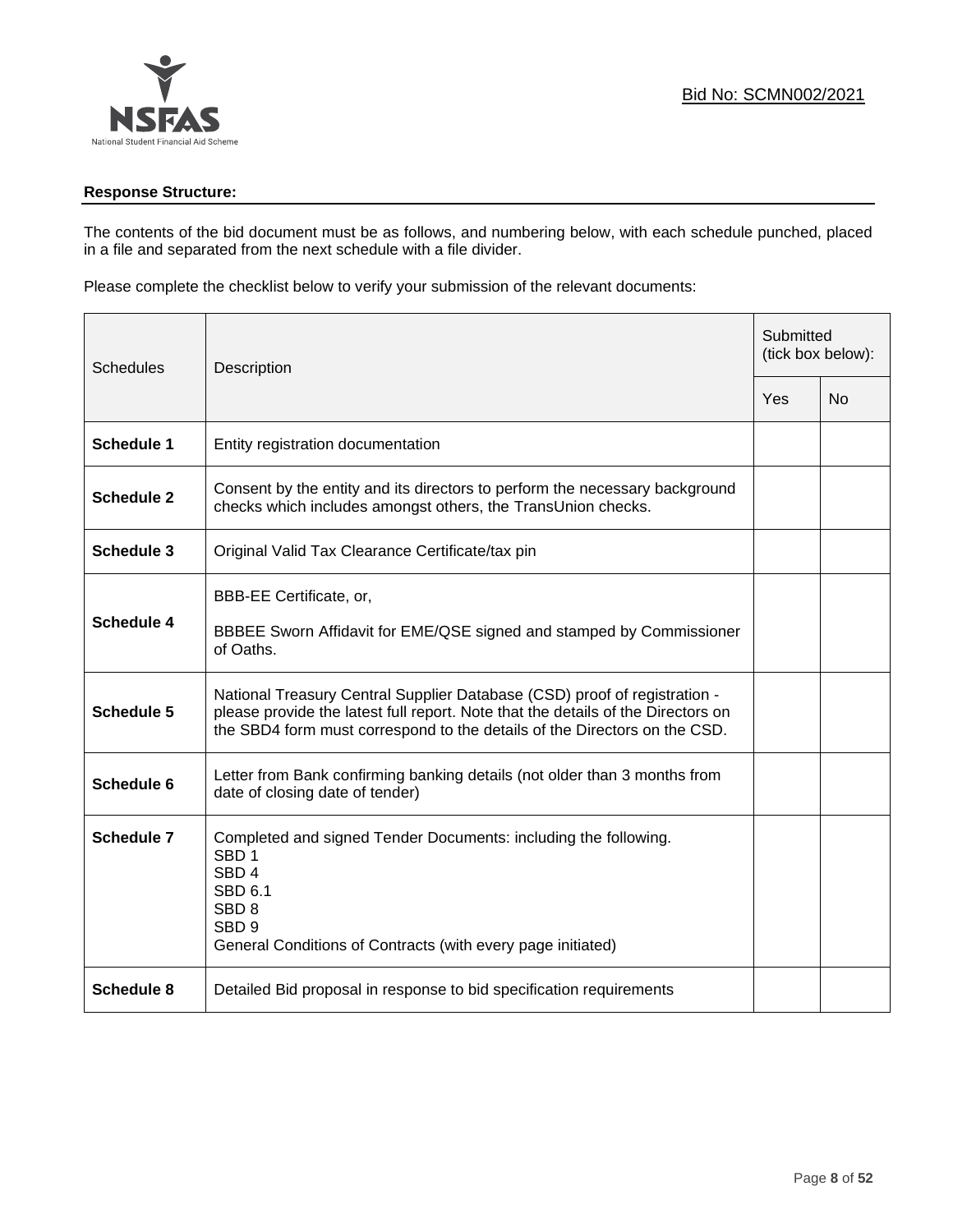### **Contract Negotiations**

The successful bidder (s) will be required to enter into a written contract/SLA with NSFAS. The final terms and conditions will be negotiated between NSFAS and the successful bidders (s). Should the awarded bidder fail to sign the SLA within a reasonable timeframe deemed by NSFAS, NSFAS reserves the right to cancel the award/contract and award the tender to the 2<sup>nd</sup> placed bidder.

### **Payments**

By responding to this bid document, the service provider agrees to the following

NSFAS will pay the successful bidder (s) the fees set out in the final contract according to the table of deliverables. No additional amounts will be payable by NSFAS to the successful bidder (s).

The successful bidder (s) shall invoice NSFAS for the services rendered in a reasonable timeframe. The invoices billed to NSFAS must be in relation to the original scope of work/terms of reference.

The invoice must be accompanied by supporting source document(s) containing detailed information, as NSFAS may reasonably require, for the purposes of establishing the specific nature, extent and quality of the services which were undertaken by the successful bidder (s).

No payment will be made to the successful bidder (s) unless an original tax invoice complying with section 20 of the VAT Act, 1991 (Act No 89 of 1991), as amended, has been submitted to NSFAS.

Payment shall be made by bank transfer into the successful bidder (s) back account normally 30 days after receipt of an acceptable, original, valid tax invoice.

Payments will only be made to the bidder in accordance with the purchase order issued to the awarded bidder. Any services delivered by the bidder outside of the original bid specifications and over and above the purchase order value will not be paid for as NSFAS is not liable for these payments. Should the service provider perform any additional work outside of the tender award and its requirements, NSFAS will not be held liable for such payment to the service provider. Should you receive any instruction from NSFAS that does not come from the SCM unit to perform any work outside of the original bid specification, NSFAS will not be held liable for this payment.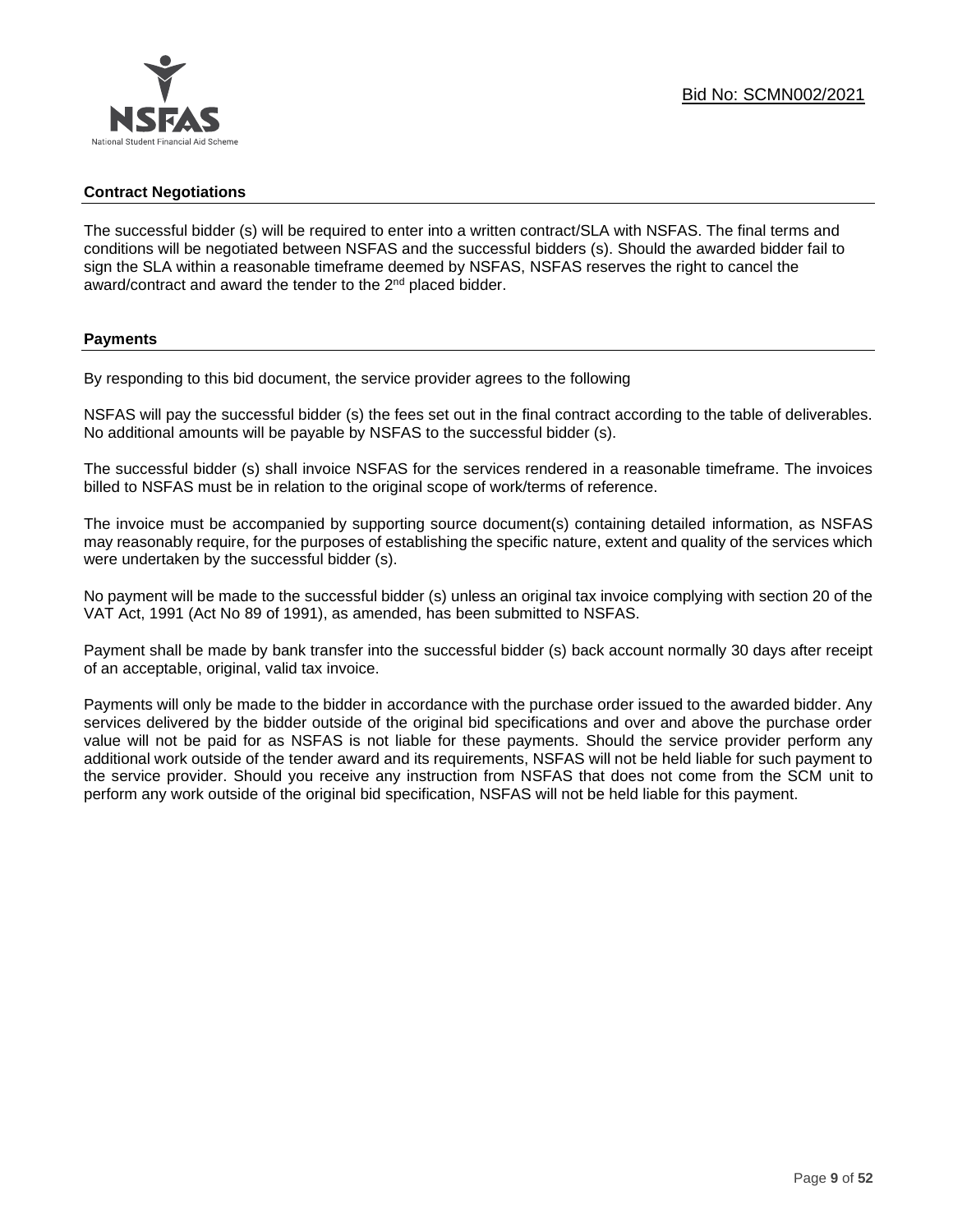

### **1. Purpose**

- 1.1. The purpose of this request for proposal is to procure Human Resources Consulting and Advisory Services for the design, development and implementation of Organisational Design initiatives aimed at:
- Ensuring a fit for purpose Organisation Structure that will enable the National Student Financial Aid Scheme (NSFAS) to deliver on its mandate and strategic objectives.
- Facilitating departmentalization in order to improve internal efficiencies and service delivery.
- Enabling the effective division of work through the establishment of job families, job levels and job types, including job specialization.

### **2. Background**

- 2.1. The NSFAS is a schedule 3A public entity operating under the stewardship of the Department of Higher Education, Science and Technology. The mandate of the NSFAS is to provide financial aid to all eligible public university and Technical and Vocational Education and Training (TVET) college students from poor and working-class families in line with the NSFAS Act (Act No. 56 of 1999).
- 2.2. The entity has also grown significantly in terms of the number of students it serves and, by extension, its internal capacity.
- 2.3. A need exists for the review of the organization's existing structure, the re-alignment of all existing positions as well as further organisational design recommendations, considering the increase in resource capacity, changes in the mandate and its operating model over the past few years.
- 2.4. NSFAS has **368** employees all stationed at its head office in Wynberg, Cape Town. These employees are grouped into six (6) departments, namely.

| No. | <b>Department</b>             | No. of Staff |
|-----|-------------------------------|--------------|
| 1.  | Executive                     | 17           |
| 2.  | <b>Corporate Services</b>     | 40           |
| 3.  | Information and Technology    | 34           |
| 4.  | Operations                    | 215          |
| 5.  | Finance                       | 47           |
| 6.  | Governance, Risk & Compliance | 15           |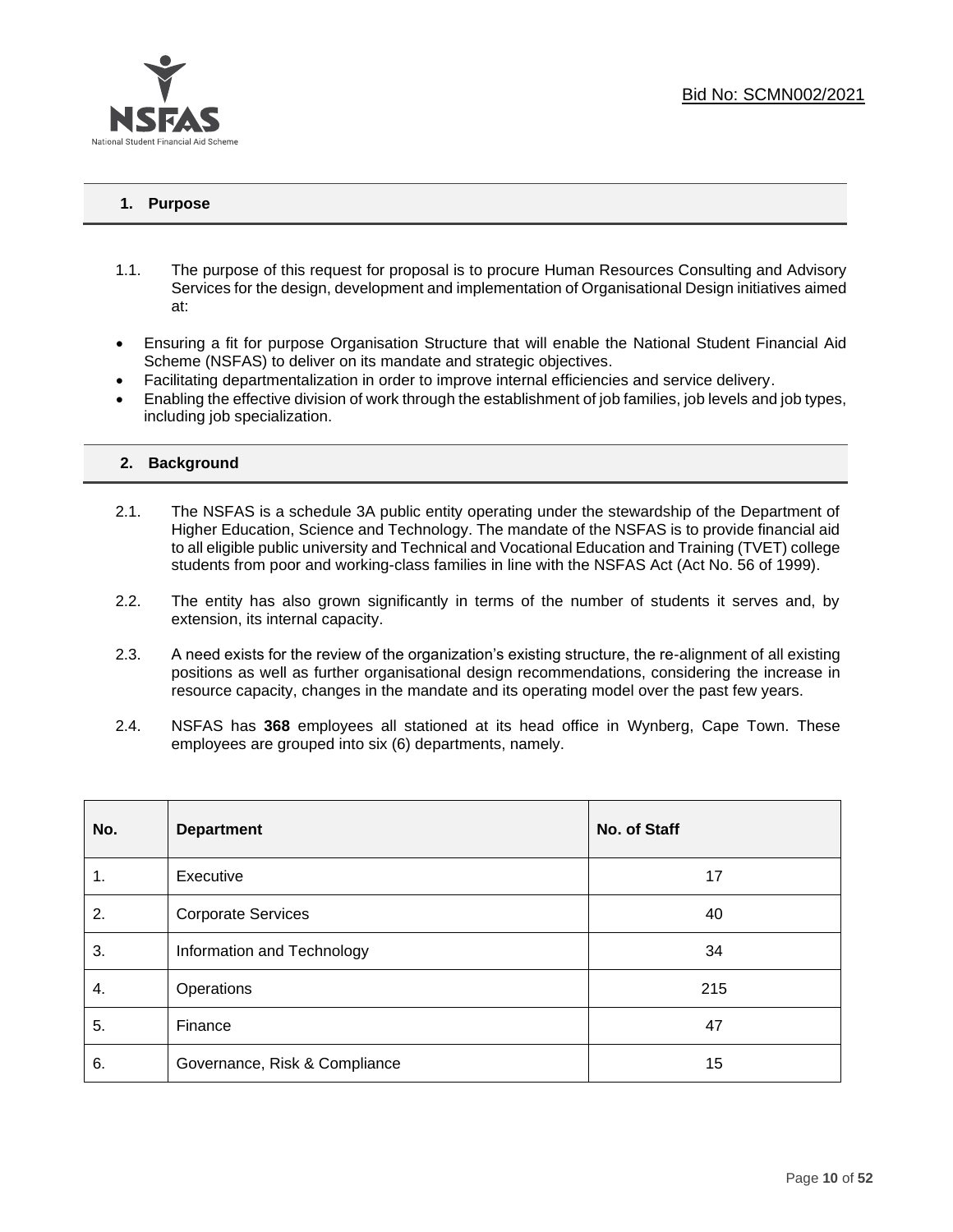

### **3. Functional specifications**

### 3.1. There are **three phases** of work to be carried out, as summarized below:

### **3.1.1. Phase 1**

### **3.1.1.1. Operating Model Assessment**

- i. Assess the operating model for NSFAS and its alignment to the organisational mandate and strategy.
- ii. Report on the value chain of the functions, the interconnectedness and recommend business processes updates where necessary for efficiency and effective business optimisation.
- iii. Where necessary and appropriate make recommendations for improving the capacities and capabilities of the functions.
- iv. Conduct a gap analysis between the strategic orientation and operational capacity of the NSFAS
- v. Based on the gap analysis conducted under an appropriate operating model that responds to NSFAS strategic direction and priorities

### **3.1.1.2. Organisational Design**

- vi. Assess if the current functional and hierarchical structures are optimally positioned to support the delivery of the operating models; if not; recommend functional organisational structures that will support the various service delivery models based on the varying contexts.
- vii. Develop an implementation plan for the newly approved organisational structure using sound methodologies.
- viii. Outline roles, responsibilities and skills required to deliver the functions. Roles and skills are required to be designed for the current context but with a futuristic approach (to cater for the changing way of performing functions).
- ix. Review existing job descriptions, identify gaps and provide revised job descriptions with functions in support of the operating model.
- x. Develop a requisite competency framework.
- xi. Develop a comprehensive implementation plan.

### **3.1.1.3. Change Management**

xii. Develop and implement a rigorous change management strategy and plan to support the process

### **3.1.1.4. Skills transfer**

xiii. Capacitate the HR team and provide a toolkit, training manuals and training workshop for the HR team to maintain the project outcomes within the organisation.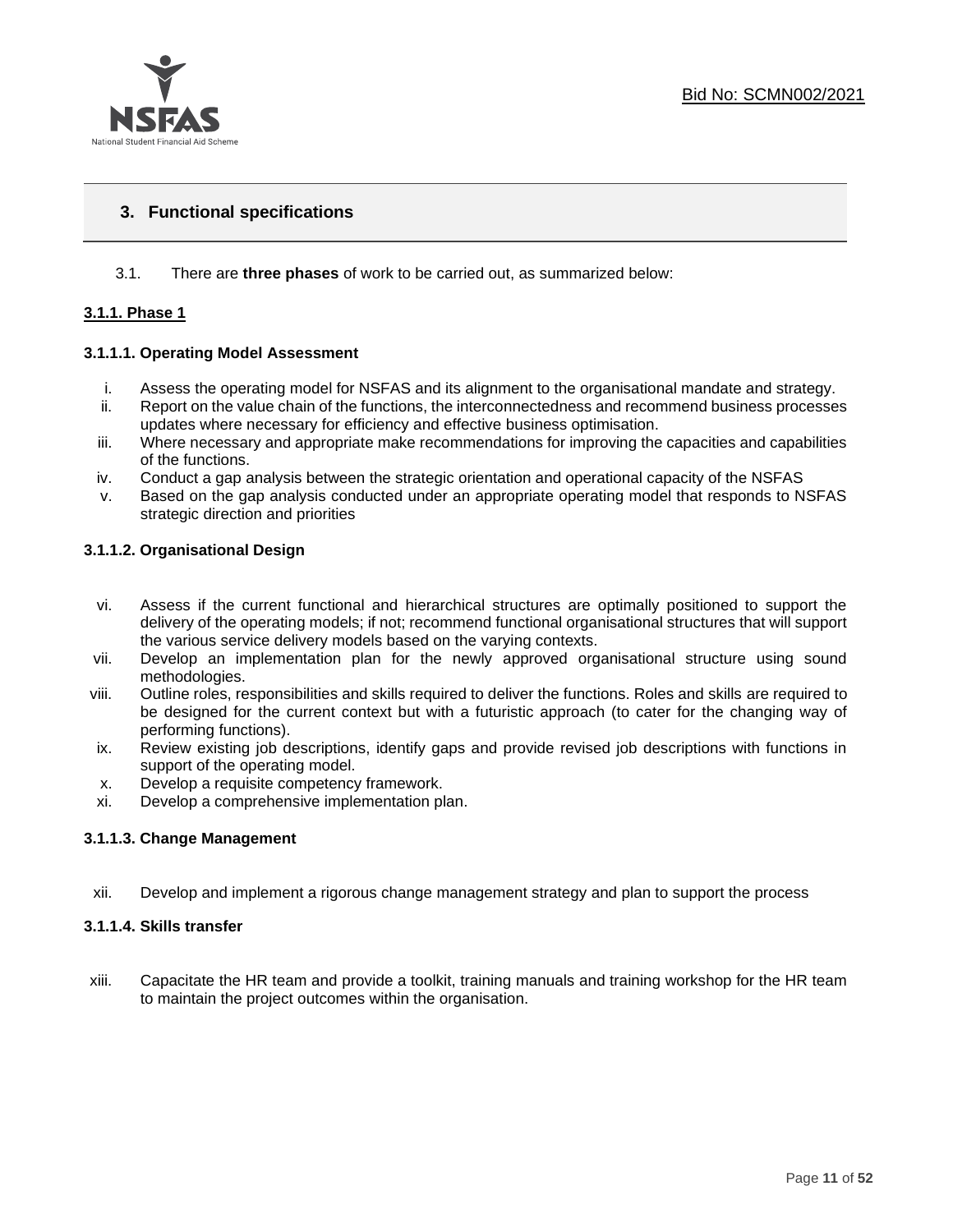

### **3.1.2 Phase 2**

### **3.1.2.1 Expected Outputs / Deliverables:**

- 1. NSFAS Operating Model
- 2. Organisational Capacity Gap
- 3. Revised Organisational Structure Aligned to the operational model
- 4. Revised / Newly developed Job Profiles
- 5. NSFAS Competency Framework
- 6. Implementation Plan
- 7. Change Management Strategy and Plan Implemented
- 8. Skills Transfer

### **3.1.2.3 Turnaround Times**

The successful bidder must ensure that:

- The full process does not take longer than six (6) months.
- A comprehensive closeout written report outlining the outcomes (deliverables, impact, recommendations and additional observations) is provided to NSFAS Human Capital after implementation.

### **3.1.3 Phase 3**

### **3.1.3.1 Project Requirements**

The prospective bidder shall submit a proposal detailing the following:

- The bidder's understanding of the Scope of Work and our requirements
- A project plan indicating the methodology along with milestones to undertake this assignment
- Curriculum Vitae (CVs) and Qualifications which must show expertise in the following areas
	- Higher Education landscape
	- Organisational design
	- Change Management
	- **E** Human resources management
- An experience schedule on similar assignment(s) and references.
- A detailed pricing schedule, including a financial proposal with pricing per deliverable matched with the human resources capacity.

### **4. Contract Period**

The contract shall be awarded for the provision of Human Resources Consulting and Advisory Services for a period of no longer than six (6) months or upon the utilization of the approved budgetary allocation, whichever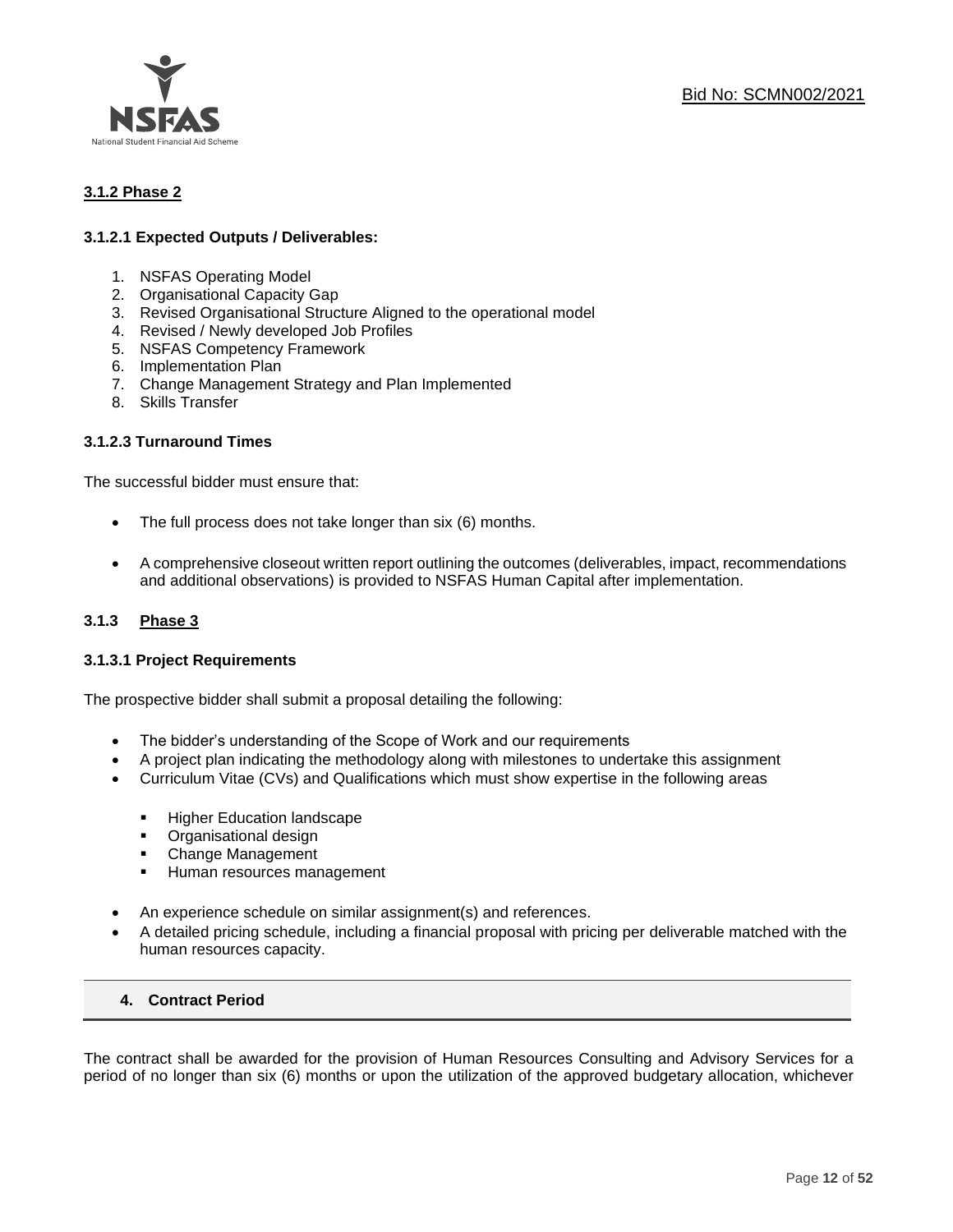

event materializes first. NSFAS reserves the right to extend the contract period should the scope of work not be completed within the first six (6) months limited to the contract award value.

### **5. Pricing Schedule**

Please consider the inevitable Consumer Price Index (CPI) increases year on year on the pricing of your proposal. The pricing must be inclusive of all costs including disbursements (travel, accommodation etc) where applicable. The below pricing schedule must be completed.

| <b>Activity</b>       | <b>Amount (excluding VAT)</b> | <b>Deliverables</b>                                                  |
|-----------------------|-------------------------------|----------------------------------------------------------------------|
| Project initiation    |                               | <b>Project Charter</b>                                               |
|                       |                               | Project plan                                                         |
| Operational model     |                               | <b>NSFAS Operating Model</b>                                         |
| assessment            |                               | <b>Organisational Capacity Gap</b>                                   |
|                       |                               | Revised Organisational Structure Aligned to<br>the operational model |
| Organisational design |                               | Revised / Newly developed Job Profiles                               |
|                       |                               | <b>NSFAS Competency Framework</b>                                    |
|                       |                               | Implementation Plan                                                  |
| Change management     |                               | Change Management Strategy and Plan<br>Implemented                   |
| Skills transfer       |                               | Skills transfer report                                               |
| Other                 |                               |                                                                      |
| Sub-total             |                               |                                                                      |
| Vat@ 15%              |                               |                                                                      |
| <b>Total Cost</b>     |                               |                                                                      |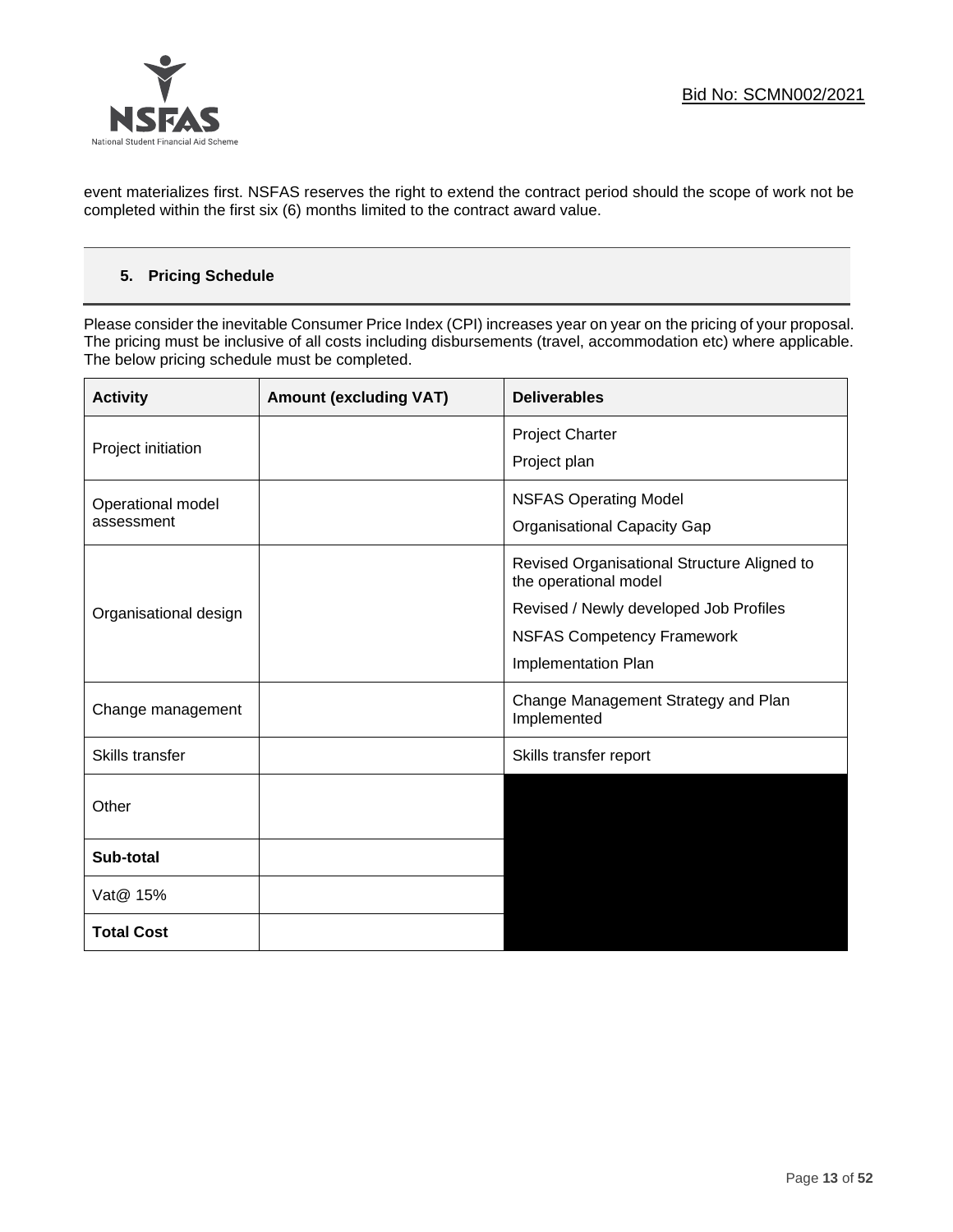

### **6. Evaluation Criteria**

#### Technical evaluation criteria element:

| <b>Element</b>           | Weight |
|--------------------------|--------|
| <b>Company Profile</b>   | 20%    |
| Skills and resources     | 30%    |
| Methodology and approach | 20%    |
| References               | 15%    |
| Transformation           | 15%    |
| <b>TOTAL</b>             | 100%   |

### Criteria and Weighting:

*Bidders need to score a minimum of 70% for functionality. Bidders who score less than 70% minimum for functionality will not be considered further for Price and BBBEE. Bids will be evaluated in accordance with the following technical criteria:*

|   | <b>Selection Criteria</b>                                                                                                                                                                                                             |                      |        |
|---|---------------------------------------------------------------------------------------------------------------------------------------------------------------------------------------------------------------------------------------|----------------------|--------|
|   |                                                                                                                                                                                                                                       | <b>Sub</b><br>Weight | Weight |
| 1 | Company Profile (sub-weight scored multiplied by 4 will result in<br>points scored for this category out of 20)                                                                                                                       |                      |        |
|   | The bidder provided company information (preferably a company<br>profile) detailing its years' experience in organisational design, job<br>profile development, competency framework, change management<br>and / or similar services. |                      |        |
|   | No relevant experience                                                                                                                                                                                                                | 0                    | 20%    |
|   | Less than 5 years                                                                                                                                                                                                                     | 1                    |        |
|   | More than 5 but less than 7 years of experience                                                                                                                                                                                       | 2                    |        |
|   | More than 7 but less than 10 years of experience                                                                                                                                                                                      | 3                    |        |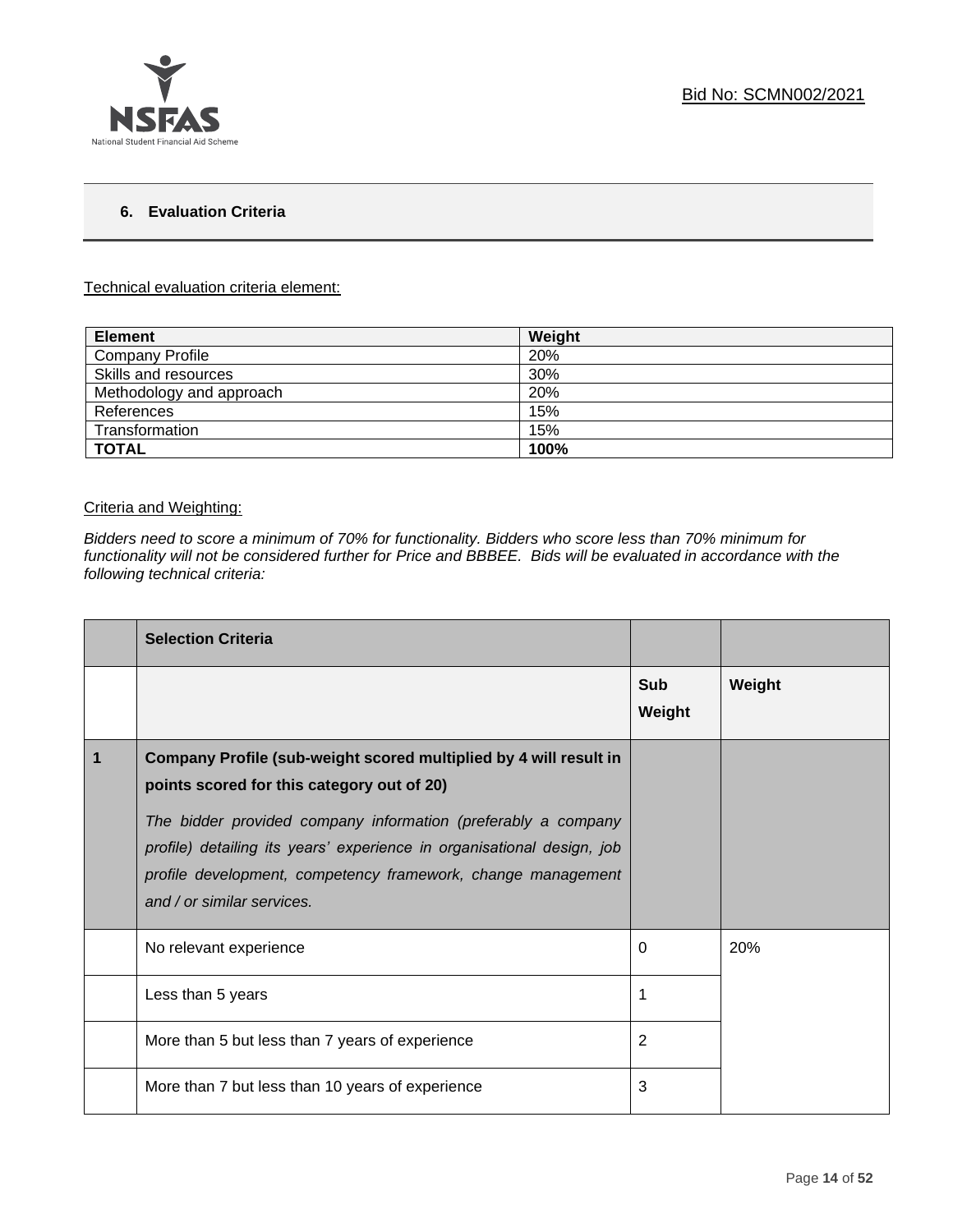

|              | More than 10 but less than 15 years of experience                                                                                                                                                                                                                                                                                                                                                                                                                                       | 4              |     |
|--------------|-----------------------------------------------------------------------------------------------------------------------------------------------------------------------------------------------------------------------------------------------------------------------------------------------------------------------------------------------------------------------------------------------------------------------------------------------------------------------------------------|----------------|-----|
|              | More than 15 years of experience                                                                                                                                                                                                                                                                                                                                                                                                                                                        | 5              |     |
| $\mathbf{2}$ | <b>Skills and resources</b><br>Bidders provided a list of key personnel and CVs indicating<br>qualifications and relevant experience of the individuals who will be<br>providing services to NSFAS Must have experience in organisational<br>design, job profile development, competency framework, change<br>management.                                                                                                                                                               |                |     |
| 2.1          | Experience of Resources (sub-weight scored multiplied by 4 will<br>result in points scored for this category out of 20)                                                                                                                                                                                                                                                                                                                                                                 |                |     |
|              | No relevant experience                                                                                                                                                                                                                                                                                                                                                                                                                                                                  | 0              | 20% |
|              | The core team has less than 3 years of combined experience                                                                                                                                                                                                                                                                                                                                                                                                                              | 1              |     |
|              | The core team has 4 - 8 years of combined experience                                                                                                                                                                                                                                                                                                                                                                                                                                    | $\overline{2}$ |     |
|              | The core team has 9 -12 years of combined experience                                                                                                                                                                                                                                                                                                                                                                                                                                    | 3              |     |
|              | The core team has 13-15 years of combined experience                                                                                                                                                                                                                                                                                                                                                                                                                                    | 4              |     |
|              | The core team has more than 15 years of combined experience                                                                                                                                                                                                                                                                                                                                                                                                                             | 5              |     |
| 2.2          | Qualifications of Resources (sub-weight scored multiplied by 2<br>will result in points scored for this category out of 10)<br>Only copies of original qualifications which have certified by a<br>Commissioner of oaths must be submitted by bidders, endorsed within<br>six months to the tender closing date. If the bidder does not submit the<br>originally certified copies of qualifications, no points will be allocated.<br>All team members have no post matric qualification | 0              |     |
|              | All team members have a Certification                                                                                                                                                                                                                                                                                                                                                                                                                                                   | 1              | 10% |
|              |                                                                                                                                                                                                                                                                                                                                                                                                                                                                                         |                |     |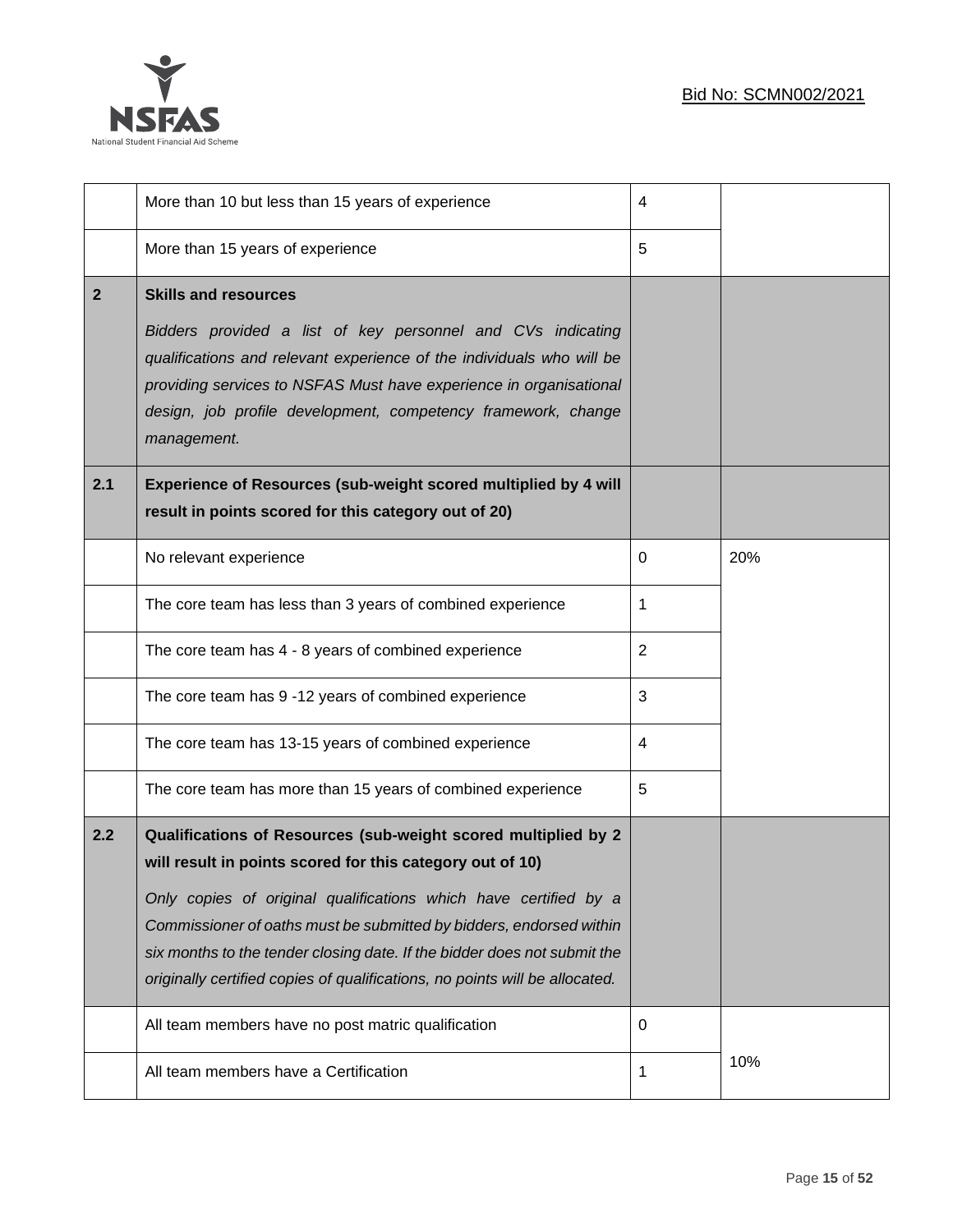

|              | All team members have a National Diploma                                                                                                                                                                                                         | $\overline{2}$          |     |
|--------------|--------------------------------------------------------------------------------------------------------------------------------------------------------------------------------------------------------------------------------------------------|-------------------------|-----|
|              | All team members have a Degree                                                                                                                                                                                                                   | 3                       |     |
|              | All team members have an Honours / Postgraduate                                                                                                                                                                                                  | $\overline{\mathbf{4}}$ |     |
|              | All team members have a master's or higher qualification                                                                                                                                                                                         | 5                       |     |
| $\mathbf{3}$ | Methodology and approach (sub-weight scored multiplied by 4<br>will result in points scored for this category out of 20)<br>Provided detailed project plan and methodology with clear KPAs and<br>KPIs.                                          |                         |     |
|              | No project plan and methodology provided                                                                                                                                                                                                         | 0                       | 20% |
|              | Only provided a project plan without a methodology or only provided<br>methodology without a project plan                                                                                                                                        | $\mathbf{1}$            |     |
|              | Only provided a project plan and methodology without clearly defined<br>steps/KPAs/KPIs                                                                                                                                                          | $\overline{2}$          |     |
|              | Provided a project plan and methodology with some KPAs but lacking<br>detail and consistent flow                                                                                                                                                 | 3                       |     |
|              | Provided a project plan and methodology with clear KPAs but basic<br><b>KPIs</b>                                                                                                                                                                 | $\overline{4}$          |     |
|              | Provided a project plan and robust high-level methodology with clear<br>KPA's and clearly defined KPIs                                                                                                                                           | 5                       |     |
| 4            | References (sub-weight scored multiplied by 3 will result in<br>points scored for this category out of 15)<br>Provide at least five (5) relevant and contactable references from<br>current/recent clients where similar services were rendered. |                         |     |
|              | No contactable reference                                                                                                                                                                                                                         | 0                       | 15% |
|              | 1 relevant and contactable reference                                                                                                                                                                                                             | 1                       |     |
|              | 2 relevant and contactable references                                                                                                                                                                                                            | $\overline{2}$          |     |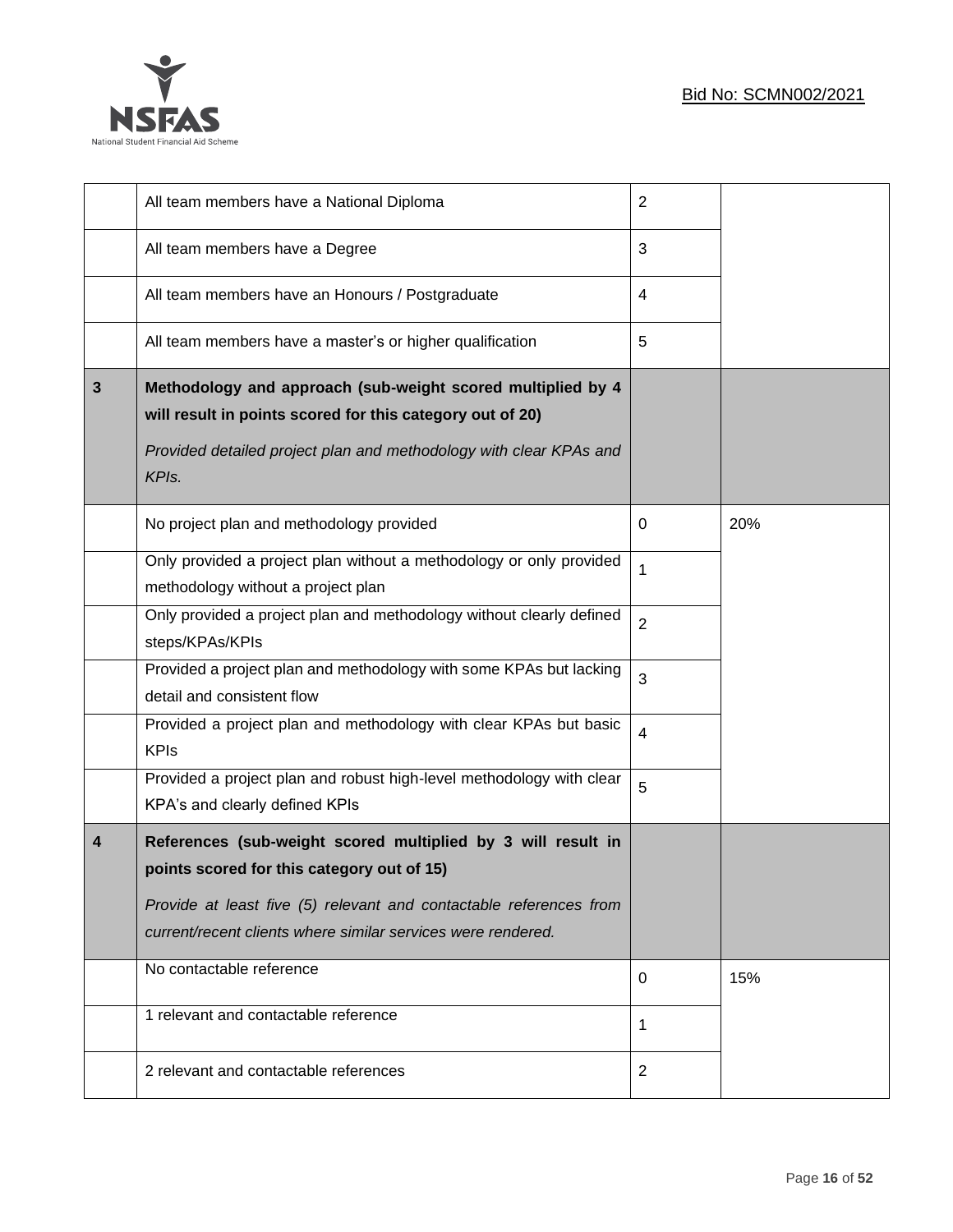

|                | 3 relevant and contactable references                                                                                                                                                                                                                                                                                                                 | 3 |     |
|----------------|-------------------------------------------------------------------------------------------------------------------------------------------------------------------------------------------------------------------------------------------------------------------------------------------------------------------------------------------------------|---|-----|
|                | 4 relevant and contactable references                                                                                                                                                                                                                                                                                                                 | 4 |     |
|                | 5 or more relevant and contactable references                                                                                                                                                                                                                                                                                                         | 5 |     |
| 5 <sub>1</sub> | Transformation (sub-weight scored multiplied by 3 will result in<br>points scored for this category out of 15)<br>The bidder must sub-contract a percentage of the work to a SMME.<br>The bidder must complete the SBD 6.2 form in this regard and must<br>submit the valid BBB-EE certification of the SMME entity as part of<br>their bid proposal. |   |     |
|                | Less than 10% sub- contracting                                                                                                                                                                                                                                                                                                                        | 0 | 15% |

### **7. Preference Point System**

All proposals that will achieve the minimum qualifying score (acceptable tenders) will be evaluated further in terms of the preference point system as follows: A maximum of 80 points is allocated for price on the following basis:

**80/20**

$$
Ps = 80 \left( 1 - \frac{Pt - P \min}{P \min} \right)
$$

Where

Ps = Points scored for comparative price of proposal under consideration

Pt = Comparative price of bid under consideration

Pmin = Comparative price of lowest acceptable proposal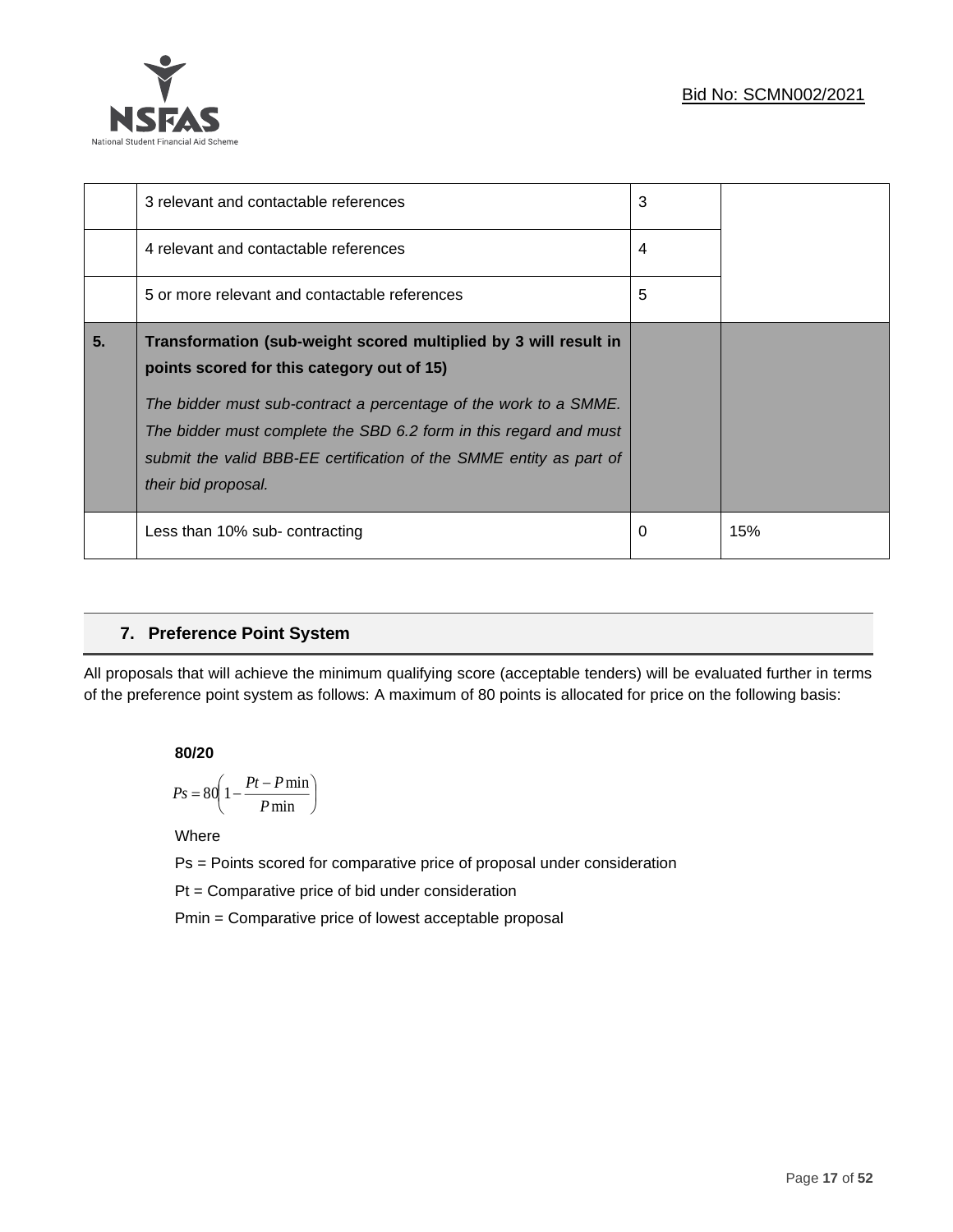

**SBD4**

### **1. Declaration of Interest**

This declaration will be used by institutions to ensure that when goods and services are being procured, all reasonable steps are taken to combat the abuse of the supply chain management system.

The bid of any bidder may be disregarded if that bidder, or any of its directors have:

- A. abused the NSFAS's supply chain management system;
- B. committed fraud or any other improper conduct in relation to such system; or
- C. failed to perform on any previous contract.

**In order to give effect to the above, the following questionnaire must be completed and submitted with the bid**.

| The following particulars must be furnished: |                                                                                          |  |
|----------------------------------------------|------------------------------------------------------------------------------------------|--|
| 2.1                                          | Full Name of bidder or his or her representative:                                        |  |
|                                              |                                                                                          |  |
| 2.2                                          | <b>Identity Number:</b>                                                                  |  |
|                                              |                                                                                          |  |
| 2.3                                          | Position occupied in the Company (director, trustee, shareholder <sup>2</sup> , member): |  |
|                                              |                                                                                          |  |

| Registration number of the company, enterprise, close corporation, partnership agreement or trust: |
|----------------------------------------------------------------------------------------------------|
|----------------------------------------------------------------------------------------------------|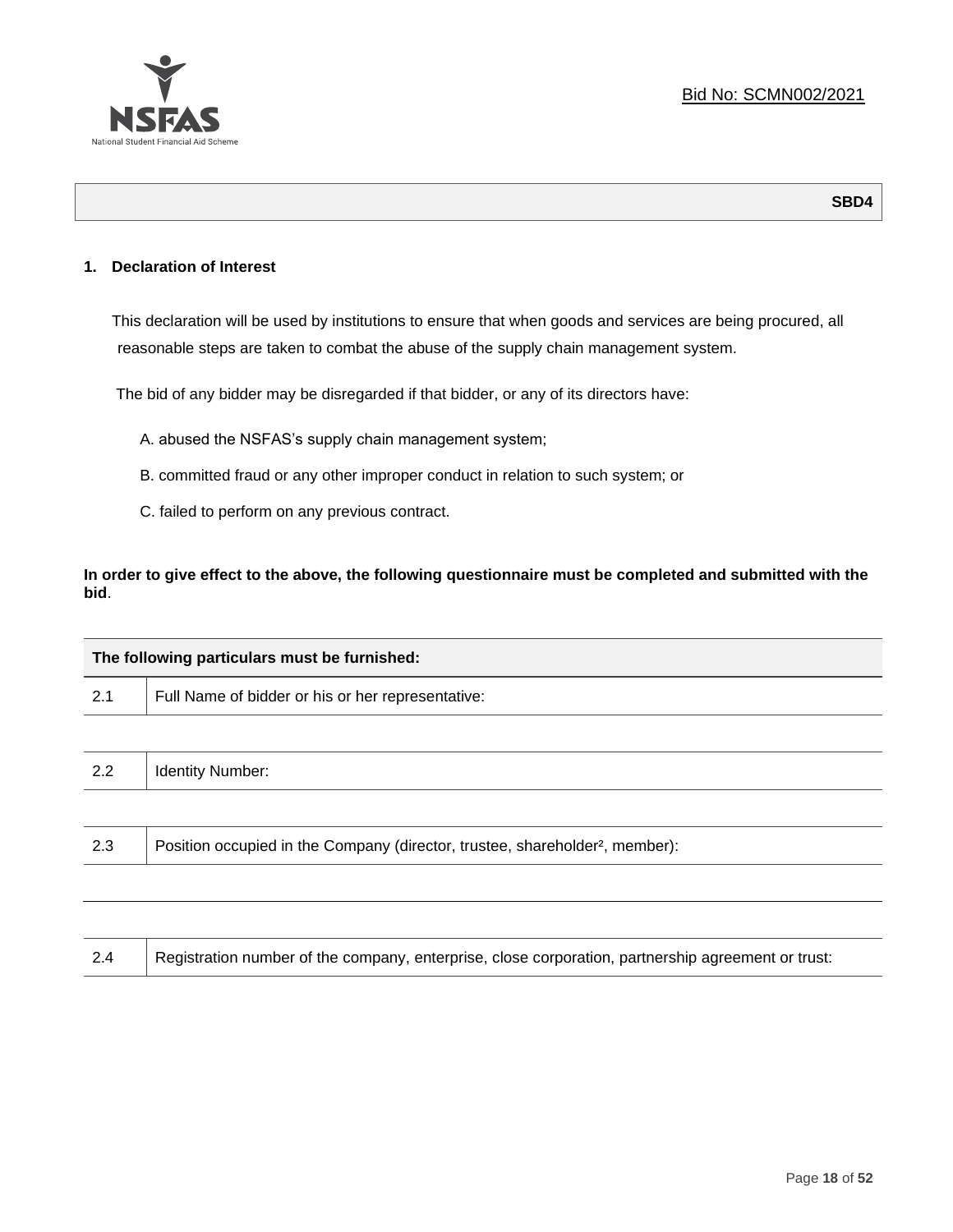

| 2.5 | Tax Reference Number: |
|-----|-----------------------|
|     |                       |

| 2.6 | VAT Registration Number: |
|-----|--------------------------|
|-----|--------------------------|

| 2.6.1  | The names of all directors / trustees / shareholders / members, their individual identity numbers, tax<br>reference numbers and, if applicable, employee / PESAL numbers must be indicated in paragraph 3<br>below. |     |  |  |
|--------|---------------------------------------------------------------------------------------------------------------------------------------------------------------------------------------------------------------------|-----|--|--|
| 2.7    | Are you or any person connected with the bidder presently employed by the state?                                                                                                                                    |     |  |  |
|        | Yes                                                                                                                                                                                                                 | No. |  |  |
| 2.7.2. | If yes, furnish the following particulars:                                                                                                                                                                          |     |  |  |
|        | Name of person / director / trustee / shareholder/ member:                                                                                                                                                          |     |  |  |

| Name of state institution at which you or the person connected to the bidder is employed: |
|-------------------------------------------------------------------------------------------|
|                                                                                           |

Position occupied in the state institution:

### "State" means

┱

- (a) Any national or provincial department, national or provincial public entity or constitutional institution within the meaning of the Public Finance Management Act, 1999 (Act No 1 of 1999);
- (b) Any municipality or municipal entity;
- (c) Provincial legislature;
- (d) National Assembly or the National Council of Provinces;
- (e) Parliament.

"Shareholder" means a person who owns shares in the company and is actively involved in the management of the enterprise or business and exercises control over the enterprise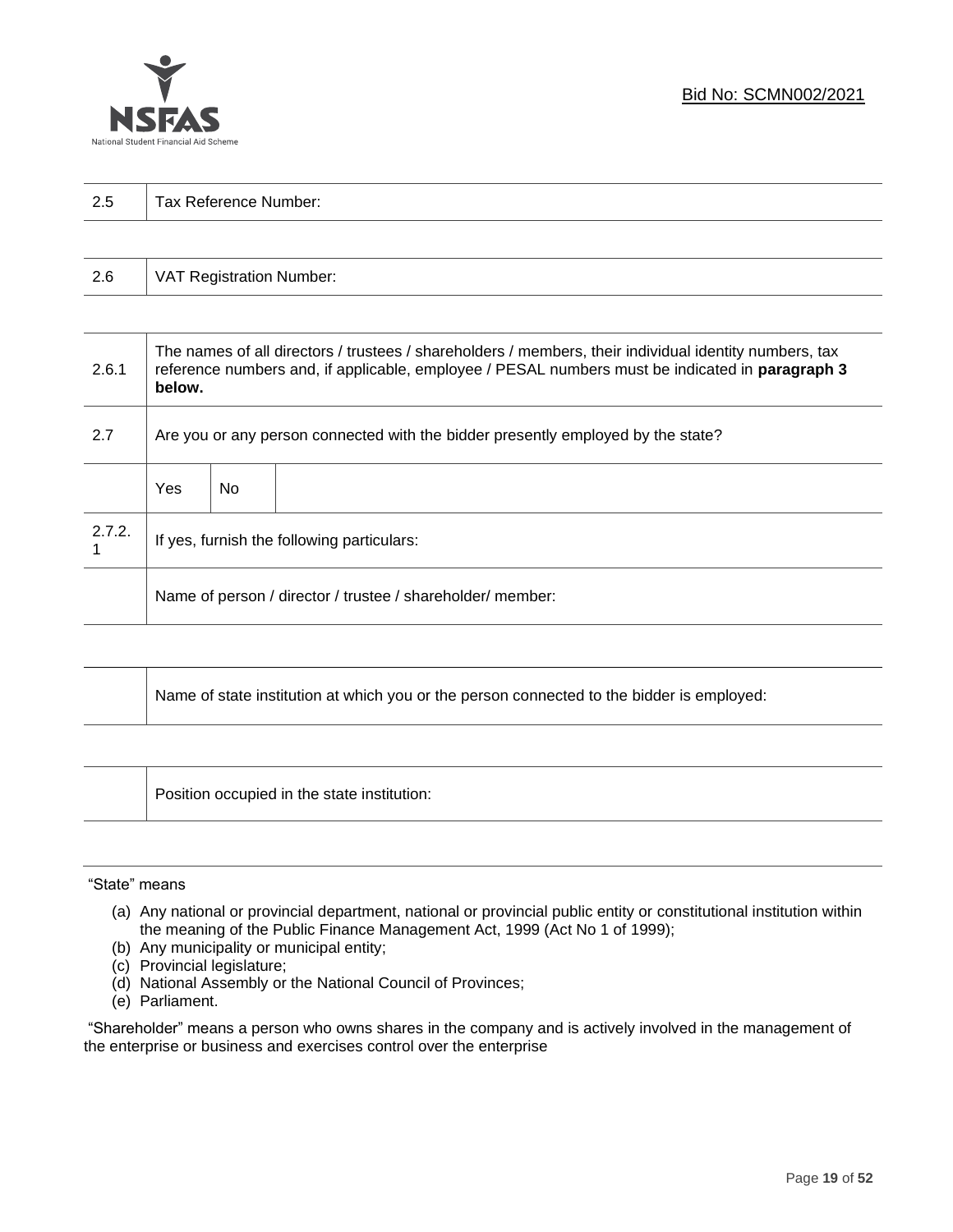

|             | Any other particulars:                                                                                                                                                                                                                           |    |  |  |  |
|-------------|--------------------------------------------------------------------------------------------------------------------------------------------------------------------------------------------------------------------------------------------------|----|--|--|--|
| 2.7.2       | If you are presently employed by the state, did you obtain the appropriate authority to undertake<br>remunerative work outside employment in the public sector?                                                                                  |    |  |  |  |
|             | <b>Yes</b>                                                                                                                                                                                                                                       | No |  |  |  |
|             | If yes, did you attach proof of such authority to the bid document?                                                                                                                                                                              |    |  |  |  |
| 2.7.2.<br>1 | Note: Failure to submit proof of such authority, where applicable, may result in the disqualification of the<br>bid.                                                                                                                             |    |  |  |  |
|             | Yes                                                                                                                                                                                                                                              | No |  |  |  |
| 2.7.2.<br>2 | If no, furnish reasons for non-submission of such proof:                                                                                                                                                                                         |    |  |  |  |
| 2.8         | Did you or your spouse, or any of the company's directors / trustees / shareholders / members or their<br>spouses conduct business with the state in the previous twelve months?                                                                 |    |  |  |  |
|             | Yes                                                                                                                                                                                                                                              | No |  |  |  |
| 2.8.1       | If so, furnish particulars:                                                                                                                                                                                                                      |    |  |  |  |
| 2.9         | Do you, or any person connected with the bidder, have any relationship (family, friend, other) with a<br>person employed by the state and who may be involved with the evaluation and or adjudication of this<br>bid?                            |    |  |  |  |
|             | Yes                                                                                                                                                                                                                                              | No |  |  |  |
| 2.9.1       | If so, furnish particulars:                                                                                                                                                                                                                      |    |  |  |  |
| 2.10        | Are you, or any person connected with the bidder, aware of any relationship (family, friend, other)<br>between any other bidder and any person employed by the state who may be involved with the<br>evaluation and or adjudication of this bid? |    |  |  |  |
|             | Yes                                                                                                                                                                                                                                              | No |  |  |  |
| 2.10.1      | If so, furnish particulars:                                                                                                                                                                                                                      |    |  |  |  |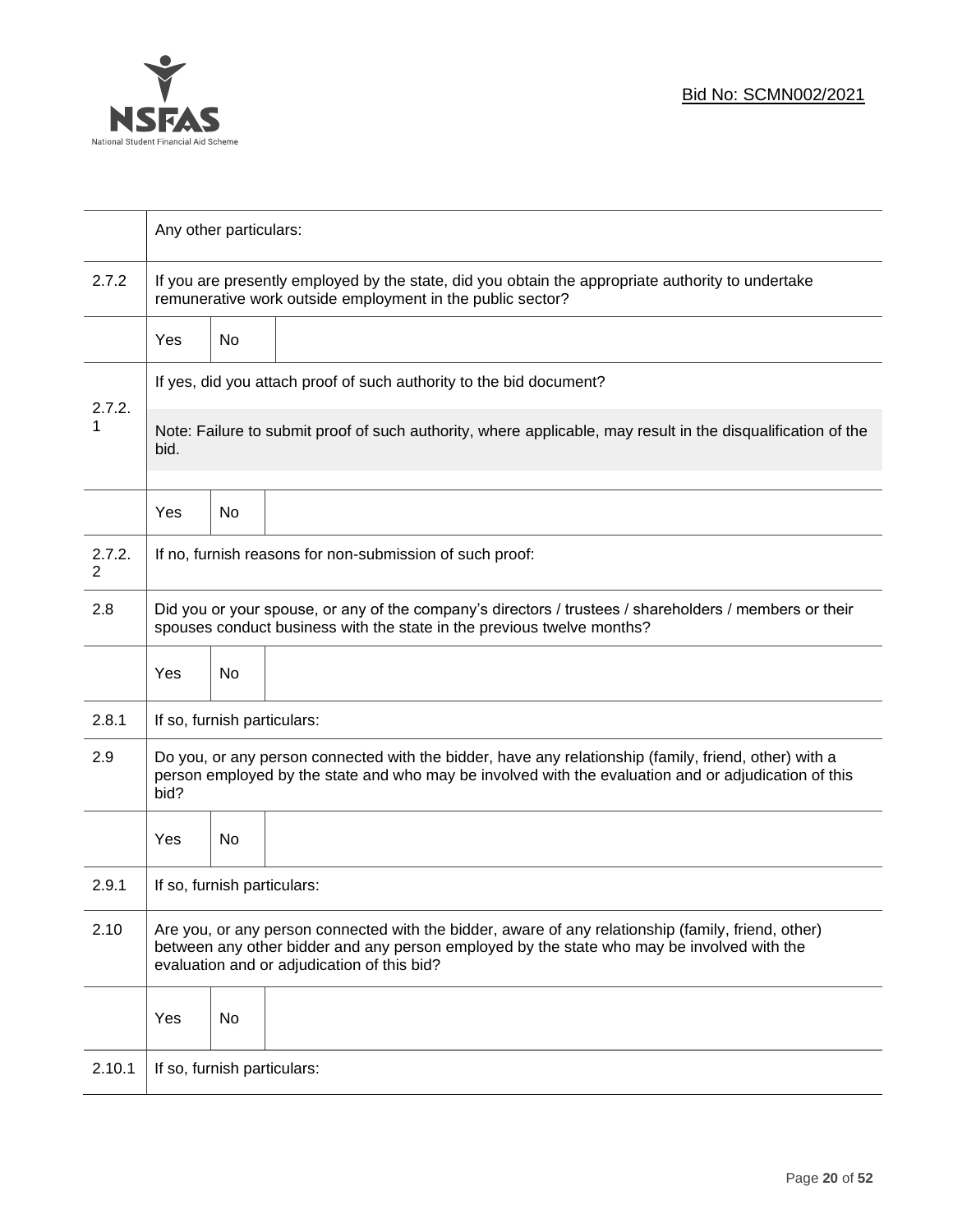

| 2.11   | Do you or any of the directors / trustees / shareholders / members of the company have any interest in<br>any other related companies whether or not they are bidding for this contract? |    |  |
|--------|------------------------------------------------------------------------------------------------------------------------------------------------------------------------------------------|----|--|
|        | Yes                                                                                                                                                                                      | No |  |
| 2.11.1 | If so, furnish particulars:                                                                                                                                                              |    |  |

### **Full details of directors / trustees / members / shareholders**.

| <b>Full Name</b> | <b>Identity Number</b> | Personal Income Tax<br>Reference Number | State Employee Number /<br>PERSEL Number |
|------------------|------------------------|-----------------------------------------|------------------------------------------|
|                  |                        |                                         |                                          |
|                  |                        |                                         |                                          |
|                  |                        |                                         |                                          |
|                  |                        |                                         |                                          |
|                  |                        |                                         |                                          |
|                  |                        |                                         |                                          |
|                  |                        |                                         |                                          |
|                  |                        |                                         |                                          |
|                  |                        |                                         |                                          |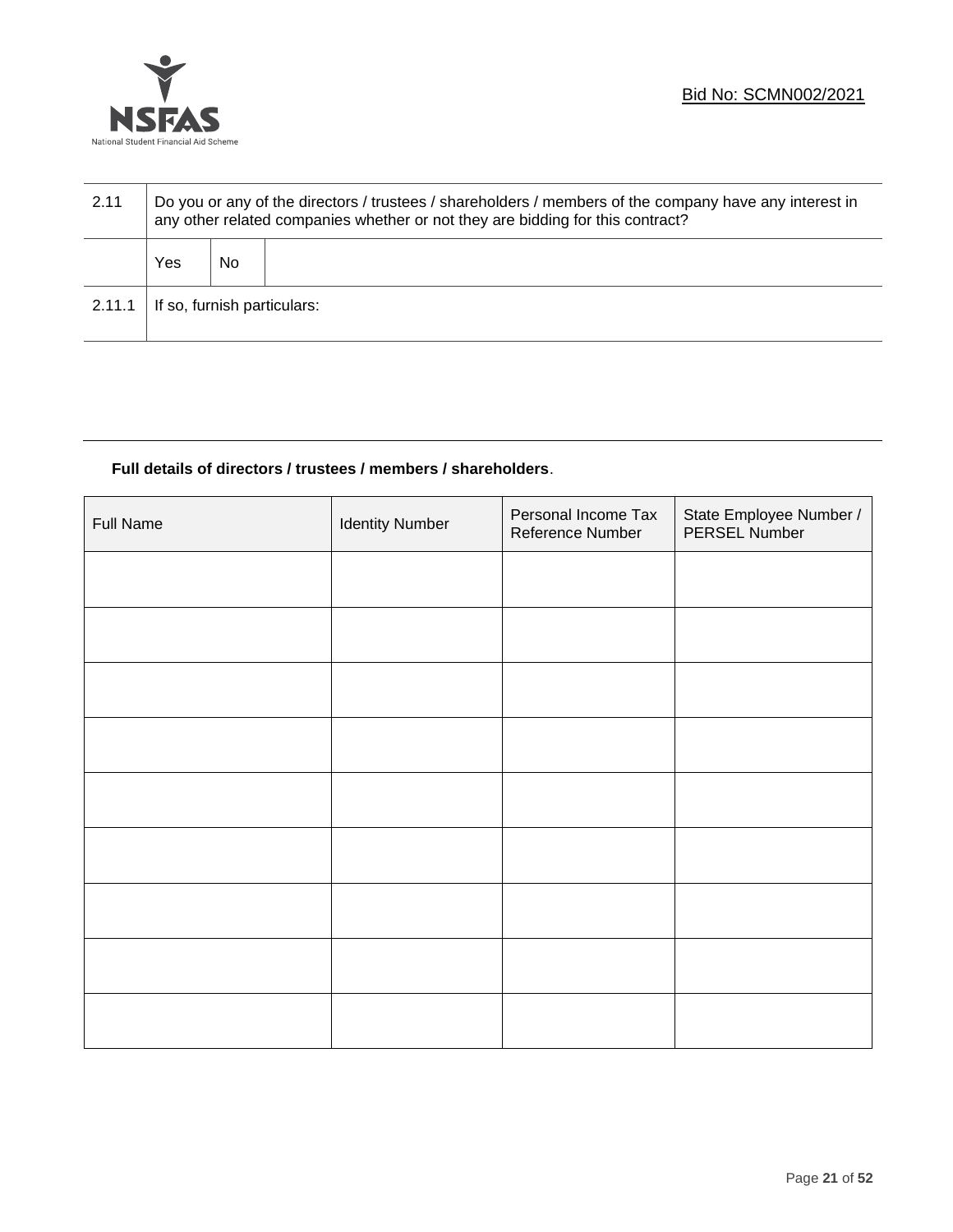

### **Declaration**

I, the undersigned (NAME)………………………………………………………………………

Certify that the information furnished in paragraphs 2 and 3 above is correct. I accept that the state may reject the bid or act against me should this declaration prove to be false.

| <b>Signature</b> | <b>Date</b>    |
|------------------|----------------|
|                  |                |
| <b>Position</b>  | Name of bidder |
|                  |                |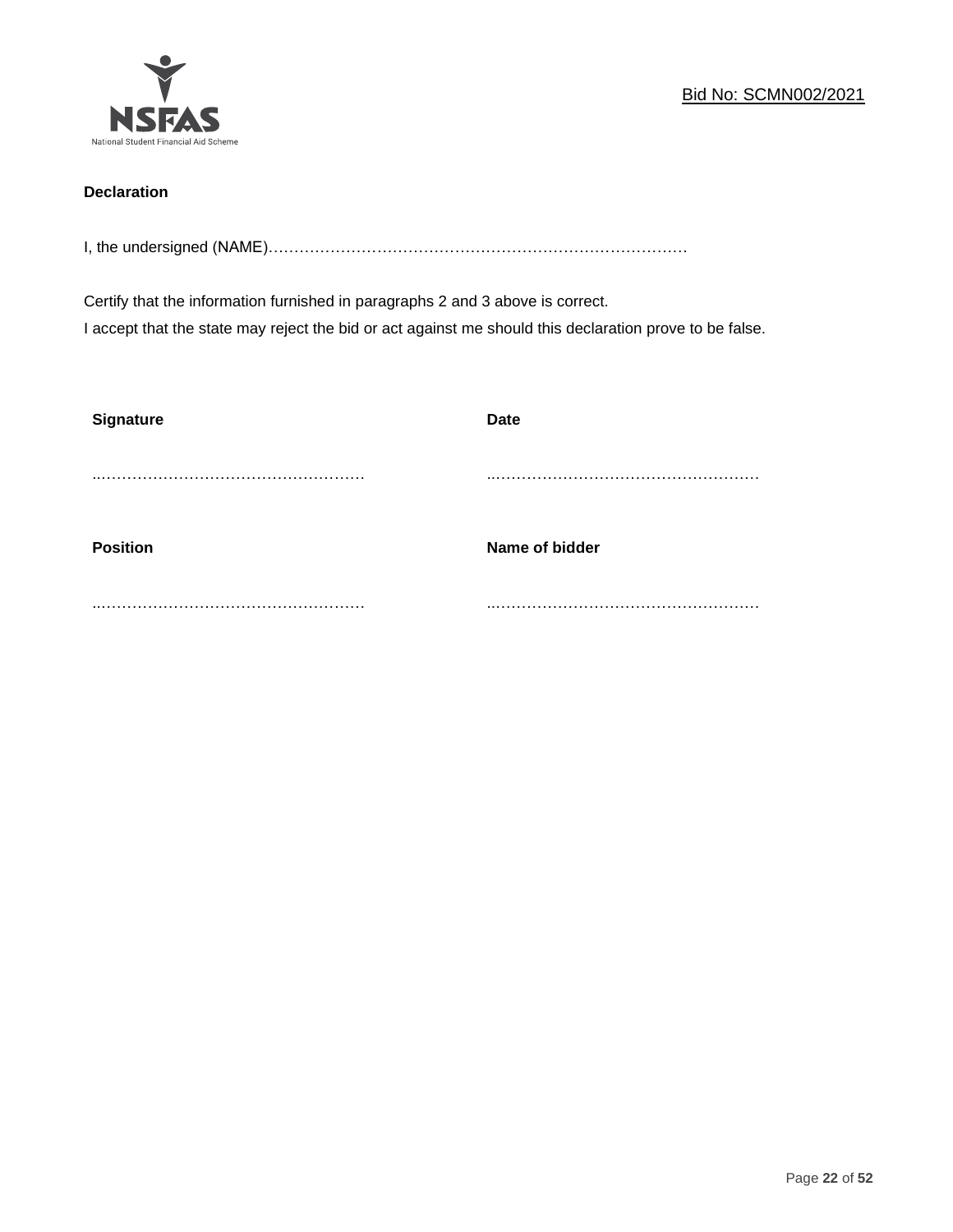

### **Declaration of bidder's past Supply Chain Management practices**

**SBD 8**

This declaration will be used by institutions to ensure that when goods and services are being procured, all reasonable steps are taken to combat the abuse of the supply chain management system.

The bid of any bidder may be disregarded if that bidder, or any of its directors have -

- (a) abused the institution's supply chain management system.
- (b) committed fraud or any other improper conduct in relation to such system; or
- (c) failed to perform on any previous contract.

In order to give effect to the above, **the following questionnaire must be completed and submitted with the bid.**

**The following particulars must be furnished:**

| 1.1. | Is the bidder or any of its directors listed on the National Treasury's Database of Restricted Suppliers as<br>companies or persons prohibited from doing business with the public sector?                                                                                                                                                                                                                |                             |                                                                                                                                                                                                |  |  |
|------|-----------------------------------------------------------------------------------------------------------------------------------------------------------------------------------------------------------------------------------------------------------------------------------------------------------------------------------------------------------------------------------------------------------|-----------------------------|------------------------------------------------------------------------------------------------------------------------------------------------------------------------------------------------|--|--|
|      | (Companies or persons who are listed on this Database were informed in writing of this restriction by the<br>Accounting Officer/Authority of the institution that imposed the restriction after the audi alteram partem<br>rule was applied).                                                                                                                                                             |                             |                                                                                                                                                                                                |  |  |
|      | The                                                                                                                                                                                                                                                                                                                                                                                                       |                             | Database of Restricted Suppliers now resides on the National<br>Treasury's website<br>(http://www.treasury.gov.za) and can be accessed by clicking on its link at the bottom of the home page. |  |  |
|      | Yes                                                                                                                                                                                                                                                                                                                                                                                                       | <b>No</b>                   |                                                                                                                                                                                                |  |  |
| 1.2. |                                                                                                                                                                                                                                                                                                                                                                                                           | If so, furnish particulars: |                                                                                                                                                                                                |  |  |
| 1.3. | Is the bidder or any of its directors listed on the Register for Tender Defaulters in terms of section 29 of<br>Prevention<br>Activities<br>(No<br>Combating<br>of<br>Corrupt<br>12<br>2004)?<br>the<br>and<br>Act<br>of<br>The Register for Tender Defaulters can be accessed on the National Treasury's website<br>(http://www.treasury.gov.za) by clicking on its link at the bottom of the home page. |                             |                                                                                                                                                                                                |  |  |
|      | Yes                                                                                                                                                                                                                                                                                                                                                                                                       | No.                         |                                                                                                                                                                                                |  |  |
| 1.4. |                                                                                                                                                                                                                                                                                                                                                                                                           | If so, furnish particulars: |                                                                                                                                                                                                |  |  |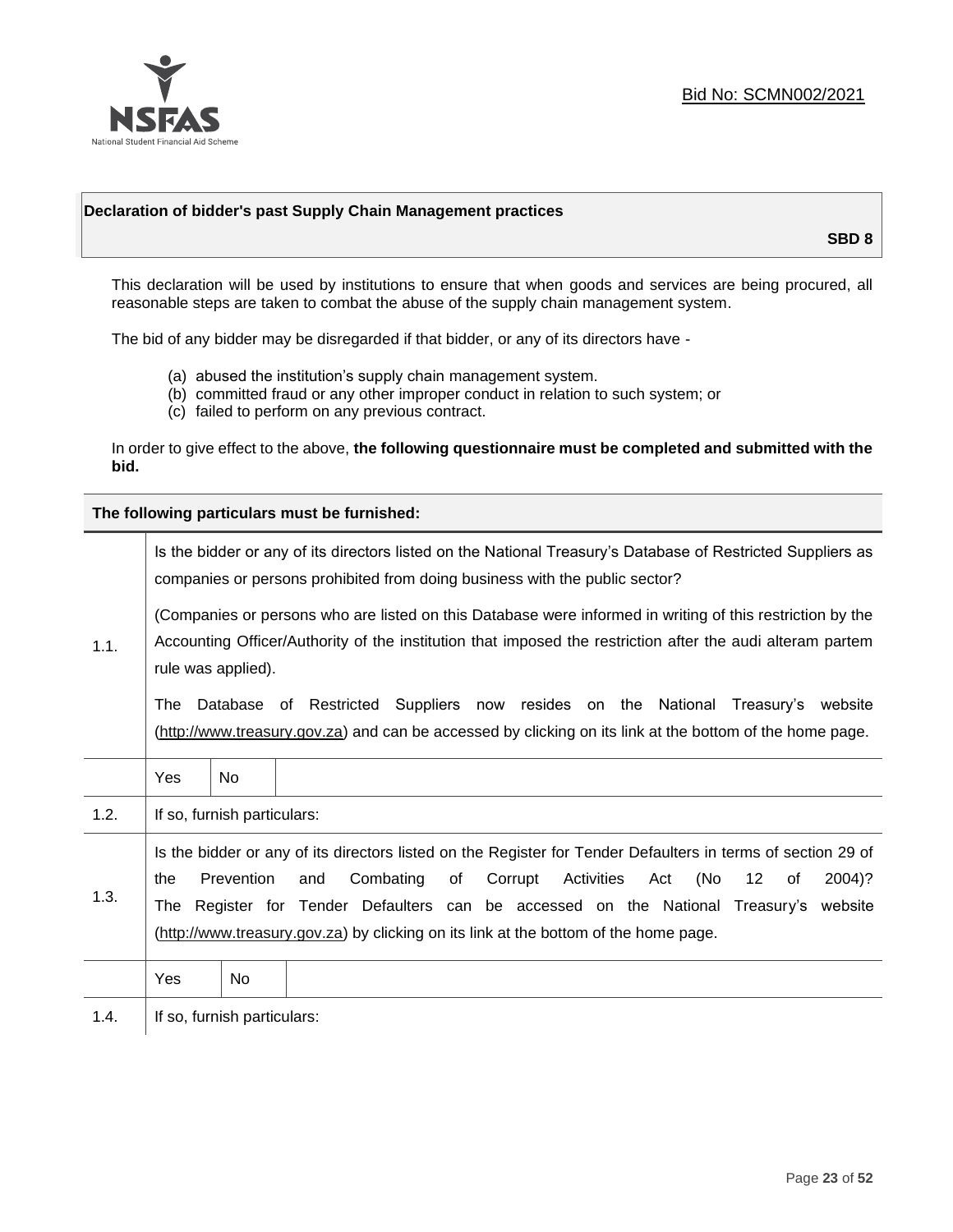

T

| 1.5. | Was the bidder or any of its directors convicted by a court of law (including a court outside of the<br>Republic of South Africa) for fraud or corruption during the past five years? |    |  |
|------|---------------------------------------------------------------------------------------------------------------------------------------------------------------------------------------|----|--|
|      | Yes                                                                                                                                                                                   | No |  |
| 1.6. | If so, furnish particulars:                                                                                                                                                           |    |  |
| 1.7. | Was any contract between the bidder and any organ of state terminated during the past five years on<br>account of failure to perform on or comply with the contract?                  |    |  |
|      | Yes                                                                                                                                                                                   | No |  |
| 1.8. | If so, furnish particulars:                                                                                                                                                           |    |  |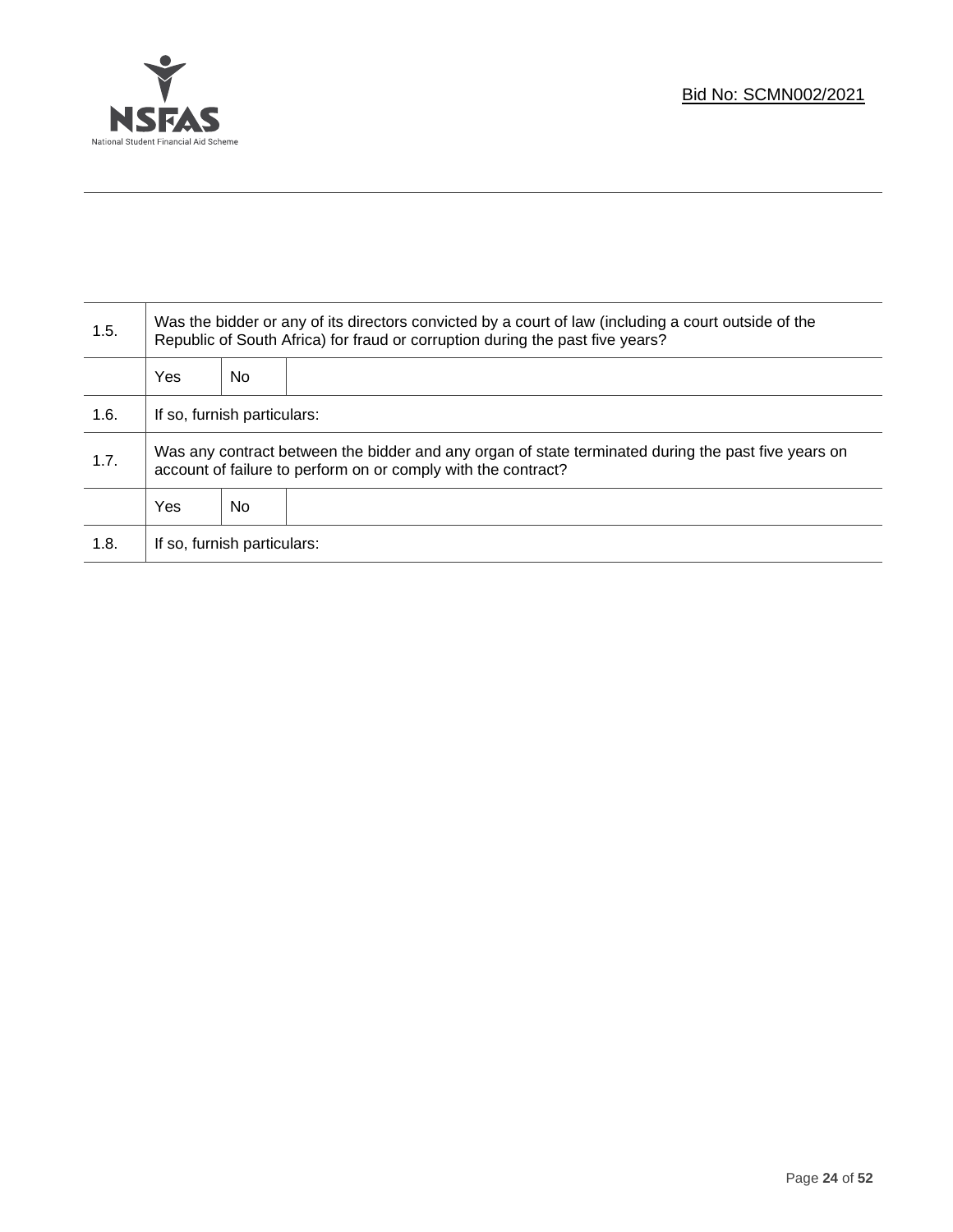

### **Declaration**

I, the undersigned (NAME)………………………………………………………………………

Certify that the information furnished on the declaration from is true and correct.

I accept that, in addition to cancellation of a contract, action may be taken against me should this declaration provide to be false.

| Signature       | <b>Date</b>    |
|-----------------|----------------|
|                 |                |
|                 |                |
| <b>Position</b> | Name of bidder |
|                 |                |
|                 |                |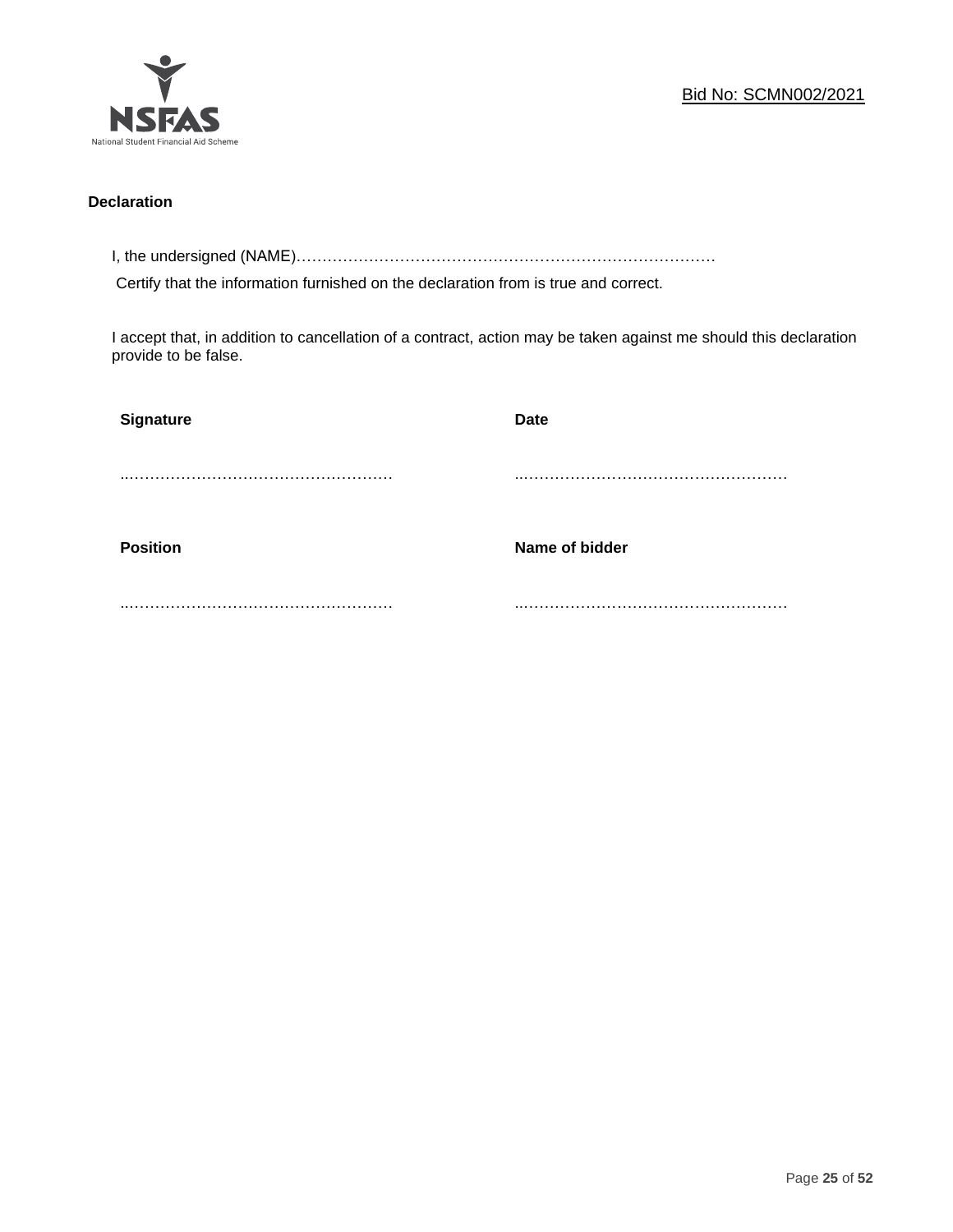

### **SBD 9**

### **CERTIFICATE OF INDEPENDENT BID DETERMINATION**

I, the undersigned, in submitting the accompanying bid in response to the invitation for the bid made by: NSFAS

(Name of Institution)

Do hereby make the following statements that I certify to be true and complete in every respect:

| I certify, on behalf of: |  |
|--------------------------|--|
| (Name of Bidder)         |  |

- 1. I have read, and I understand the contents of this Certificate.
- 6.1.I understand that the accompanying bid will be disqualified if this Certificate is found not to be true and complete in every respect.
- 6.2.I am authorized by the bidder to sign this Certificate, and to submit the accompanying bid, on behalf of the bidder.
- 6.3.Each person whose signature appears on the accompanying bid has been authorized by the bidder to determine the terms of, and to sign the bid, on behalf of the bidder.
- 6.4.For the purposes of this Certificate and the accompanying bid, I understand that the word "competitor" shall include any individual or organization, other than the bidder, whether or not affiliated with the bidder, who:
	- 6.4.1.1.1. has been requested to submit a bid in response to this bid invitation.
	- 6.4.1.1.2. could potentially submit a bid in response to this bid invitation, based on their qualifications,
	- 6.4.1.1.3. Abilities or experience.
- 6.10. Provides the same goods and services as the bidder and/or is in the same line of business as the bidder.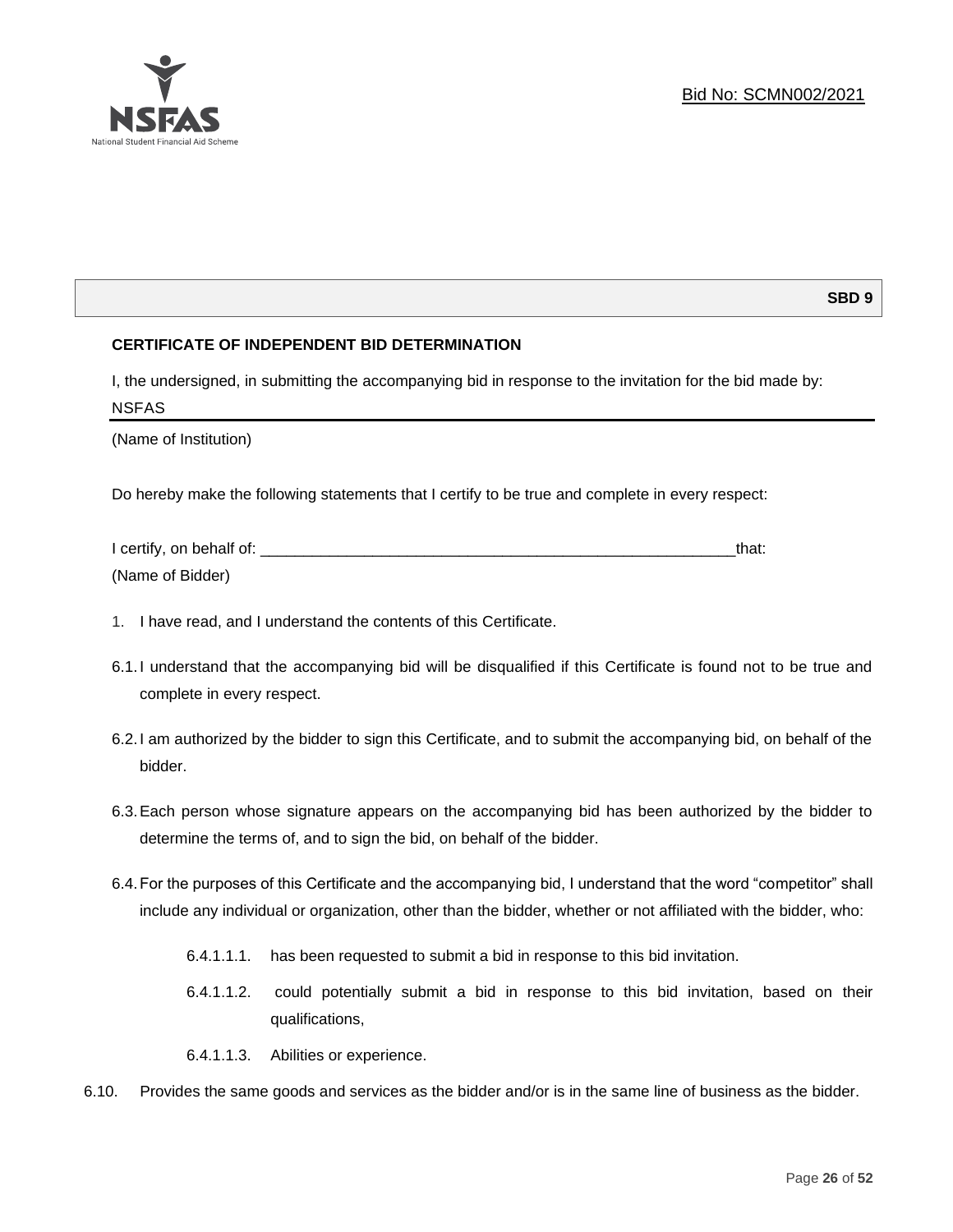

6.11. The bidder has arrived at the accompanying bid independently from, and without consultation, communication, agreement or arrangement with any competitor. However, communication between partners in a joint venture or consortium<sup>3</sup> will not be construed as collusive bidding.

<sup>3</sup> Joint venture or Consortium means an association of persons for the purpose of combining their expertise, property, capital, efforts, skill and knowledge in an activity for the execution of a contract.

- 6.12. In particular, without limiting the generality of paragraphs 6 above, there has been no consultation, communication, agreement or arrangement with any competitor regarding:
	- (a) prices
	- (b) geographical area where product or service will be rendered (market allocation)
	- (c) methods, factors or formulas used to calculate prices;
	- (d) the intention or decision to submit or not to submit, a bid;
	- (e) the submission of a bid which does not meet the specifications and conditions of the bid; or
	- (f) bidding with the intention not to win the bid.
- 6.13. In addition, there have been no consultations, communications, agreements or arrangements with any competitor regarding the quality, quantity, specifications and conditions or delivery particulars of the products or services to which this bid invitation relates.
- 6.14. The terms of the accompanying bid have not been, and will not be, disclosed by the bidder, directly or indirectly, to any competitor, prior to the date and time of the official bid opening or of the awarding of the contract.
- 6.15. I am aware that, in addition and without prejudice to any other remedy provided to combat any restrictive practices related to bids and contracts, bids that are suspicious will be reported to the Competition Commission for investigation and possible imposition of administrative penalties in terms of section 59 of the Competition Act No 89 of 1998 and or may be reported to the National Prosecuting Authority (NPA) for criminal investigation and or may be restricted from conducting business with the public sector for a period not exceeding ten (10) years in terms of the Prevention and Combating of Corrupt Activities Act No 12 of 2004 or any other applicable legislation.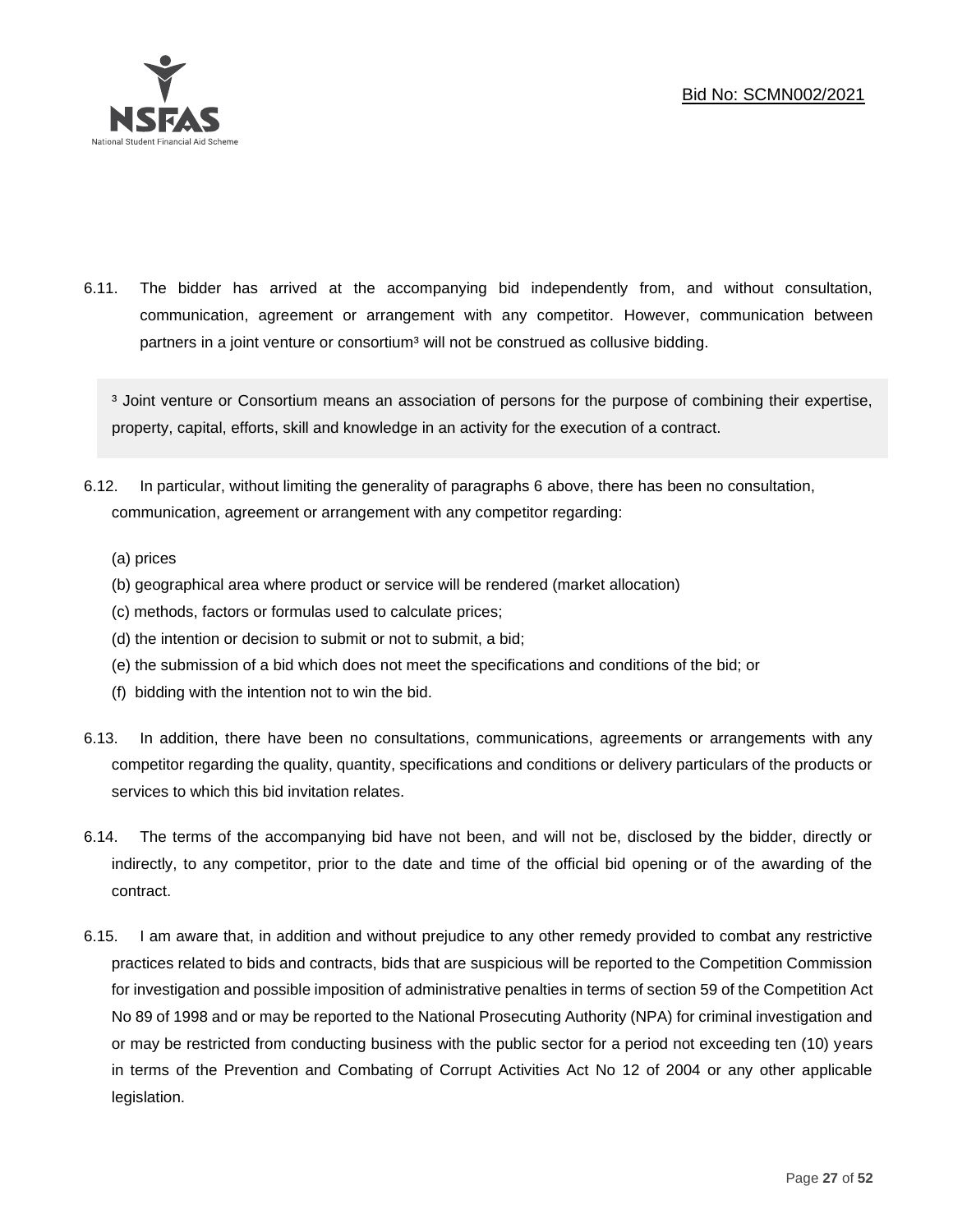

| Signature | Date           |
|-----------|----------------|
|           |                |
|           |                |
|           |                |
| Position  | Name of bidder |
|           |                |
|           |                |
|           |                |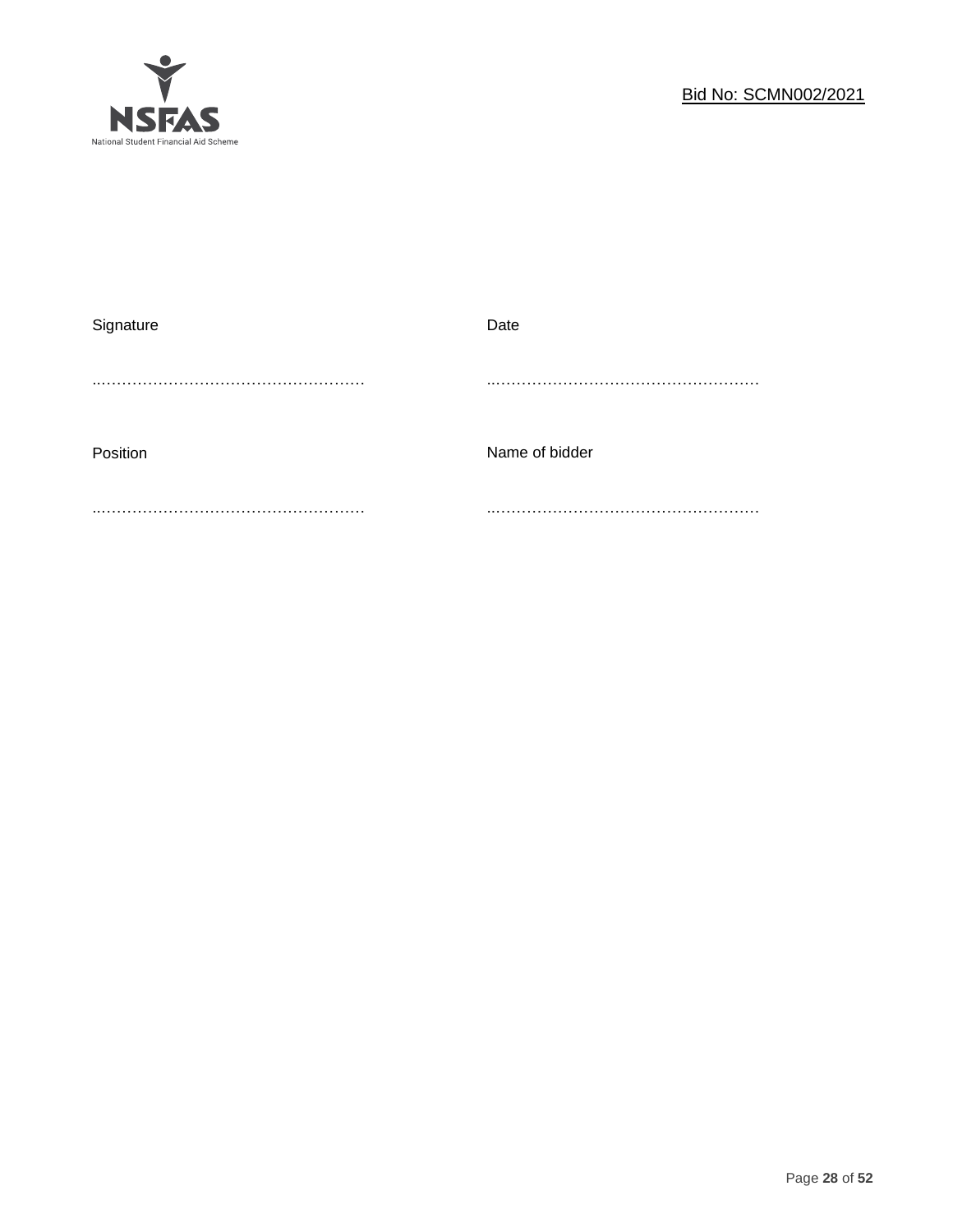

### **1. PREFERENCE POINTS CLAIM FORM IN TERMS OF THE PREFERENTIAL PROCUREMENT REGULATIONS 2017**

This preference form must form part of all bids invited. It contains general information and serves as a claim form for preference points for Broad-Based Black Economic Empowerment (B-BBEE) Status Level of Contribution

### **NB: BEFORE COMPLETING THIS FORM, BIDDERS MUST STUDY THE GENERAL CONDITIONS, DEFINITIONS AND DIRECTIVES APPLICABLE IN RESPECT OF B-BBEE, AS PRESCRIBED IN THE PREFERENTIAL PROCUREMENT REGULATIONS, 2017.**

### **1. GENERAL CONDITIONS**

- 1.1 The following preference point systems are applicable to all bid:
	- the 80/20 system for requirements with a Rand value of up to R50 000 000 (all applicable taxes included); and

1.2

a) The value of this bid is estimated not to exceed R50 000 000 (all applicable taxes included) and therefore the 80/20 Preference point system shall be applicable.

Points for this bid shall be awarded for:

- (a) Price; and
- (b) B-BBEE Status Level of Contributor.
- 1.3 The maximum points for this bid are allocated as follows:

|                                                   | <b>POINTS</b> |
|---------------------------------------------------|---------------|
| <b>PRICE</b>                                      | 80            |
| <b>B-BBEE STATUS LEVEL OF CONTRIBUTOR</b>         | 20            |
| Total points for Price and B-BBEE must not exceed | 100           |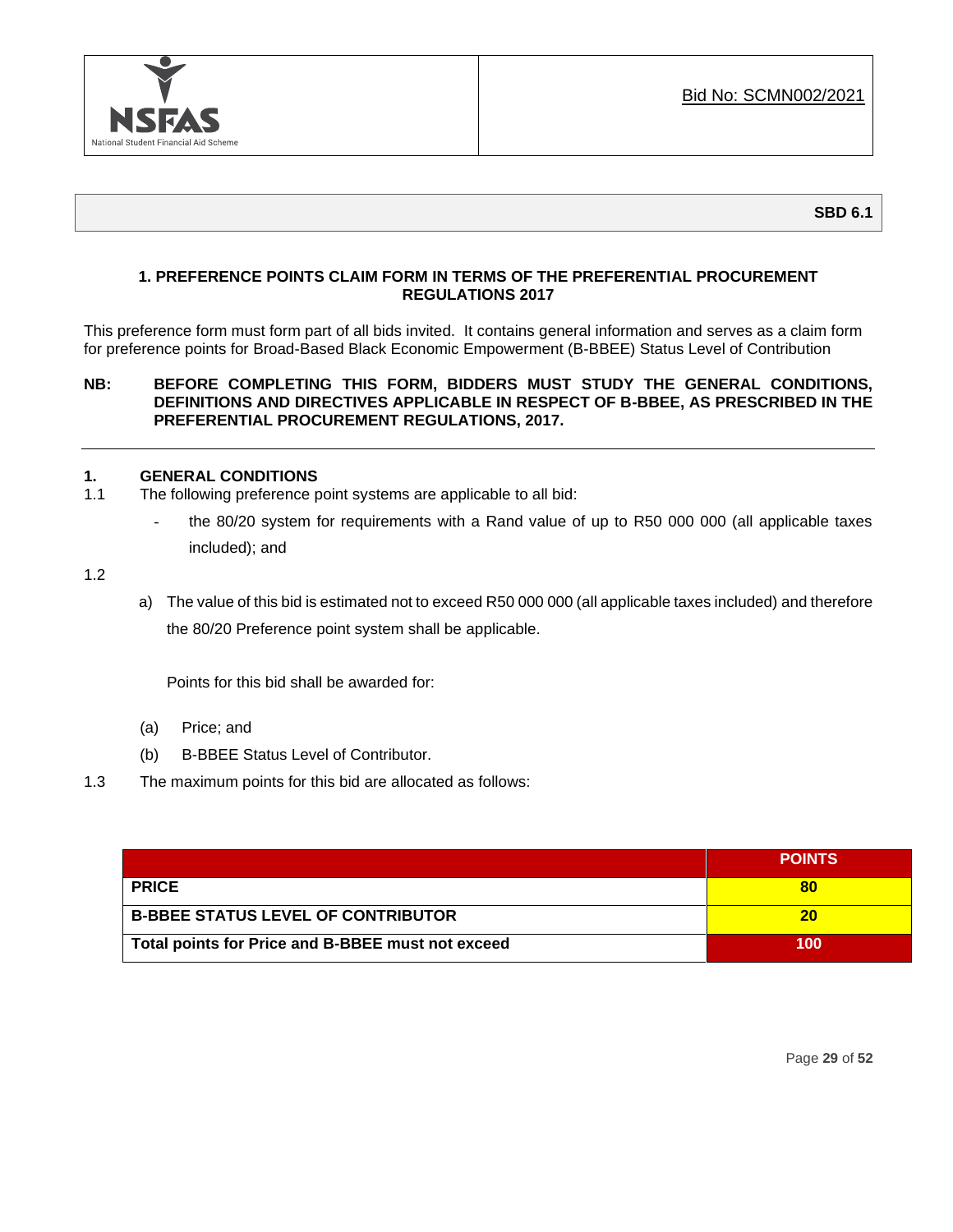

- 1.4 Failure on the part of a bidder to submit proof of B-BBEE Status level of contributor together with the bid, will be interpreted to mean that preference points for B-BBEE status level of contribution are not claimed.
- 1.5 The purchaser reserves the right to require of a bidder, either before a bid is adjudicated or at any time subsequently, to substantiate any claim in regard to preferences, in any manner required by the purchaser.

### **2. DEFINITIONS**

- (a) **"B-BBEE"** means broad-based black economic empowerment as defined in section 1 of the Broad-Based Black Economic Empowerment Act.
- (b) "**B-BBEE status level of contributor"** means the B-BBEE status of an entity in terms of a code of good practice on black economic empowerment, issued in terms of section 9(1) of the Broad-Based Black Economic Empowerment Act.
- (c) **"bid"** means a written offer in a prescribed or stipulated form in response to an invitation by an organ of state for the provision of goods or services, through price quotations, advertised competitive bidding processes or proposals.
- (d) **"Broad-Based Black Economic Empowerment Act"** means the Broad-Based Black Economic Empowerment Act, 2003 (Act No. 53 of 2003);
- **(e) "EME"** means an Exempted Micro Enterprise in terms of a code of good practice on black economic empowerment issued in terms of section 9 (1) of the Broad-Based Black Economic Empowerment Act.
- (f) **"functionality"** means the ability of a tenderer to provide goods or services in accordance with specifications as set out in the tender documents.
- (g) **"prices"** includes all applicable taxes less all unconditional discounts;
- (h) **"proof of B-BBEE status level of contributor"** means:
	- **1)** B-BBEE Status level certificate issued by an authorized body or person;
	- **2)** A sworn affidavit as prescribed by the B-BBEE Codes of Good Practice;
	- **3)** Any other requirement prescribed in terms of the B-BBEE Act;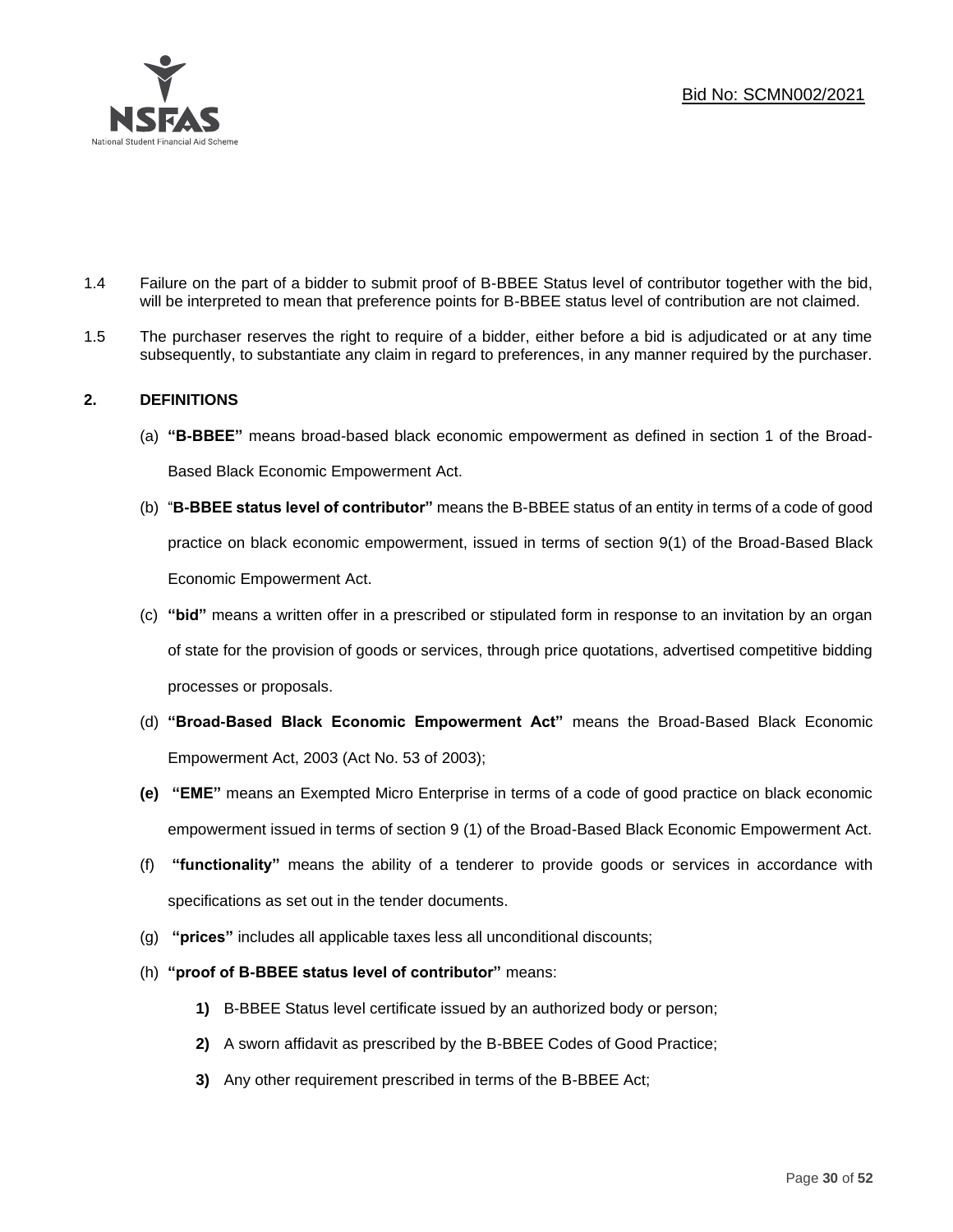

- (i) **"QSE"** means a qualifying small business enterprise in terms of a code of good practice on black economic empowerment issued in terms of section 9 (1) of the Broad-Based Black Economic Empowerment Act.
- *(j)* **"rand value"** means the total estimated value of a contract in Rand, calculated at the time of bid invitation, and includes all applicable taxes.

### **3. POINTS AWARDED FOR PRICE**

### 3.1 **THE 80/20 PREFERENCE POINT SYSTEMS**

A maximum of 80 points is allocated for price on the following basis:

**80/20**

$$
Ps = 80 \left( 1 - \frac{Pt - P \min}{P \min} \right)
$$

Where

Ps = Points scored for price of bid under consideration

l

 $Pt =$  Price of bid under consideration

Pmin = Price of lowest acceptable bid

### **4. POINTS AWARDED FOR B-BBEE STATUS LEVEL OF CONTRIBUTOR**

4.1 In terms of Regulation 6 (2) and 7 (2) of the Preferential Procurement Regulations, preference points must be awarded to a bidder for attaining the B-BBEE status level of contribution in accordance with the table below: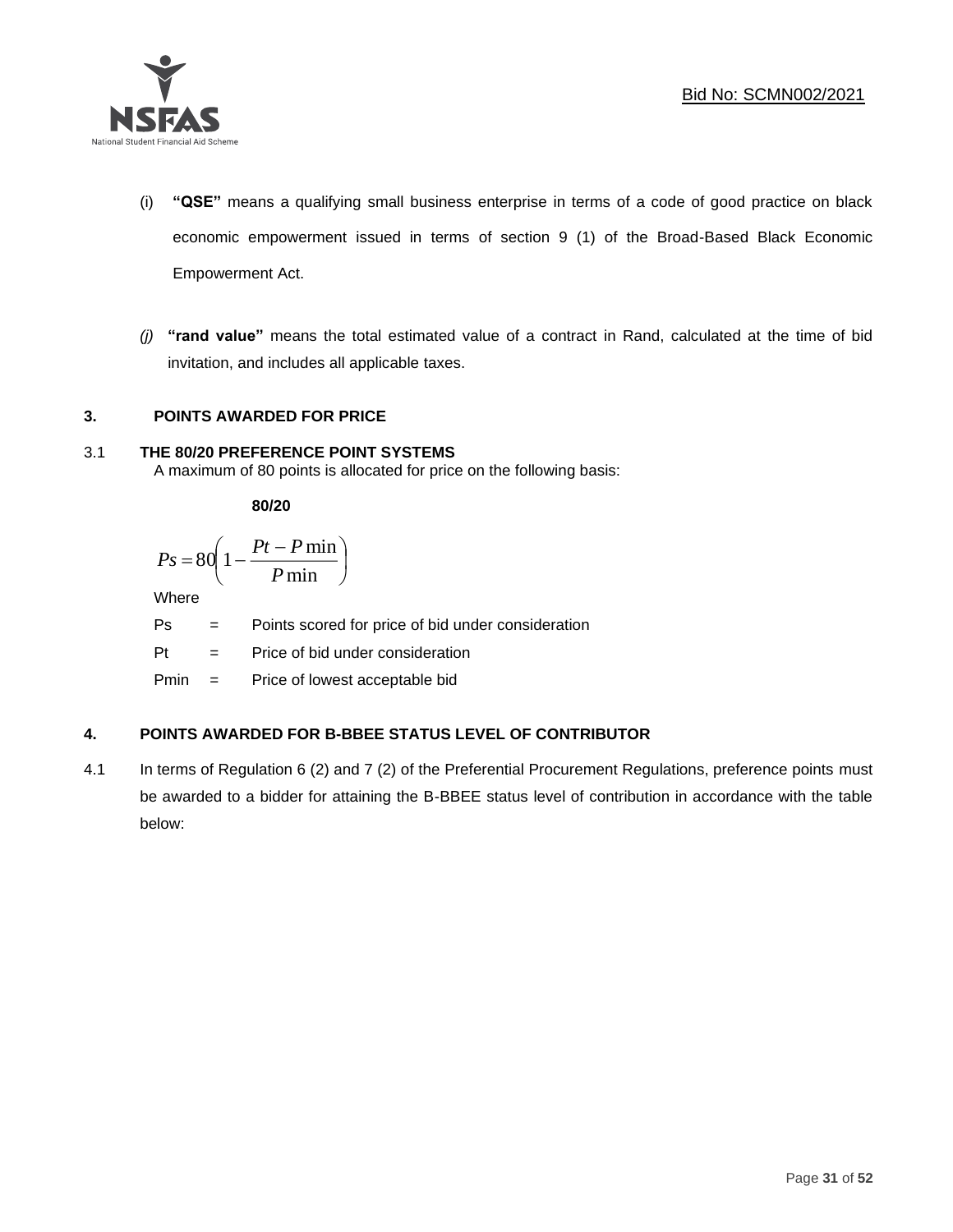

| <b>B-BBEE Status Level of</b><br><b>Contributor</b> | <b>Number of points</b><br>(90/10 system) | <b>Number of points</b><br>(80/20 system) |
|-----------------------------------------------------|-------------------------------------------|-------------------------------------------|
|                                                     | 10                                        | 20                                        |
| 2                                                   | 9                                         | 18                                        |
| 3                                                   | 6                                         | 14                                        |
|                                                     | 5                                         | 12                                        |
| 5                                                   |                                           | 8                                         |
| 6                                                   |                                           | 6                                         |
|                                                     |                                           |                                           |
| 8                                                   |                                           | ົ                                         |
| Non-compliant contributor                           |                                           |                                           |

### **5. BID DECLARATION**

5.1 Bidders who claim points in respect of B-BBEE Status Level of Contribution must complete the following:

### **6. B-BBEE STATUS LEVEL OF CONTRIBUTOR CLAIMED IN TERMS OF PARAGRAPHS 1.4 AND 4.1**

6.1 B-BBEE Status Level of Contributor: = ……… (maximum of 20 points)

(Points claimed in respect of paragraph 7.1 must be in accordance with the table reflected in paragraph

4.1 and must be substantiated by relevant proof of B-BBEE status level of contributor.

### **7. SUB-CONTRACTING**

7.1 Will any portion of the contract be sub-contracted?

### (*Tick applicable box*)



7.1.1 If yes, indicate:

- i) What percentage of the contract will be subcontracted............…………….…………%
- ii) The name of the sub-contractor…………………………………………………………...
- iii) The B-BBEE status level of the sub-contractor......................................……………...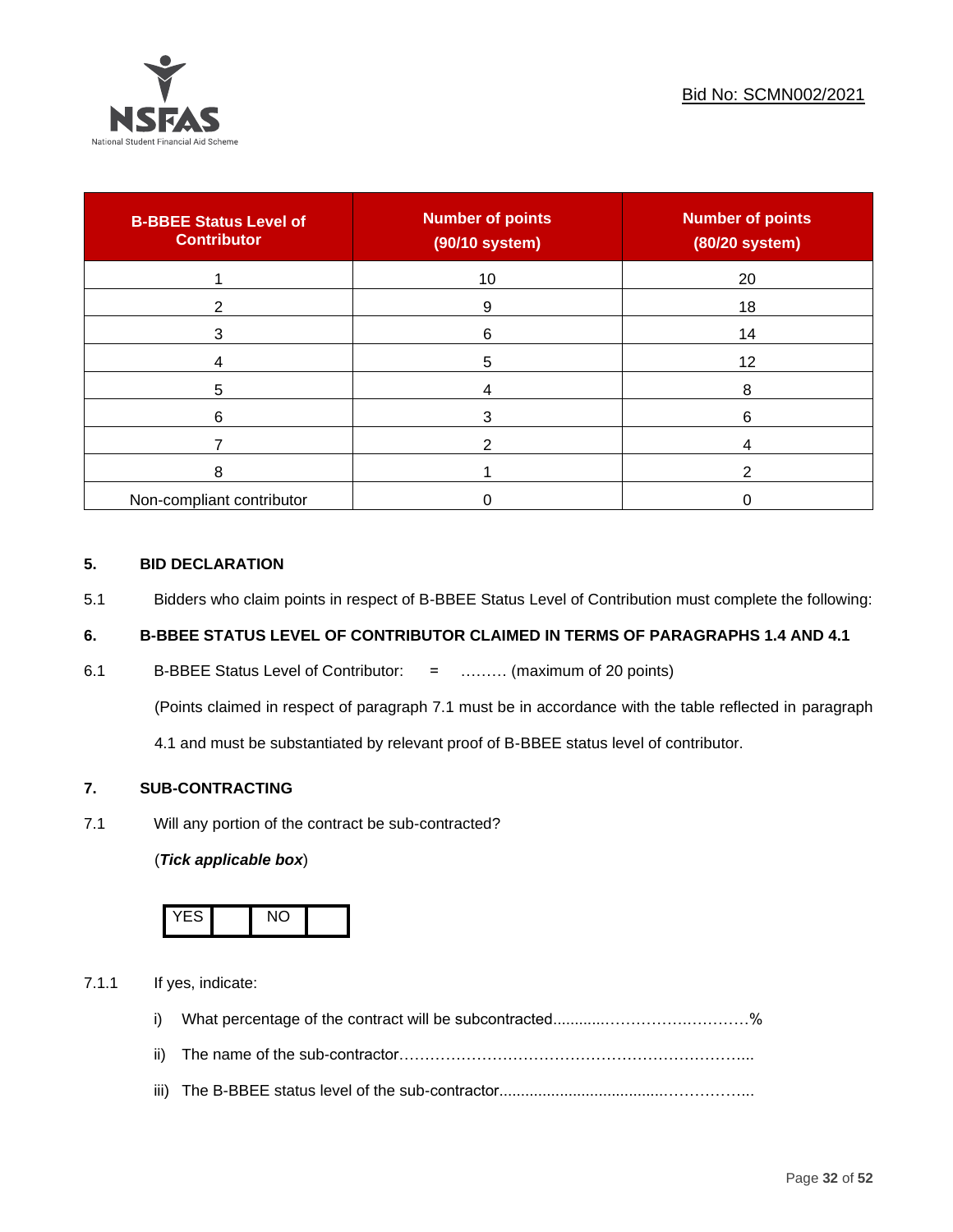

iv) Whether the sub-contractor is an EME or QSE

### *(Tick applicable box*)



v) Specify, by ticking the appropriate box, if subcontracting with an enterprise in terms of Preferential

Procurement Regulations,2017:

| Designated Group: An EME or QSE which is at last 51% owned by:    | <b>EME</b> | <b>QSE</b> |
|-------------------------------------------------------------------|------------|------------|
|                                                                   | $\sqrt{ }$ | V          |
| <b>Black people</b>                                               |            |            |
| Black people who are youth                                        |            |            |
| Black people who are women                                        |            |            |
| Black people with disabilities                                    |            |            |
| Black people living in rural or underdeveloped areas or townships |            |            |
| Cooperative owned by black people                                 |            |            |
| Black people who are military veterans                            |            |            |
| <b>OR</b>                                                         |            |            |
| Any EME                                                           |            |            |
| Any QSE                                                           |            |            |

### 8. **DECLARATION WITH REGARD TO COMPANY/FIRM**

- 8.1 Name of company/firm………………………………………………………………………….
- 8.2 VAT registration number…………………………………….…………………………………
- 8.3 Company registration number…………….……………………….…………………………….

### 8.4 TYPE OF COMPANY/ FIRM

- D Partnership/Joint Venture / Consortium
- □ One-person business/sole propriety
- D Close corporation
- D Company
- (Pty) Limited

[TICK APPLICABLE BOX]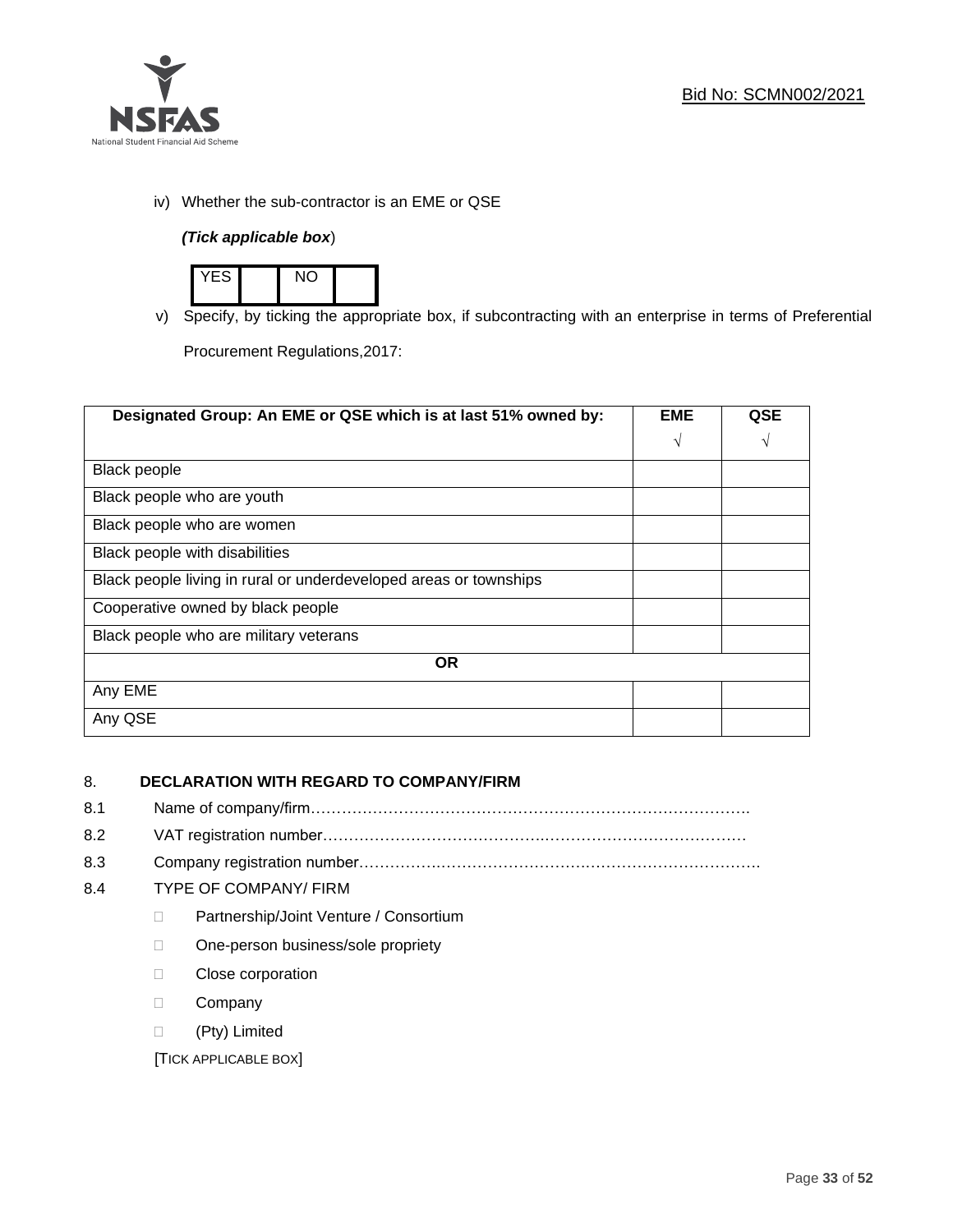

### Bid No: SCMN002/2021

| 8.5 | DESCRIBE PRINCIPAL BUSINESS ACTIVITIES                                                                       |                                                                                                        |  |
|-----|--------------------------------------------------------------------------------------------------------------|--------------------------------------------------------------------------------------------------------|--|
|     |                                                                                                              |                                                                                                        |  |
|     |                                                                                                              |                                                                                                        |  |
|     |                                                                                                              |                                                                                                        |  |
| 8.6 | <b>COMPANY CLASSIFICATION</b>                                                                                |                                                                                                        |  |
|     | Manufacturer<br>$\Box$                                                                                       |                                                                                                        |  |
|     | Supplier<br>$\Box$                                                                                           |                                                                                                        |  |
|     | Professional service provider<br>$\Box$                                                                      |                                                                                                        |  |
|     | Other service providers, e.g. transporter, etc.<br>$\Box$                                                    |                                                                                                        |  |
|     | [TICK APPLICABLE BOX]                                                                                        |                                                                                                        |  |
| 8.7 |                                                                                                              |                                                                                                        |  |
| 8.8 | I/we, the undersigned, who is / are duly authorised to do so on behalf of the company/firm, certify that the |                                                                                                        |  |
|     | points claimed, based on the B-BBE status level of contributor indicated in paragraphs 1.4 and 6.1 of the    |                                                                                                        |  |
|     | foregoing certificates, qualifies the company/ firm for the preference(s) shown and I / we acknowledge       |                                                                                                        |  |
|     | that:                                                                                                        |                                                                                                        |  |
|     | The information furnished is true and correct.<br>i)                                                         |                                                                                                        |  |
|     | ii)                                                                                                          | The preference points claimed are in accordance with the General Conditions as indicated in            |  |
|     | paragraph 1 of this form.                                                                                    |                                                                                                        |  |
|     | iii)                                                                                                         | In the event of a contract being awarded as a result of points claimed as shown in paragraphs 1.4 and  |  |
|     |                                                                                                              | 6.1, the contractor may be required to furnish documentary proof to the satisfaction of the purchaser  |  |
|     | that the claims are correct.                                                                                 |                                                                                                        |  |
|     | iv) If the B-BBEE status level of contributor has been claimed or obtained on a fraudulent basis or any of   |                                                                                                        |  |
|     |                                                                                                              | the conditions of contract have not been fulfilled, the purchaser may, in addition to any other remedy |  |
|     | it may have -                                                                                                |                                                                                                        |  |
|     |                                                                                                              |                                                                                                        |  |
|     | disqualify the person from the bidding process.<br>(a)                                                       |                                                                                                        |  |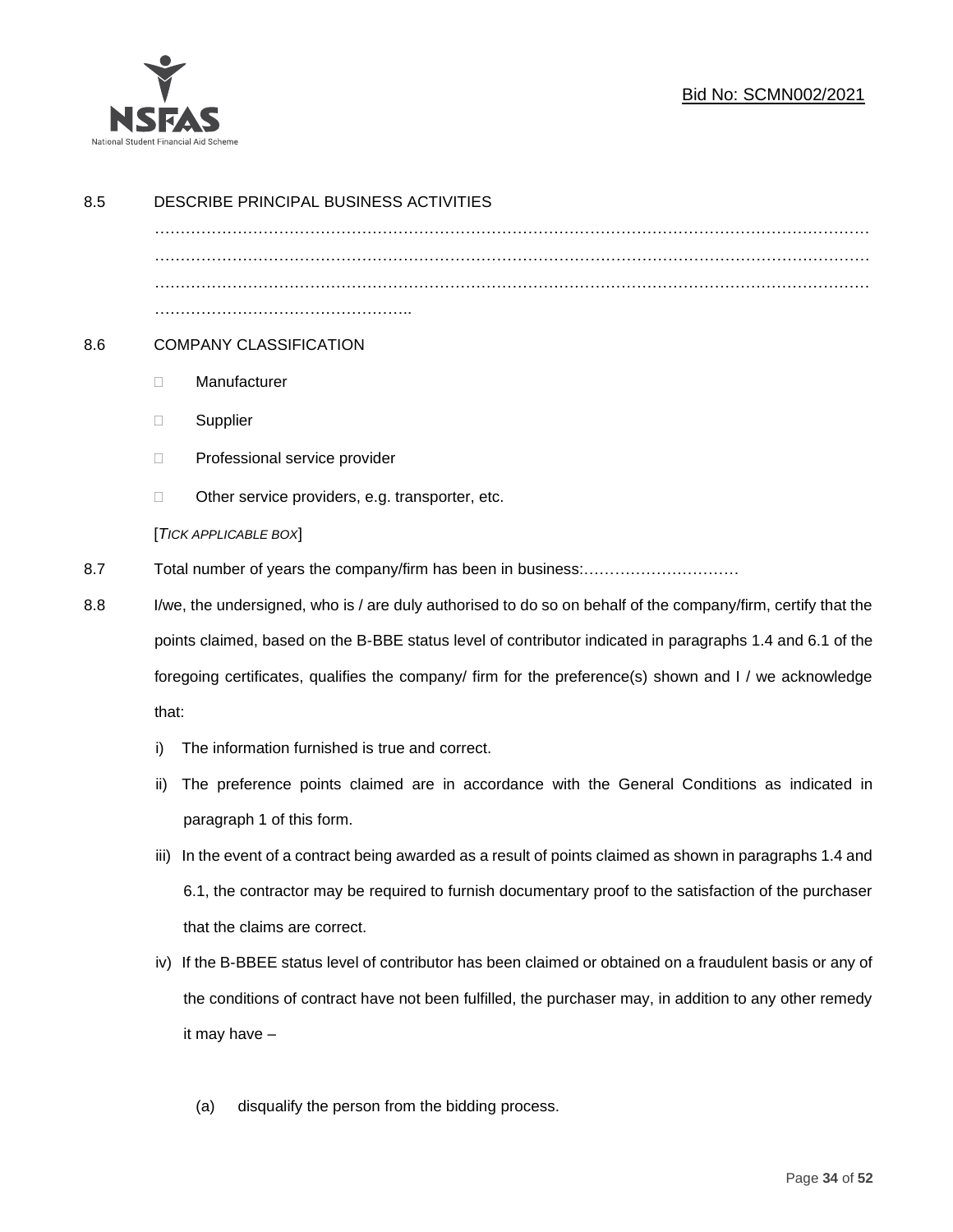

- (b) recover costs, losses or damages it has incurred or suffered as a result of that person's conduct.
- (c) cancel the contract and claim any damages which it has suffered as a result of having to make less favourable arrangements due to such cancellation.
- (d) recommend that the bidder or contractor, its shareholders and directors, or only the shareholders and directors who acted on a fraudulent basis, be restricted by the National Treasury from obtaining business from any organ of state for a period not exceeding 10 years, after the *audi alteram partem* (hear the other side) rule has been applied; and
- (e) forward the matter for criminal prosecution.

| <b>WITNESSES</b> |                              |
|------------------|------------------------------|
|                  | SIGNATURE(S) OF BIDDERS(S)   |
|                  | DATE:<br>.<br><b>ADDRESS</b> |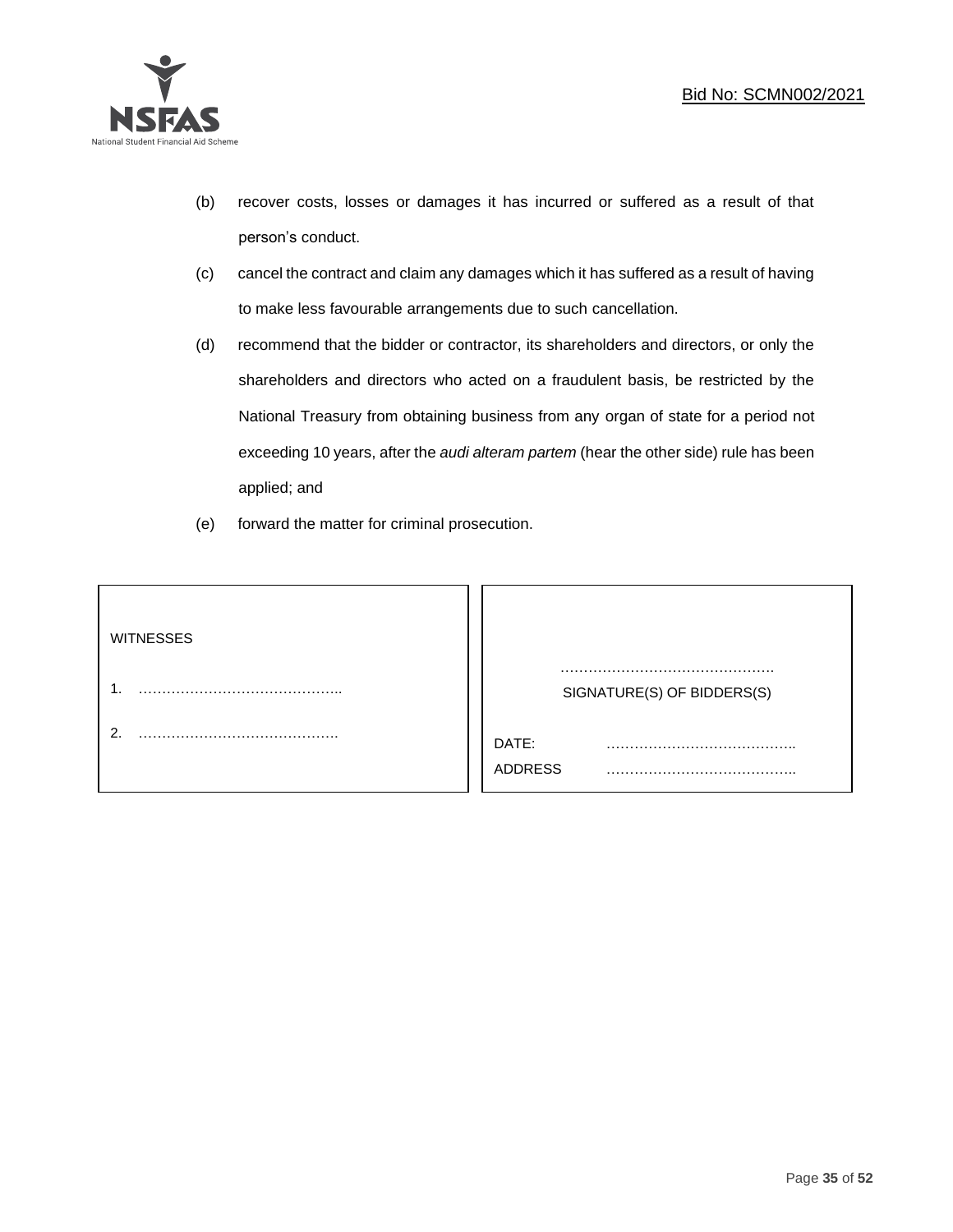

### GOVERNMENT PROCUREMENT

### **GENERAL CONDITIONS OF CONTRACT July 2010**

### **NOTES**

The purpose of this document is to:

(i) Draw special attention to certain general conditions applicable to government bids, contracts and orders; and

(ii) To ensure that clients be familiar with regard to the rights and obligations of all parties involved in doing business with government.

In this document words in the singular also mean in the plural and vice versa and words in the masculine also mean in the feminine and neuter.

• The General Conditions of Contract will form part of all bid documents and may not be amended.

Special Conditions of Contract (SCC) relevant to a specific bid, should be compiled separately for every bid (if applicable) and will supplement the General Conditions of Contract. Whenever there is a conflict, the provisions in the SCC shall prevail.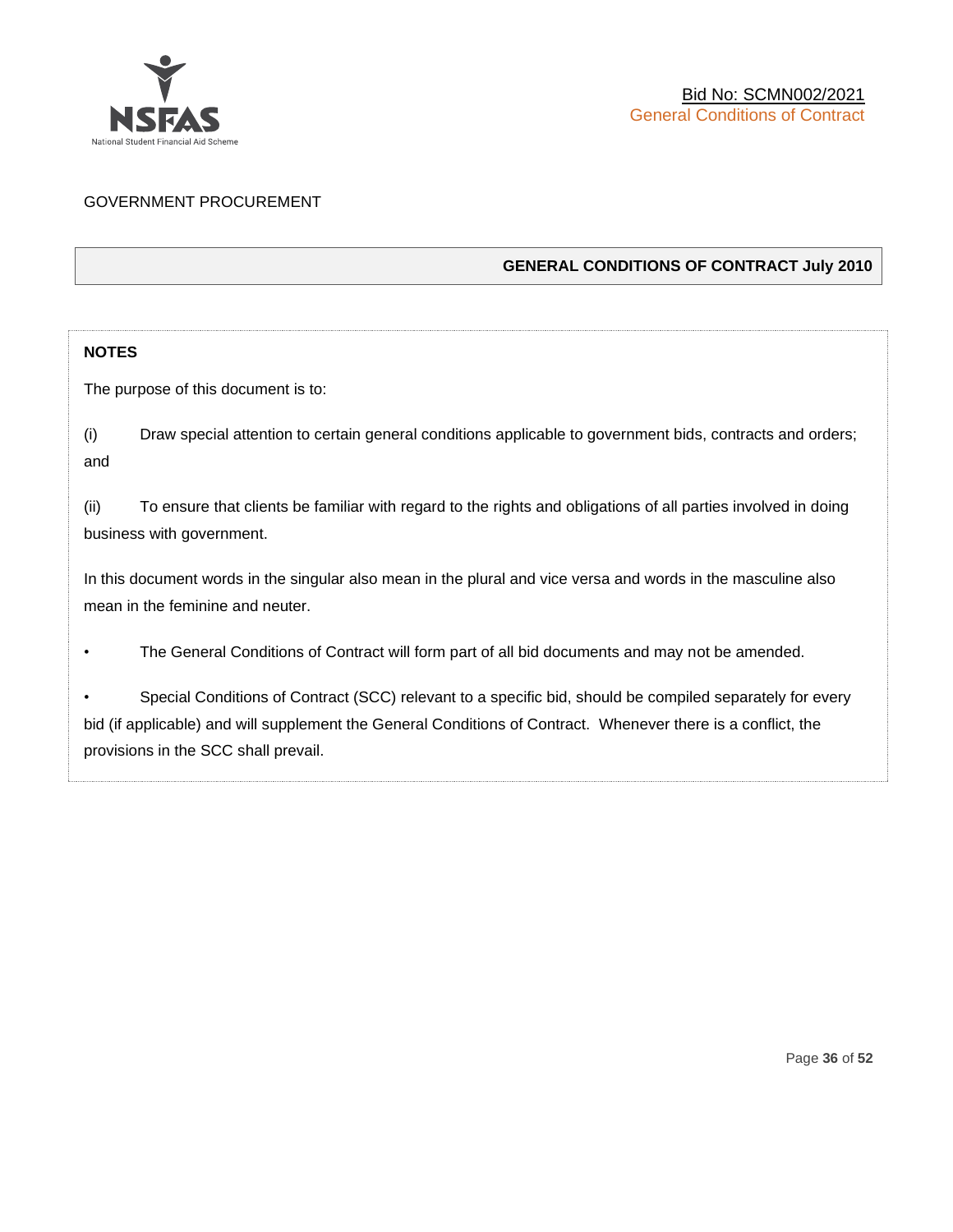

### TABLE OF CLAUSES

- 1. Definitions
- 2. Application
- 3. General
- 4. Standards
- 5. Use of contract documents and information; inspection
- 6. Patent rights
- 7. Performance security
- 8. Inspections, tests and analysis
- 9. Packing
- 10. Delivery and documents
- 11. Insurance
- 12. Transportation
- 13. Incidental services
- 14. Spare parts
- 15. Warranty
- 16. Payment
- 17. Prices
- 18. Contract amendments
- 19. Assignment
- 20. Subcontracts
- 21. Delays in the supplier's performance
- 22. Penalties
- 23. Termination for default
- 24. Dumping and countervailing duties
- 25. Force Majeure
- 26. Termination for insolvency
- 27. Settlement of disputes
- 28. Limitation of liability
- 29. Governing language
- 30. Applicable law
- 31. Notices
- 32. Taxes and duties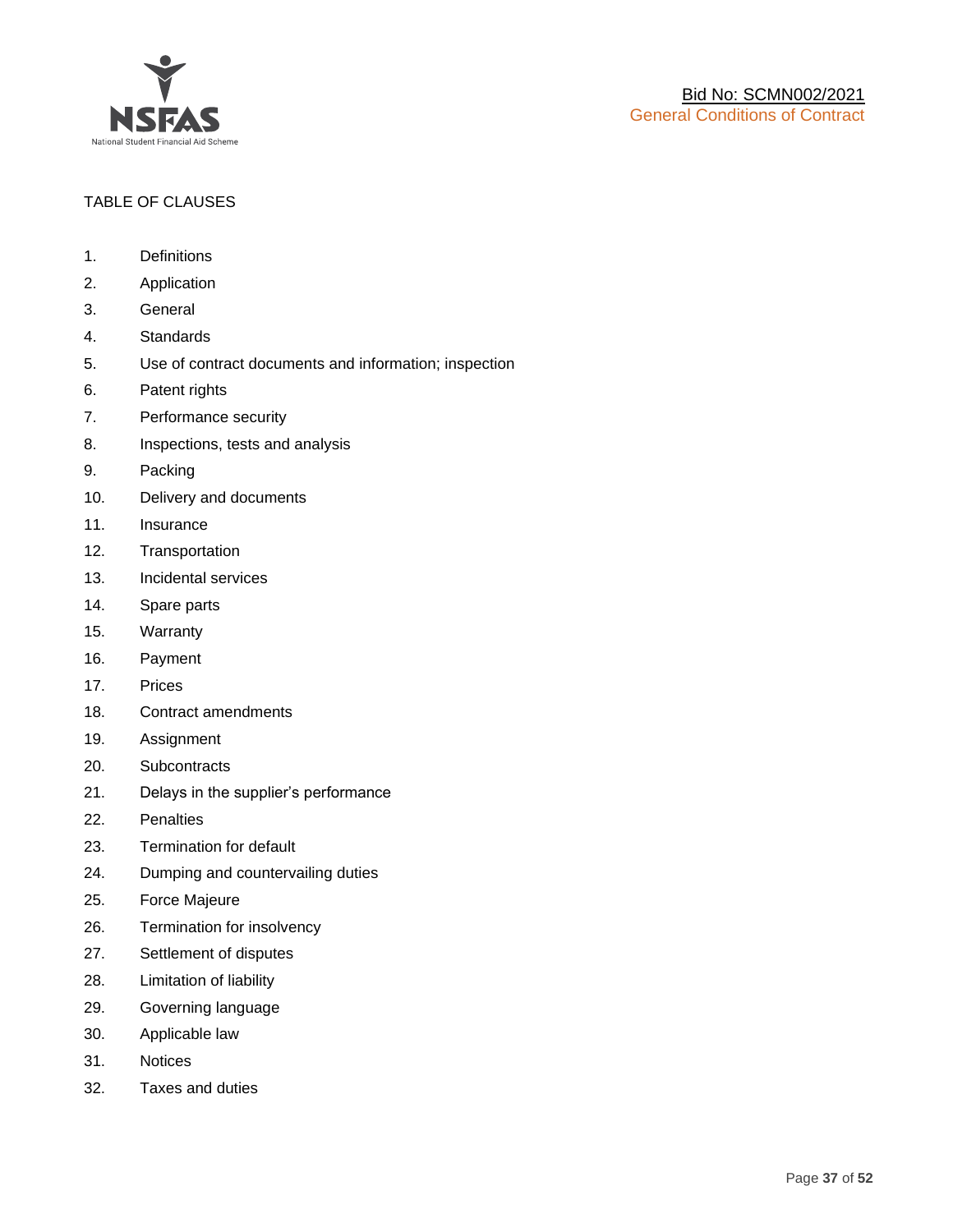

- 33. National Industrial Participation Programme (NIPP)
- 34. Prohibition of restrictive practices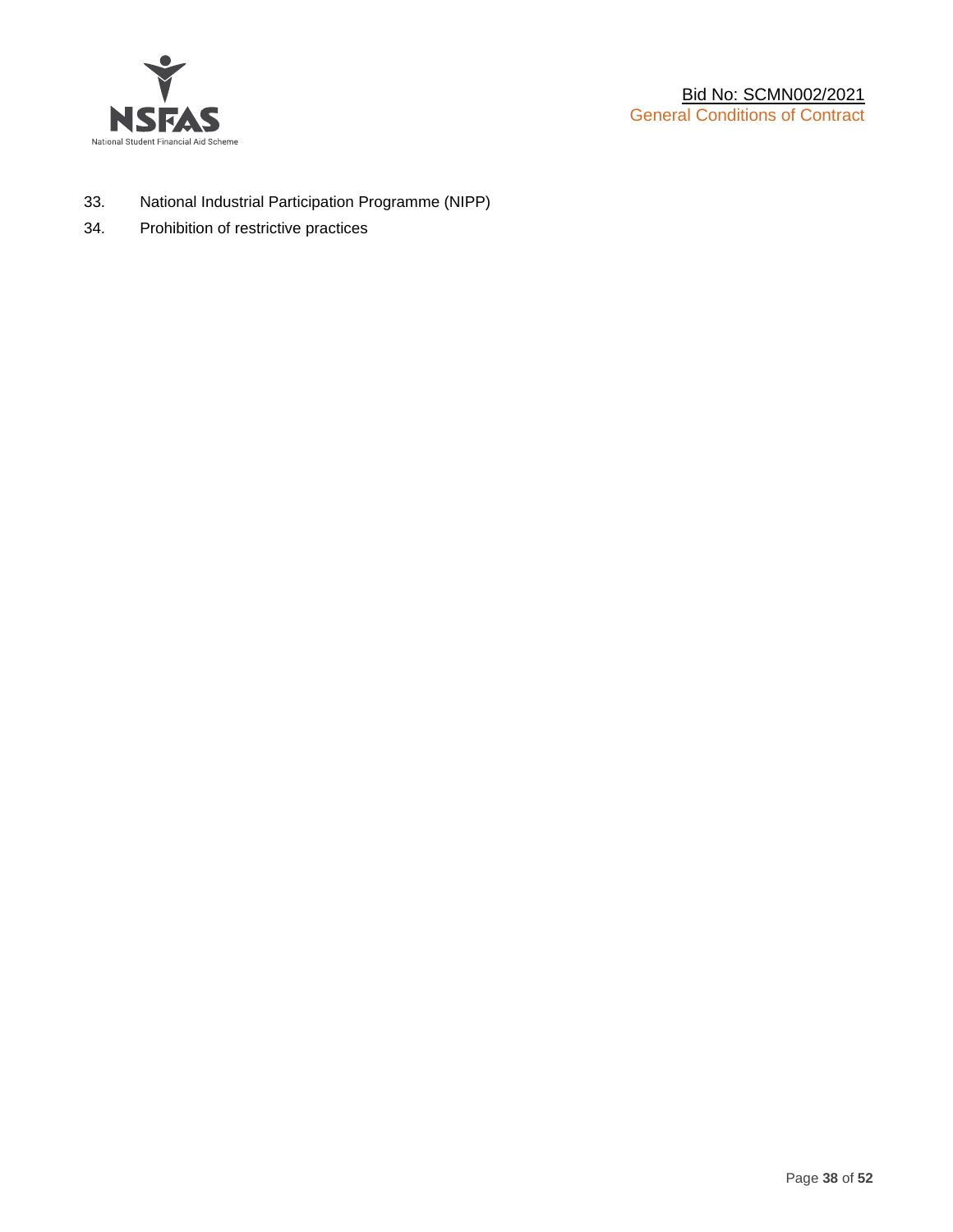

### **General Conditions of Contract**

### **1. Definitions**

- 1. The following terms shall be interpreted as indicated:
- 1.1 "Closing time" means the date and hour specified in the bidding documents for the receipt of bids.
- 1.2 "Contract" means the written agreement entered into between the purchaser and the supplier, as recorded in the contract form signed by the parties, including all attachments and appendices thereto and all documents incorporated by reference therein.
- 1.3 "Contract price" means the price payable to the supplier under the contract for the full and proper performance of his contractual obligations.
- 1.4 "Corrupt practice" means the offering, giving, receiving, or soliciting of anything of value to influence the action of a public official in the procurement process or in contract execution.
- 1.5 "Countervailing duties" are imposed in cases where an enterprise abroad is subsidized by its government and encouraged to market its products internationally.
- 1.6 "Country of origin" means the place where the goods were mined, grown or produced or from which the services are supplied. Goods are produced when, through manufacturing, processing or substantial and major assembly of components, a commercially recognized new product results that is substantially different in basic characteristics or in purpose or utility from its components.
- 1.7 "Day" means calendar day.
- 1.8 "Delivery" means delivery in compliance of the conditions of the contract or order.
- 1.9 "Delivery ex stock" means immediate delivery directly from stock actually on hand.
- 1.10 "Delivery into consignees store or to his site" means delivered and unloaded in the specified store or depot or on the specified site in compliance with the conditions of the contract or order, the supplier bearing all risks and charges involved until the supplies are so delivered and a valid receipt is obtained.
- 1.11 "Dumping" occurs when a private enterprise abroad market its goods on own initiative in the RSA at lower prices than that of the country of origin and which have the potential to harm the local industries in the RSA.
- 1.12 " Force majeure" means an event beyond the control of the supplier and not involving the supplier's fault or negligence and not foreseeable. Such events may include, but is not restricted to, acts of the purchaser in its sovereign capacity, wars or revolutions, fires, floods, epidemics, quarantine restrictions and freight embargoes.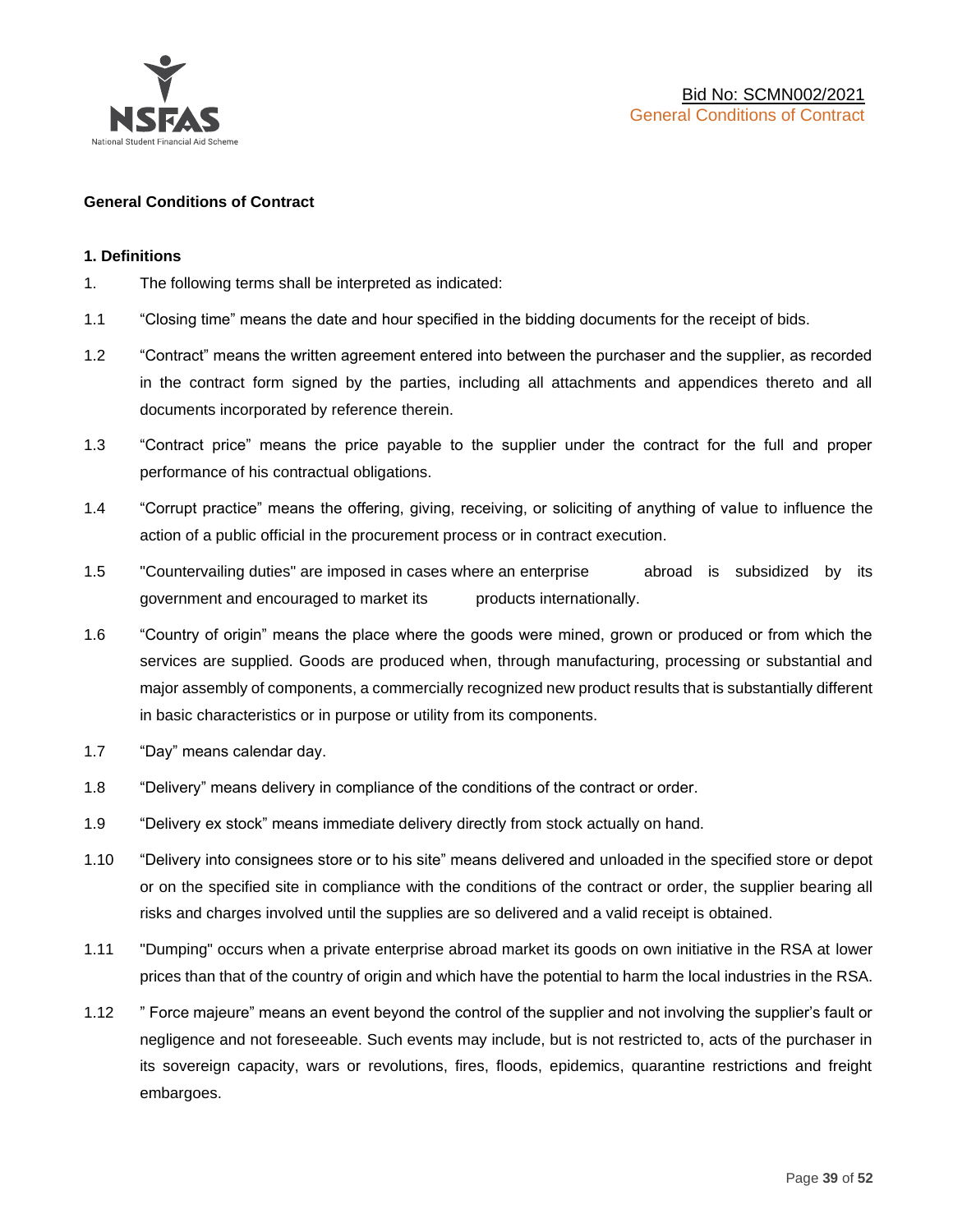

- 1.13 "Fraudulent practice" means a misrepresentation of facts in order to influence a procurement process or the execution of a contract to the detriment of any bidder and includes collusive practice among bidders (prior to or after bid submission) designed to establish bid prices at artificial non-competitive levels and to deprive the bidder of the benefits of free and open competition.
- 1.14 "GCC" means the General Conditions of Contract.
- 1.15 "Goods" means all of the equipment, machinery, and/or other materials that the supplier is required to supply to the purchaser under the contract.
- 1.16 "Imported content" means that portion of the bidding price represented by the cost of components, parts or materials which have been or are still to be imported (whether by the supplier or his subcontractors) and which costs are inclusive of the costs abroad, plus freight and other direct importation costs such as landing costs, dock dues, import duty, sales duty or other similar tax or duty at the South African place of entry as well as transportation and handling charges to the factory in the Republic where the supplies covered by the bid will be manufactured.
- 1.17 "Local content" means that portion of the bidding price which is not included in the imported content provided that local manufacture does take place.
- 1.18 "Manufacture" means the production of products in a factory using labour, materials, components and machinery and includes other related value-adding activities.
- 1.19 "Order" means an official written order issued for the supply of goods or works or the rendering of a service.
- 1.20 "Project site," where applicable, means the place indicated in bidding documents.
- 1.21 "Purchaser" means the organization purchasing the goods.
- 1.22 "Republic" means the Republic of South Africa.
- 1.23 "SCC" means the Special Conditions of Contract.
- 1.24 "Services" means those functional services ancillaries to the supply of the goods, such as transportation and any other incidental services, such as installation, commissioning, provision of technical assistance, training, catering, gardening, security, maintenance and other such obligations of the supplier covered under the contract.
- 1.25 "Written" or "in writing" means handwritten in ink or any form of electronic or mechanical writing.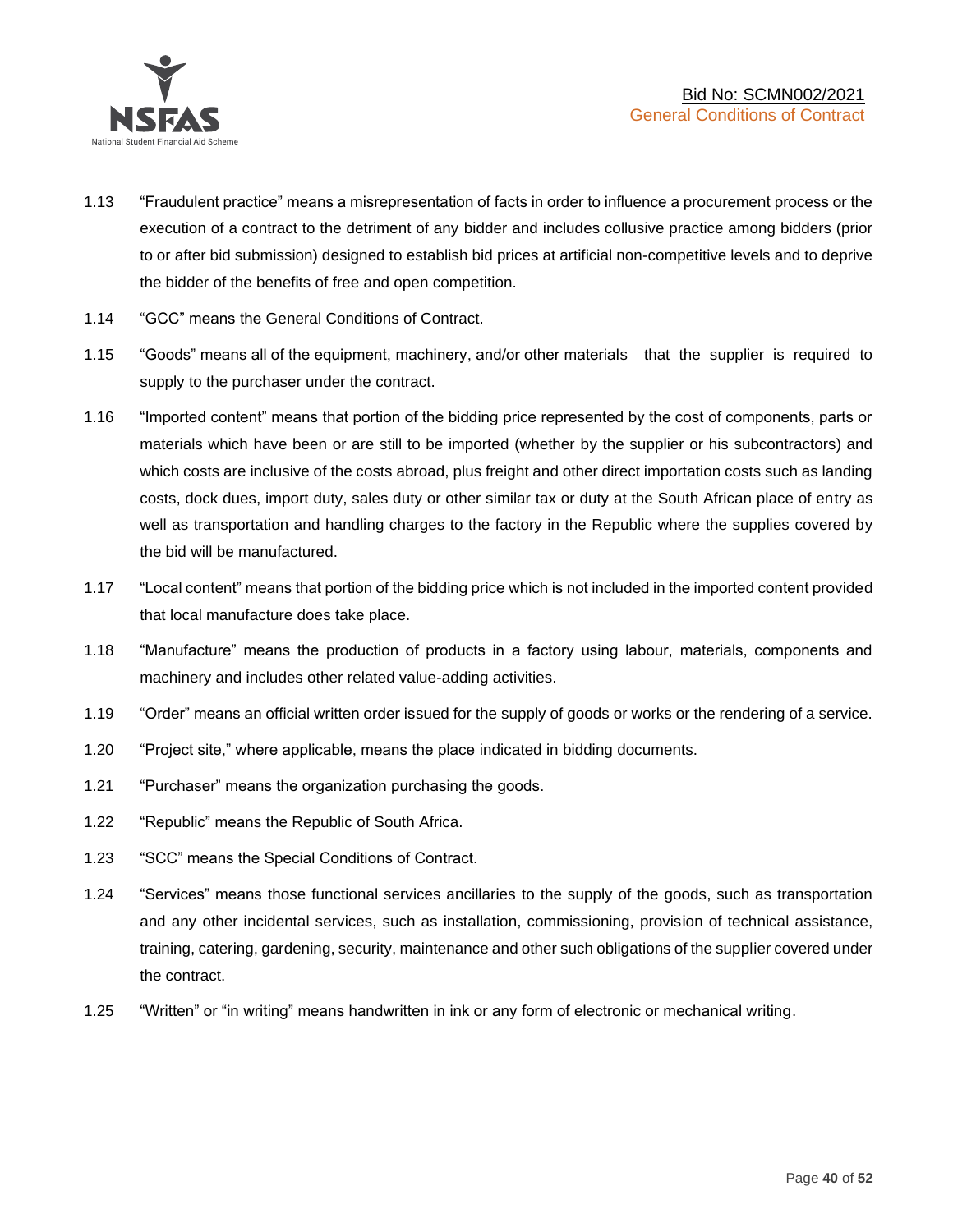

### **2. Application**

- 2.1 These general conditions are applicable to all bids, contracts and orders including bids for functional and professional services, sales, hiring, letting and the granting or acquiring of rights, but excluding immovable property, unless otherwise indicated in the bidding documents.
- 2.2 Where applicable, special conditions of contract are also laid down to cover specific supplies, services or works.
- 2.3 Where such special conditions of contract are in conflict with these general conditions, the special conditions shall apply.

### **3 General**

- 3.1 Unless otherwise indicated in the bidding documents, the purchaser shall not be liable for any expense incurred in the preparation and submission of a bid. Where applicable a non-refundable fee for documents may be charged.
- 3.2 With certain exceptions, invitations to bid are only published in the Government Tender Bulletin. The Government Tender Bulletin may be obtained directly from the Government Printer, Private Bag X85, Pretoria 0001, or accessed electronically from [www.treasury.gov.za](http://www.treasury.gov.za/)

### **4. Standards**

4.1 The goods supplied shall conform to the standards mentioned in the bidding documents and specifications.

### **5. Use of contract documents and information; inspection**.

- 5.1 The supplier shall not, without the purchaser's prior written consent, disclose the contract, or any provision thereof, or any specification, plan, drawing, pattern, sample, or information furnished by or on behalf of the purchaser in connection therewith, to any person other than a person employed by the supplier in the performance of the contract. Disclosure to any such employed person shall be made in confidence and shall extend only so far as may be necessary for purposes of such performance.
- 5.2 The supplier shall not, without the purchaser's prior written consent, make use of any document or information mentioned in GCC clause 5.1 except for purposes of performing the contract.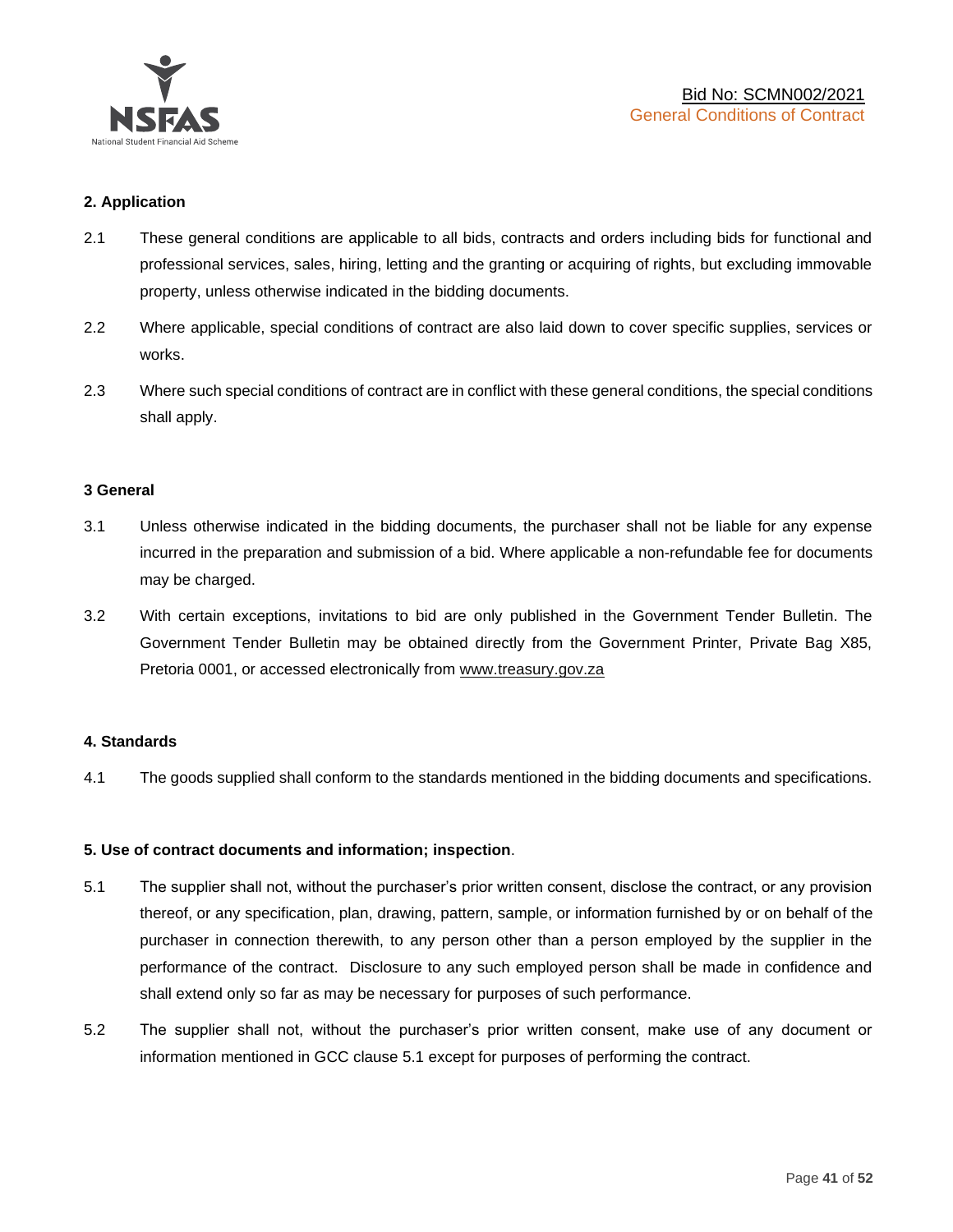

- 5.3 Any document, other than the contract itself mentioned in GCC clause 5.1 shall remain the property of the purchaser and shall be returned (all copies) to the purchaser on completion of the supplier's performance under the contract if so, required by the purchaser.
- 5.4 The supplier shall permit the purchaser to inspect the supplier's records relating to the performance of the supplier and to have them audited by auditors appointed by the purchaser, if so, required by the purchaser.

### **6. Patent rights**

6.1 The supplier shall indemnify the purchaser against all third-party claims of infringement of patent, trademark, or industrial design rights arising from use of the goods or any part thereof by the purchaser.

### **7. Performance security**

- 7.1 Within thirty (30) days of receipt of the notification of contract award, the successful bidder shall furnish to the purchaser the performance security of the amount specified in SCC.
- 7.2 The proceeds of the performance security shall be payable to the purchaser as compensation for any loss resulting from the supplier's failure to complete his obligations under the contract.
- 7.3 The performance security shall be denominated in the currency of the contract, or in a freely convertible currency acceptable to the purchaser and shall be in one of the following forms:
	- (a) a bank guarantee or an irrevocable letter of credit issued by a reputable bank located in the purchaser's country or abroad, acceptable to the purchaser, in the form provided in the bidding documents or another form acceptable to the purchaser; or
	- (b) a cashier's or certified cheque
- 7.4 The performance security will be discharged by the purchaser and returned to the supplier not later than thirty (30) days following the date of completion of the supplier's performance obligations under the contract, including any warranty obligations, unless otherwise specified in SCC.

### **8. Inspections, tests and analyses**

- 8.1 All pre-bidding testing will be for the account of the bidder.
- 8.2 If it is a bid condition that supplies to be produced or services to be rendered should at any stage during production or execution or on completion be subject to inspection, the premises of the bidder or contractor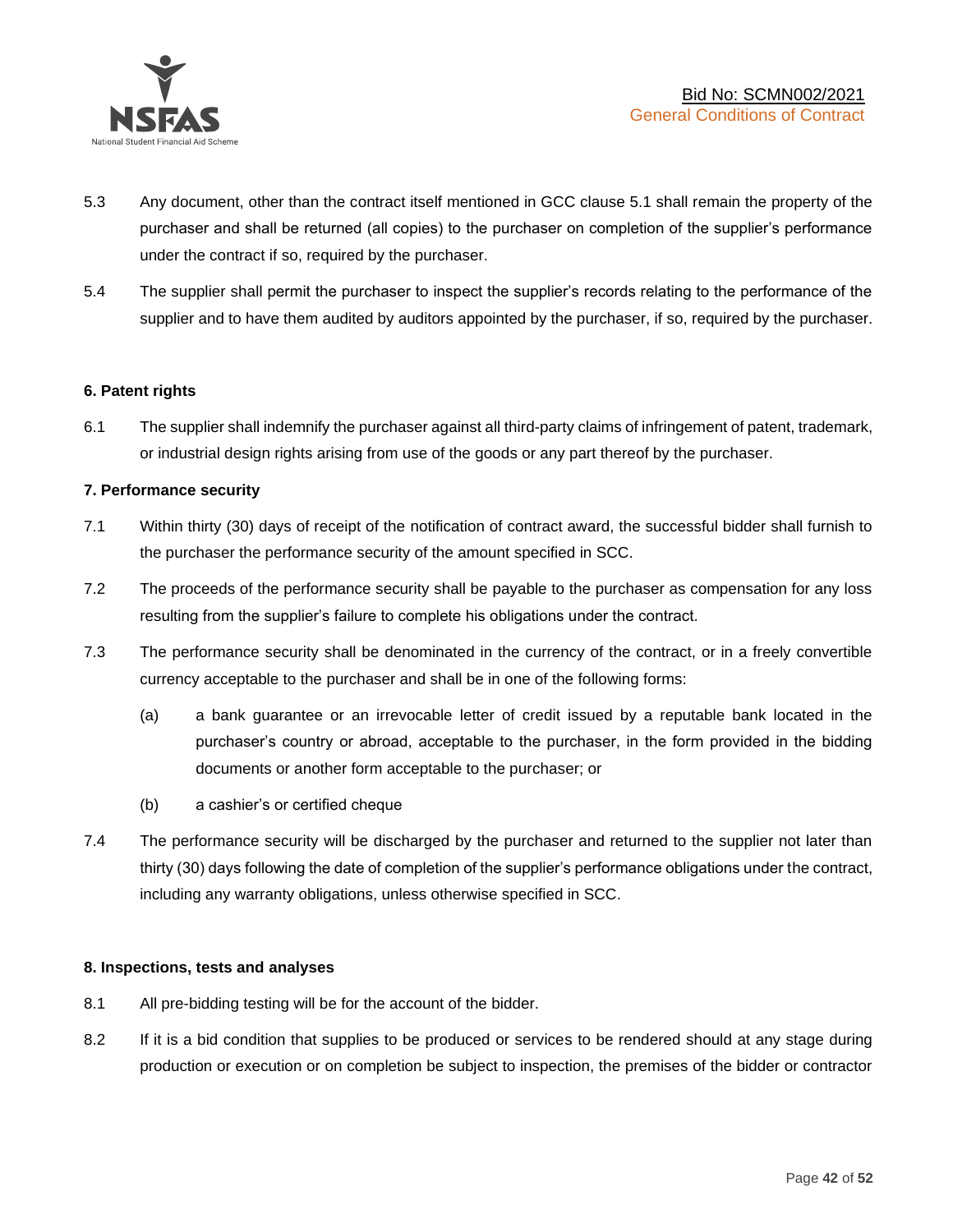shall be open, at all reasonable hours, for inspection by a representative of the Department or an organization acting on behalf of the Department.

- 8.3 If there are no inspection requirements indicated in the bidding documents and no mention is made in the contract, but during the contract period it is decided that inspections shall be carried out, the purchaser shall itself make the necessary arrangements, including payment arrangements with the testing authority concerned.
- 8.4 If the inspections, tests and analyses referred to in clauses 8.2 and 8.3 show the supplies to be in accordance with the contract requirements, the cost of the inspections, tests and analyses shall be defrayed by the purchaser.
- 8.5 Where the supplies or services referred to in clauses 8.2 and 8.3 do not comply with the contract requirements, irrespective of whether such supplies or services are accepted or not, the cost in connection with these inspections, tests or analyses shall be defrayed by the supplier.
- 8.6 Supplies and services which are referred to in clauses 8.2 and 8.3 and which do not comply with the contract requirements may be rejected.
- 8.7 Any contract supplies may on or after delivery be inspected, tested or analysed and may be rejected if found not to comply with the requirements of the contract. Such rejected supplies shall be held at the cost and risk of the supplier who shall, when called upon, remove them immediately at his own cost and forthwith substitute them with supplies which do comply with the requirements of the contract. Failing such removal, the rejected supplies shall be returned at the supplier's cost and risk. Should the supplier fail to provide the substitute supplies forthwith, the purchaser may, without giving the supplier further opportunity to substitute the rejected supplies, purchase such supplies as may be necessary at the expense of the supplier.
- 8.8 The provisions of clauses 8.4 to 8.7 shall not prejudice the right of the purchaser to cancel the contract on account of a breach of the conditions thereof, or to act in terms of Clause 23 of GCC.

### **9. Packing**

9.1 The supplier shall provide such packing of the goods as is required to prevent their damage or deterioration during transit to their final destination, as indicated in the contract. The packing shall be sufficient to withstand, without limitation, rough handling during transit and exposure to extreme temperatures, salt and precipitation during transit, and open storage. Packing, case size and weights shall take into consideration, where appropriate, the remoteness of the goods' final destination and the absence of heavy handling facilities at all points in transit.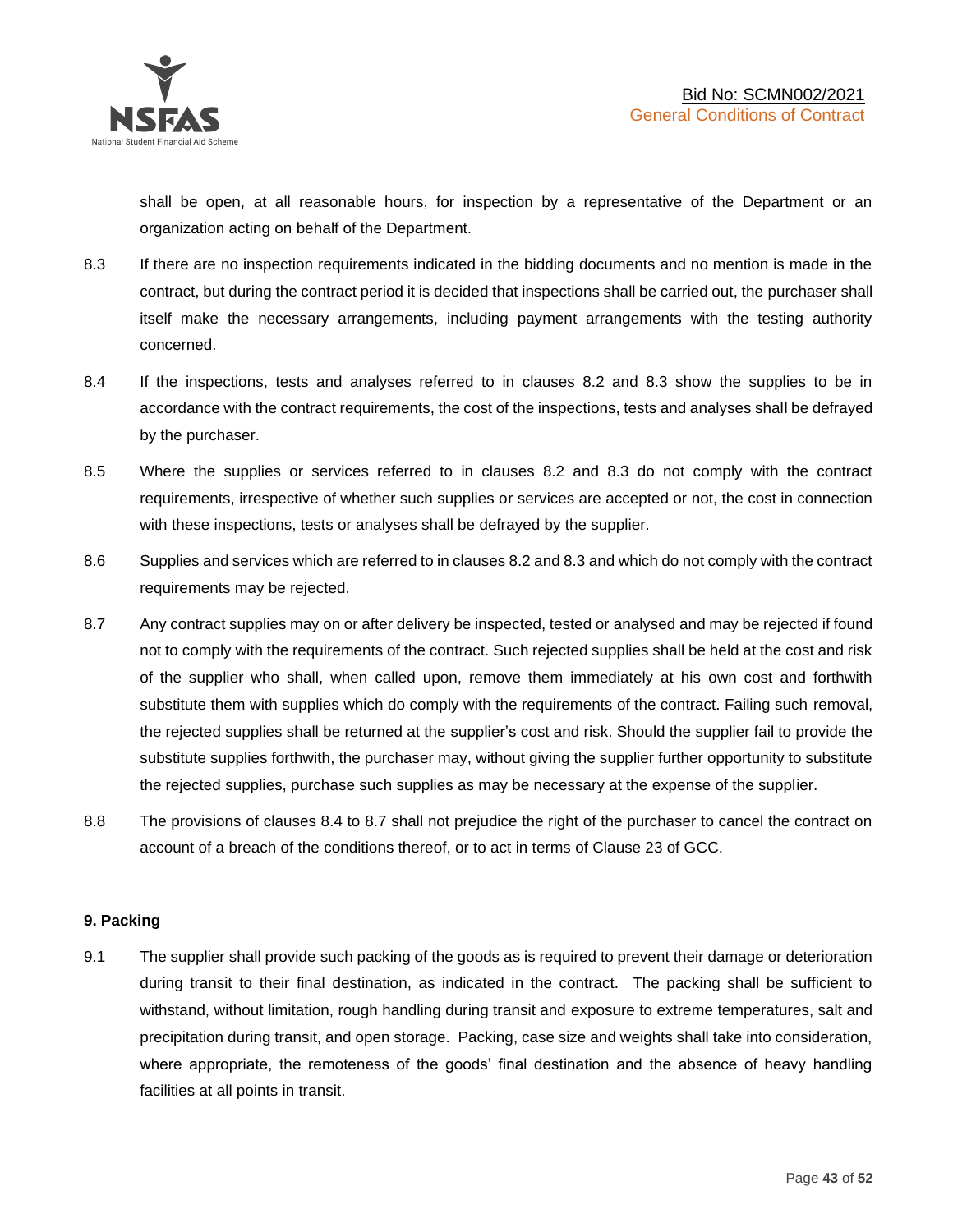

9.2 The packing, marking, and documentation within and outside the packages shall comply strictly with such special requirements as shall be expressly provided for in the contract, including additional requirements, if any, specified in SCC, and in any subsequent instructions ordered by the purchaser.

### **10. Delivery and documents**

- 10.1 Delivery of the goods shall be made by the supplier in accordance with the terms specified in the contract. The details of shipping and/or other documents to be furnished by the supplier are specified in SCC.
- 10.2 Documents to be submitted by the supplier are specified in SCC.

### **11. Insurance**

11.1 The goods supplied under the contract shall be fully insured in a freely convertible currency against loss or damage incidental to manufacture or acquisition, transportation, storage and delivery in the manner specified in the SCC.

### **12. Transportation**

12.1 Should a price other than an all-inclusive delivered price be required, this shall be specified in the SCC.

### **13. Incidental services**

13.1 The supplier may be required to provide any or all of the following services, including additional services, if any, specified in SCC:

(a) performance or supervision of on-site assembly and/or commissioning of the supplied ` goods;

- (b) furnishing of tools required for assembly and/or maintenance of the supplied goods;
- (c) furnishing of a detailed operations and maintenance manual for each appropriate unit of the supplied goods;
- (d) performance or supervision or maintenance and/or repair of the supplied goods, for a period of time agreed by the parties, provided that this service shall not relieve the supplier of any warranty obligations under this contract; and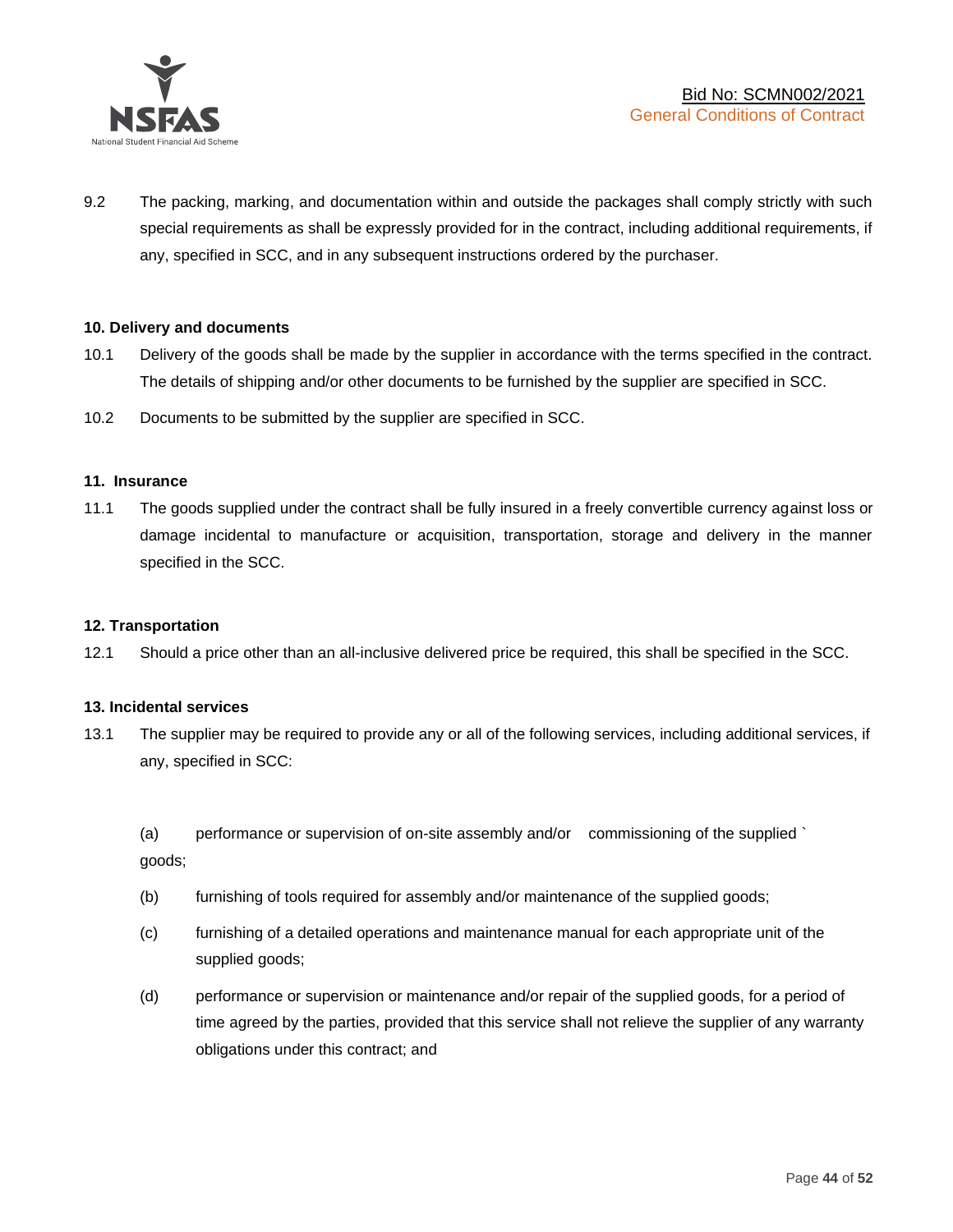

- (e) training of the purchaser's personnel, at the supplier's plant and/or on-site, in assembly, start-up, operation, maintenance, and/or repair of the supplied goods.
- 13.2 Prices charged by the supplier for incidental services, if not included in the contract price for the goods, shall be agreed upon in advance by the parties and shall not exceed the prevailing rates charged to other parties by the supplier for similar services.

### **14. Spare parts**

- 14.1 As specified in SCC, the supplier may be required to provide any or all of the following materials, notifications, and information pertaining to spare parts manufactured or distributed by the supplier:
	- (a) such spare parts as the purchaser may elect to purchase from the supplier, provided that this election shall not relieve the supplier of any warranty obligations under the contract; and
	- (b) in the event of termination of production of the spare parts:

(i) Advance notification to the purchaser of the pending termination, in sufficient time to permit the purchaser to procure needed requirements; and

(ii) following such termination, furnishing at no cost to the purchaser, the blueprints, drawings, and specifications of the spare parts, if requested.

### **15. Warranty**

- 15.1 The supplier warrants that the goods supplied under the contract are new, unused, of the most recent or current models, and that they incorporate all recent improvements in design and materials unless provided otherwise in the contract. The supplier further warrants that all goods supplied under this contract shall have no defect, arising from design, materials, or workmanship (except when the design and/or material is required by the purchaser's specifications) or from any act or omission of the supplier, that may develop under normal use of the supplied goods in the conditions prevailing in the country of final destination.
- 15.2 This warranty shall remain valid for twelve (12) months after the goods, or any portion thereof as the case may be, have been delivered to and accepted at the final destination indicated in the contract, or for eighteen (18) months after the date of shipment from the port or place of loading in the source country, whichever period concludes earlier, unless specified otherwise in SCC.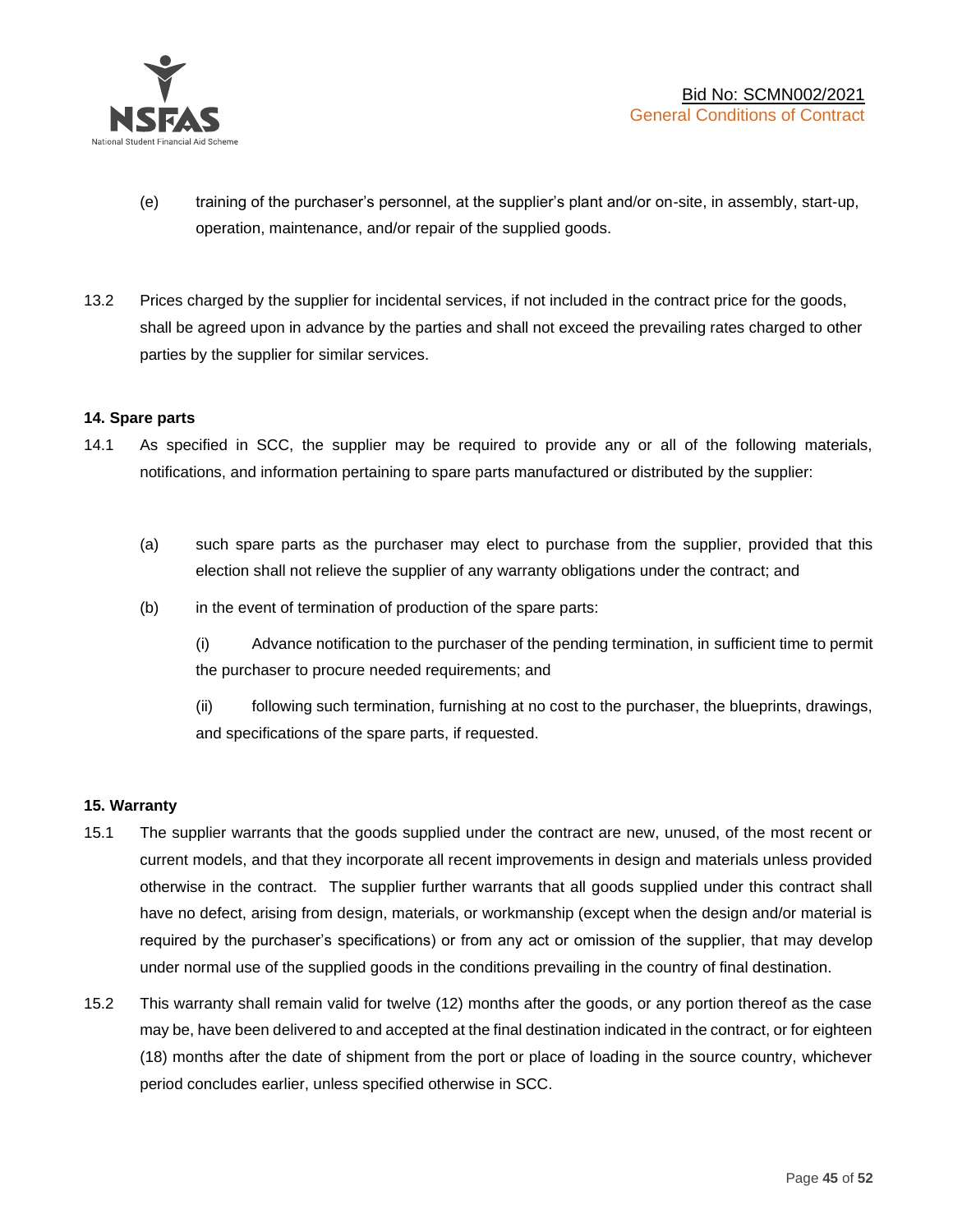

- 15.3 The purchaser shall promptly notify the supplier in writing of any claims arising under this warranty.
- 15.4 Upon receipt of such notice, the supplier shall, within the period specified in SCC and with all reasonable speed, repair or replace the defective goods or parts thereof, without costs to the purchaser.
- 15.5 If the supplier, having been notified, fails to remedy the defect(s) within the period specified in SCC, the purchaser may proceed to take such remedial action as may be necessary, at the supplier's risk and expense and without prejudice to any other rights which the purchaser may have against the supplier under the contract.

### **16. Payment**

- 16.1 The method and conditions of payment to be made to the supplier under this contract shall be specified in SCC.
- 16.2 The supplier shall furnish the purchaser with an invoice accompanied by a copy of the delivery note and upon fulfilment of other obligations stipulated in the contract.
- 16.3 Payments shall be made promptly by the purchaser, but in no case later than thirty (30) days after submission of an invoice or claim by the supplier.
- 16.4 Payment will be made in Rand unless otherwise stipulated in SCC.

### **17. Prices**

17.1 Prices charged by the supplier for goods delivered and services performed under the contract shall not vary from the prices quoted by the supplier in his bid, with the exception of any price adjustments authorized in SCC or in the purchaser's request for bid validity extension, as the case may be.

### **18. Contract amendments**

18.1 No variation in or modification of the terms of the contract shall be made except by written amendment signed by the parties concerned.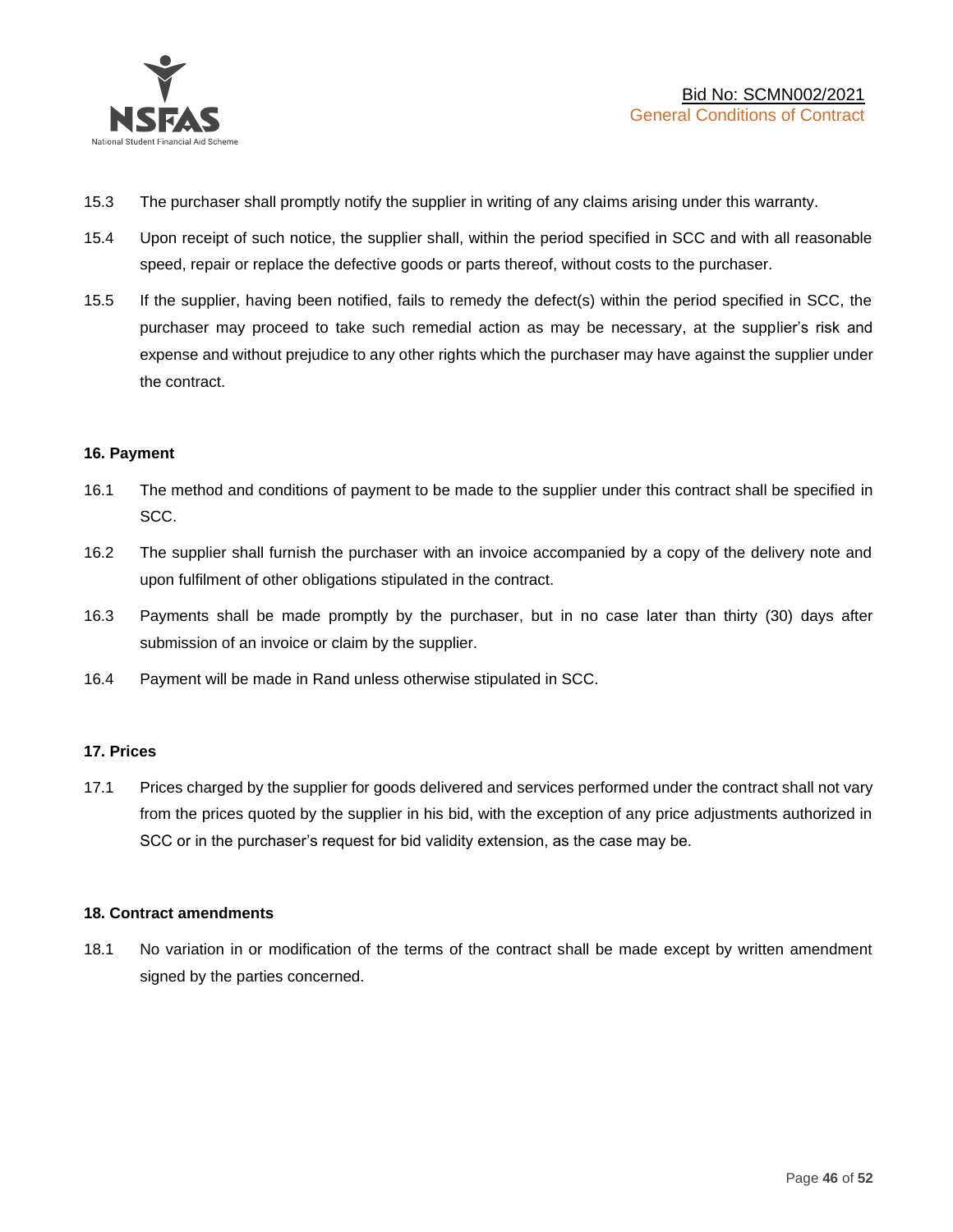

### **19. Assignment**

19.1 The supplier shall not assign, in whole or in part, its obligations to perform under the contract, except with the purchaser's prior written consent.

#### **20. Subcontracts**

20.1 The supplier shall notify the purchaser in writing of all subcontracts awarded under this contract if not already specified in the bid. Such notification, in the original bid or later, shall not relieve the supplier from any liability or obligation under the contract.

### **21. Delays in the supplier's performance**

- 21.1 Delivery of the goods and performance of services shall be made by the supplier in accordance with the time schedule prescribed by the purchaser in the contract.
- 21.2 If at any time during performance of the contract, the supplier or its subcontractor(s) should encounter conditions impeding timely delivery of the goods and performance of services, the supplier shall promptly notify the purchaser in writing of the fact of the delay, its likely duration and its cause(s). As soon as practicable after receipt of the supplier's notice, the purchaser shall evaluate the situation and may at his discretion extend the supplier's time for performance, with or without the imposition of penalties, in which case the extension shall be ratified by the parties by amendment of contract.
- 21.3 No provision in a contract shall be deemed to prohibit the obtaining of supplies or services from a national department, provincial department, or a local authority.
- 21.4 The right is reserved to procure outside of the contract small quantities or to have minor essential services executed if an emergency arises, the supplier's point of supply is not situated at or near the place where the supplies are required, or the supplier's services are not readily available.
- 21.5 Except as provided under GCC Clause 25, a delay by the supplier in the performance of its delivery obligations shall render the supplier liable to the imposition of penalties, pursuant to GCC Clause 22, unless an extension of time is agreed upon pursuant to GCC Clause 21.2 without the application of penalties.
- 21.6 Upon any delay beyond the delivery period in the case of a supplies contract, the purchaser shall, without cancelling the contract, be entitled to purchase supplies of a similar quality and up to the same quantity in substitution of the goods not supplied in conformity with the contract and to return any goods delivered later at the supplier's expense and risk, or to cancel the contract and buy such goods as may be required to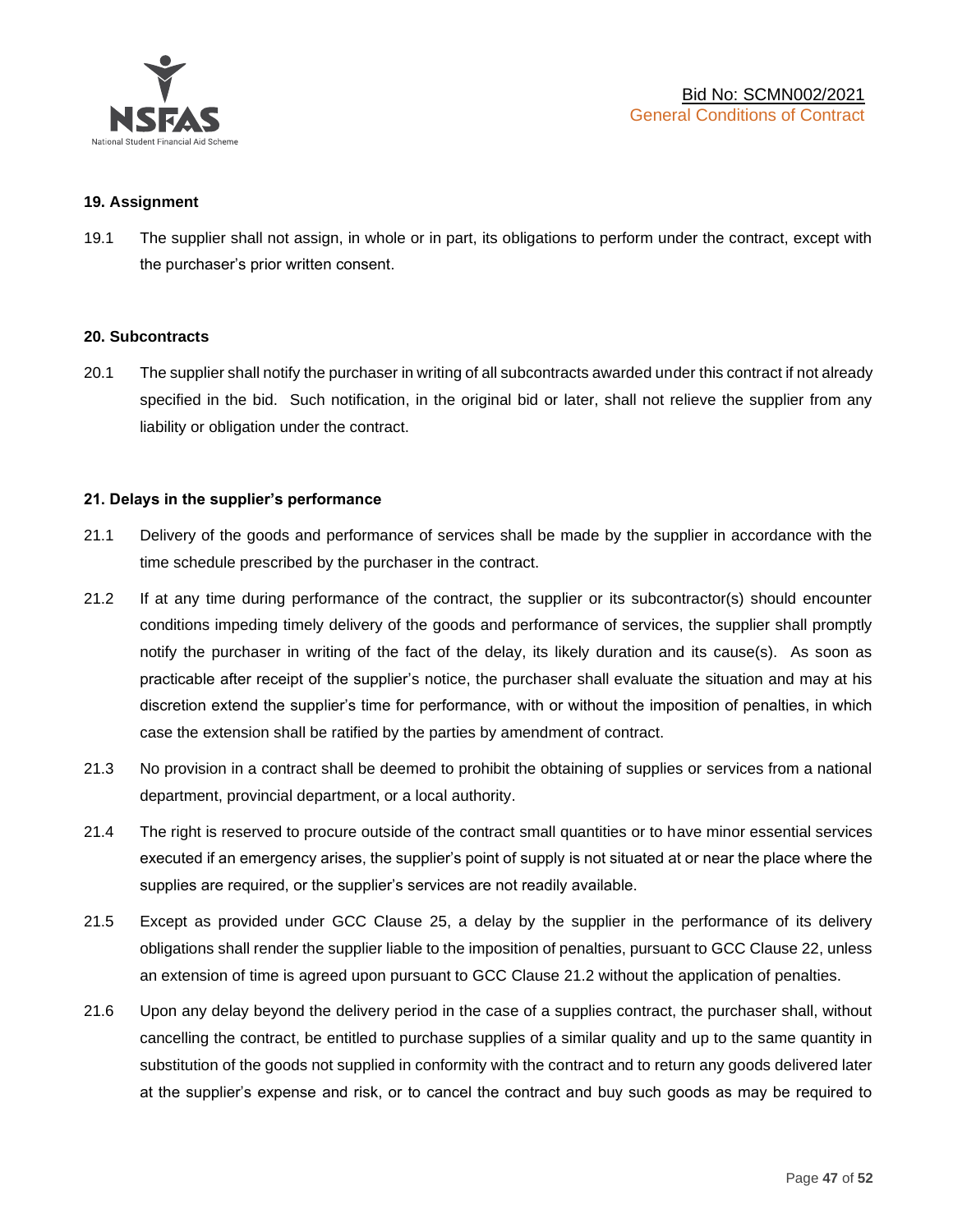

complete the contract and without prejudice to his other rights, be entitled to claim damages from the supplier.

### **22. Penalties**

22.1 Subject to GCC Clause 25, if the supplier fails to deliver any or all of the goods or to perform the services within the period(s) specified in the contract, the purchaser shall, without prejudice to its other remedies under the contract, deduct from the contract price, as a penalty, a sum calculated on the delivered price of the delayed goods or unperformed services using the current prime interest rate calculated for each day of the delay until actual delivery or performance. The purchaser may also consider termination of the contract pursuant to GCC Clause 23.

### **23. Termination for default**

- 23.1 The purchaser, without prejudice to any other remedy for breach of contract, by written notice of default sent to the supplier, may terminate this contract in whole or in part:
	- (a) if the supplier fails to deliver any or all of the goods within the period(s) specified in the contract, or within any extension thereof granted by the purchaser pursuant to GCC Clause 21.2;
	- (b) if the Supplier fails to perform any other obligation(s) under the contract; or
	- (c) if the supplier, in the judgment of the purchaser, has engaged in corrupt or fraudulent practices in competing for or in executing the contract.
- 23.2 In the event the purchaser terminates the contract in whole or in part, the purchaser may procure, upon such terms and in such manner as it deems appropriate, goods, works or services similar to those undelivered, and the supplier shall be liable to the purchaser for any excess costs for such similar goods, works or services. However, the supplier shall continue performance of the contract to the extent not terminated.
- 23.3 Where the purchaser terminates the contract in whole or in part, the purchaser may decide to impose a restriction penalty on the supplier by prohibiting such supplier from doing business with the public sector for a period not exceeding 10 years.
- 23.4 If a purchaser intends imposing a restriction on a supplier or any person associated with the supplier, the supplier will be allowed a time period of not more than fourteen (14) days to provide reasons why the envisaged restriction should not be imposed. Should the supplier fail to respond within the stipulated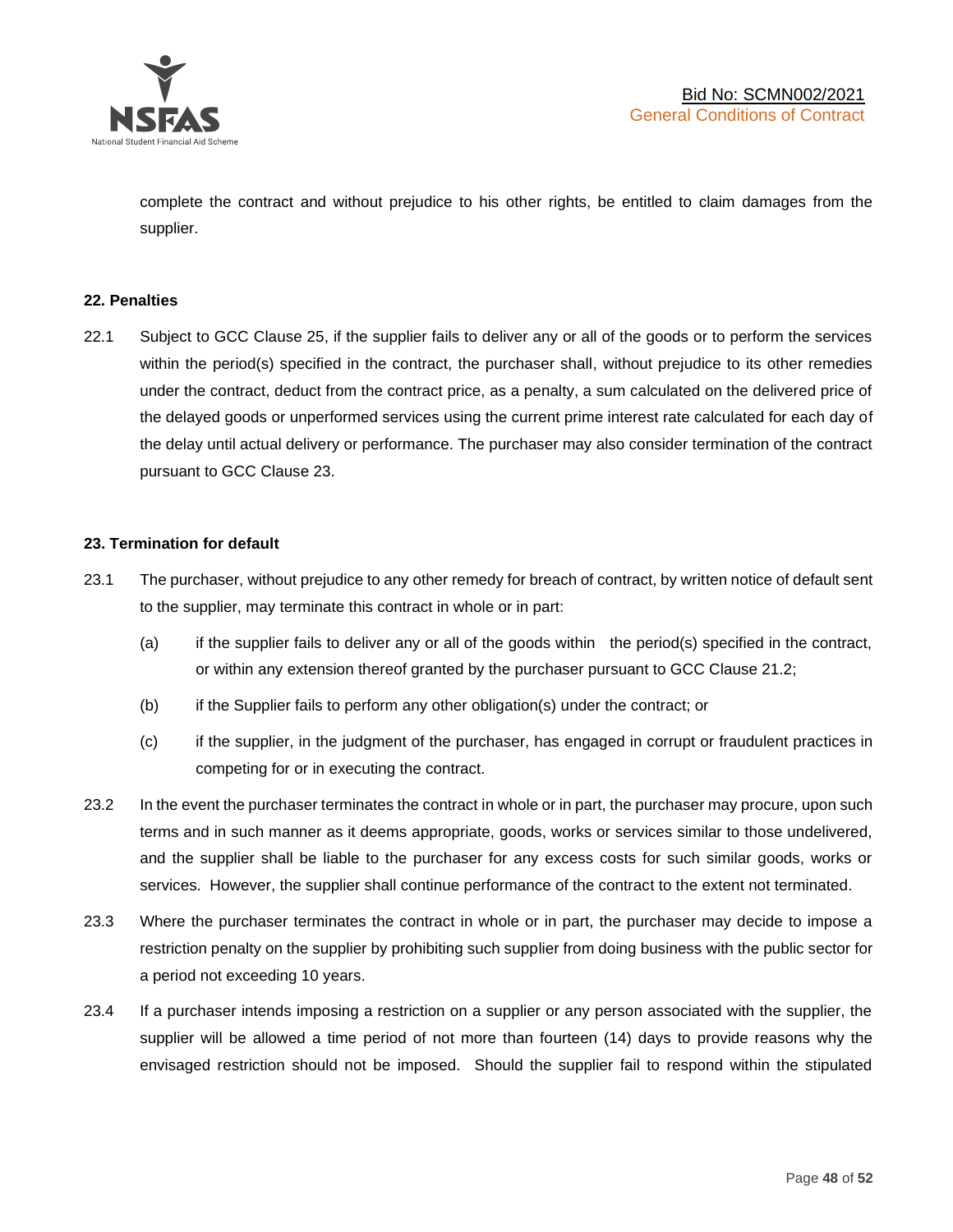

fourteen (14) days the purchaser may regard the intended penalty as not objected against and may impose it on the supplier.

- 23.5 Any restriction imposed on any person by the Accounting Officer / Authority will, at the discretion of the Accounting Officer / Authority, also be applicable to any other enterprise or any partner, manager, director or other person who wholly or partly exercises or exercised or may exercise control over the enterprise of the first-mentioned person, and with which enterprise or person the first-mentioned person, is or was in the opinion of the Accounting Officer / Authority actively associated.
- 23.6 If a restriction is imposed, the purchaser must, within five (5) working days of such imposition, furnish the National Treasury, with the following information:
	- (i) the name and address of the supplier and / or person restricted by the purchaser;
	- (ii) the date of commencement of the restriction
	- (iii) the period of restriction; and
	- (iv) the reasons for the restriction.

These details will be loaded in the National Treasury's central database of suppliers or persons prohibited from doing business with the public sector.

23.7 If a court of law convicts a person of an offence as contemplated in sections 12 or 13 of the Prevention and Combating of Corrupt Activities Act, No. 12 of 2004, the court may also rule that such person's name be endorsed on the Register for Tender Defaulters. When a person's name has been endorsed on the Register, the person will be prohibited from doing business with the public sector for a period not less than five years and not more than 10 years. The National Treasury is empowered to determine the period of restriction and each case will be dealt with on its own merits. According to section 32 of the Act the Register must be open to the public. The Register can be perused on the National Treasury website.

### **24. Anti- dumping and countervailing duties and rights**

24.1 When, after the date of bid, provisional payments are required, or anti-dumping or countervailing duties are imposed, or the amount of a provisional payment or anti-dumping or countervailing right is increased in respect of any dumped or subsidized import, the State is not liable for any amount so required or imposed, or for the amount of any such increase. When, after the said date, such a provisional payment is no longer required or any such anti-dumping or countervailing right is abolished, or where the amount of such provisional payment or any such right is reduced, any such favourable difference shall on demand be paid forthwith by the contractor to the State or the State may deduct such amounts from moneys (if any) which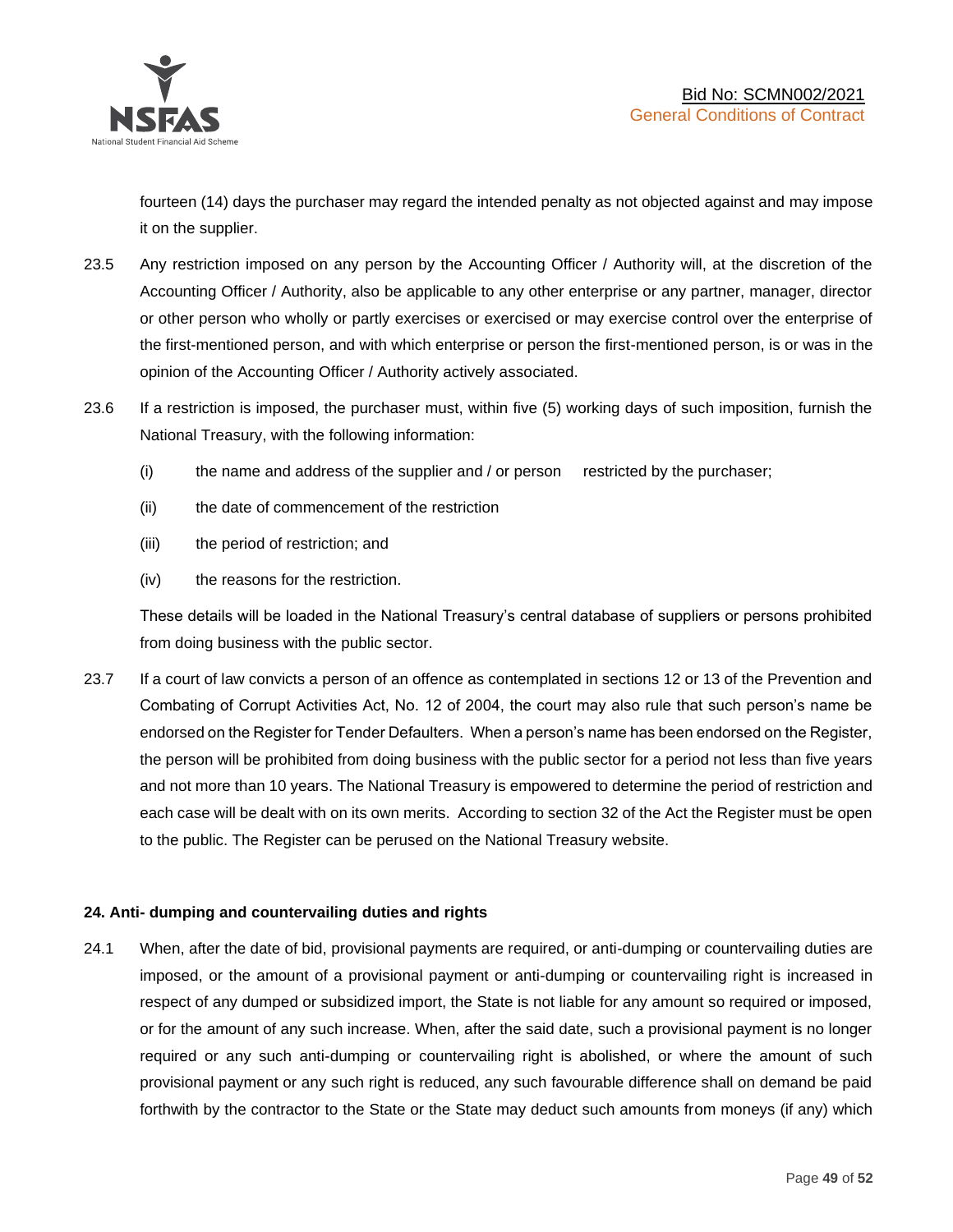

may otherwise be due to the contractor in regard to supplies or services which he delivered or rendered, or is to deliver or render in terms of the contract or any other contract or any other amount which may be due to him

### **25. Force Majeure**

- 25.1 Notwithstanding the provisions of GCC Clauses 22 and 23, the supplier shall not be liable for forfeiture of its performance security, damages, or termination for default if and to the extent that his delay in performance or other failure to perform his obligations under the contract is the result of an event of force majeure.
- 25.2 If a force majeure situation arises, the supplier shall promptly notify the purchaser in writing of such condition and the cause thereof. Unless otherwise directed by the purchaser in writing, the supplier shall continue to perform its obligations under the contract as far as is reasonably practical, and shall seek all reasonable alternative means for performance not prevented by the force majeure event.

#### **26. Termination for insolvency**

26.1 The purchaser may at any time terminate the contract by giving written notice to the supplier if the supplier becomes bankrupt or otherwise insolvent. In this event, termination will be without compensation to the supplier, provided that such termination will not prejudice or affect any right of action or remedy which has accrued or will accrue thereafter to the purchaser.

#### **27. Settlement of Disputes**

- 27.1 If any dispute or difference of any kind whatsoever arises between the purchaser and the supplier in connection with or arising out of the contract, the parties shall make every effort to resolve amicably such dispute or difference by mutual consultation.
- 27.2 If, after thirty (30) days, the parties have failed to resolve their dispute or difference by such mutual consultation, then either the purchaser or the supplier may give notice to the other party of his intention to commence with mediation. No mediation in respect of this matter may be commenced unless such notice is given to the other party.
- 27.3 Should it not be possible to settle a dispute by means of mediation, it may be settled in a South African court of law.
- 27.4 Mediation proceedings shall be conducted in accordance with the rules of procedure specified in the SCC.
- 27.5 Notwithstanding any reference to mediation and/or court proceedings herein,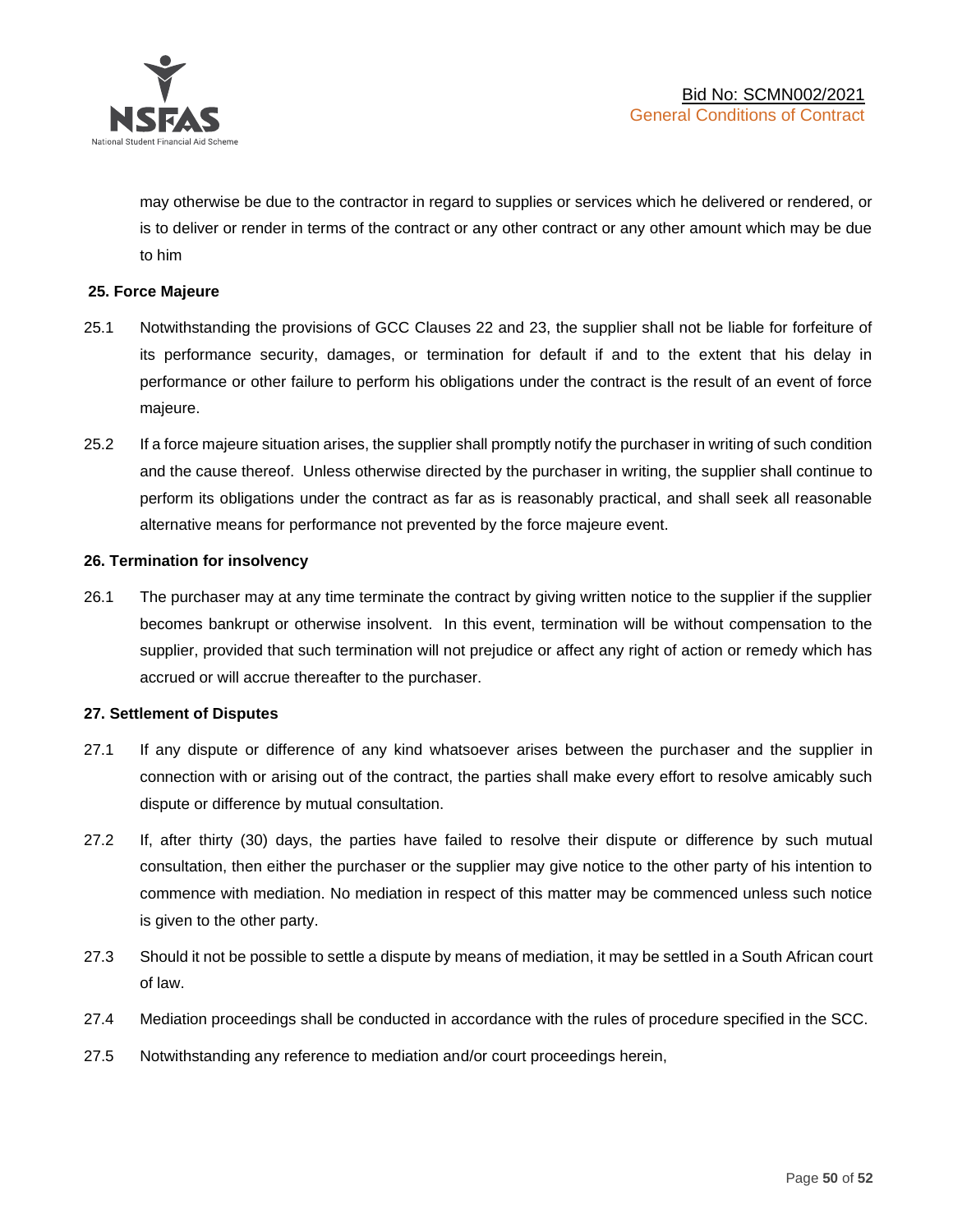

(a) the parties shall continue to perform their respective obligations under the contract unless they otherwise agree; and

(b) the purchaser shall pay the supplier any monies due the supplier.

### **28. Limitation of liability**

28.1 Except in cases of criminal negligence or wilful misconduct, and in the case of infringement pursuant to Clause 6;

(a) the supplier shall not be liable to the purchaser, whether in contract, tort, or otherwise, for any indirect or consequential loss or damage, loss of use, loss of production, or loss of profits or interest costs, provided that this exclusion shall not apply to any obligation of the supplier to pay penalties and/or damages to the purchaser; and

(b) the aggregate liability of the supplier to the purchaser, whether under the contract, in tort or otherwise, shall not exceed the total contract price, provided that this limitation shall not apply to the cost of repairing or replacing defective equipment.

### **29. Governing language**

29.1 The contract shall be written in English. All correspondence and other documents pertaining to the contract that is exchanged by the parties shall also be written in English.

### **30. Applicable Law**

30.1 The contract shall be interpreted in accordance with South African laws, unless otherwise specified in SCC.

### **31. Notices**

31.1 Every written acceptance of a bid shall be posted to the supplier concerned by registered or certified mail and any other notice to him shall be posted by ordinary mail to the address furnished in his bid or to the address notified later by him in writing and such posting shall be deemed to be proper service of such notice

The time mentioned in the contract documents for performing any act after such aforesaid notice has been given, shall be reckoned from the date of posting of such notice.